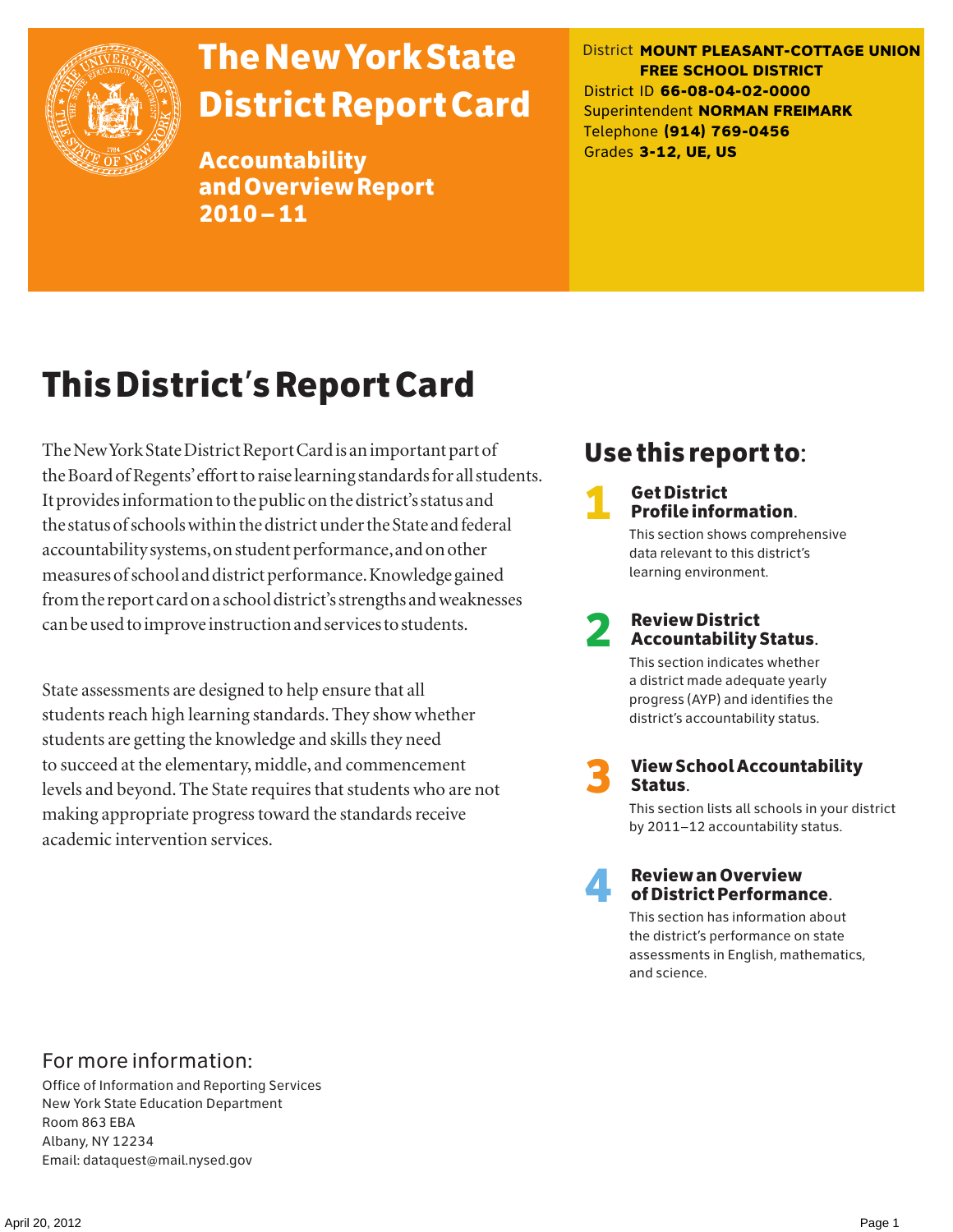# District Profile

This section shows comprehensive data relevant to this school district's learning environment, including information about enrollment, average class size, and teacher qualifications.

# Enrollment

|                            | $2008 - 09$    | 2009-10        | $2010 - 11$    |
|----------------------------|----------------|----------------|----------------|
| Pre-K                      | 0              | 0              | 0              |
| Kindergarten               | 0              | 0              | 0              |
| Grade 1                    | $\mathbf{1}$   | 0              | 0              |
| Grade 2                    | $\mathbf{1}$   | $\mathbf 1$    | 0              |
| Grade 3                    | $\overline{2}$ | $\overline{2}$ | $\overline{2}$ |
| Grade 4                    | $\mathbf{1}$   | 3              | 3              |
| Grade 5                    | 5              | 3              | 4              |
| Grade 6                    | 5              | 11             | 8              |
| <b>Ungraded Elementary</b> | 33             | 35             | 48             |
| Grade 7                    | 15             | 13             | 16             |
| Grade 8                    | 25             | 37             | 23             |
| Grade 9                    | 34             | 50             | 46             |
| Grade 10                   | 41             | 38             | 55             |
| Grade 11                   | 28             | 31             | 45             |
| Grade 12                   | 32             | 20             | 15             |
| <b>Ungraded Secondary</b>  | 103            | 87             | 73             |
| Total K-12                 | 326            | 331            | 338            |

# Enrollment Information

*Enrollment* counts are as of Basic Educational Data System (BEDS) day, which is typically the first Wednesday of October of the school year. Students who attend BOCES programs on a part-time basis are included in a district's enrollment. Students who attend BOCES on a full-time basis or who are placed full time by the district in an out-of-district placement are not included in a district's enrollment. Students classified by districts as "pre-first" are included in first grade counts.

# Average Class Size

|                      | $2008 - 09$ | $2009 - 10$ | $2010 - 11$ |
|----------------------|-------------|-------------|-------------|
| <b>Common Branch</b> |             |             |             |
| Grade 8              |             |             |             |
| English              |             |             |             |
| <b>Mathematics</b>   |             |             |             |
| Science              |             |             |             |
| Social Studies       |             |             |             |
| Grade 10             |             |             |             |
| English              |             |             |             |
| <b>Mathematics</b>   |             |             | 8           |
| Science              |             |             | 11          |
| Social Studies       |             |             | 16          |

# Average Class Size Information

*Average Class Size* is the total registration in specified classes divided by the number of those classes with registration. *Common Branch* refers to self-contained classes in Grades 1–6.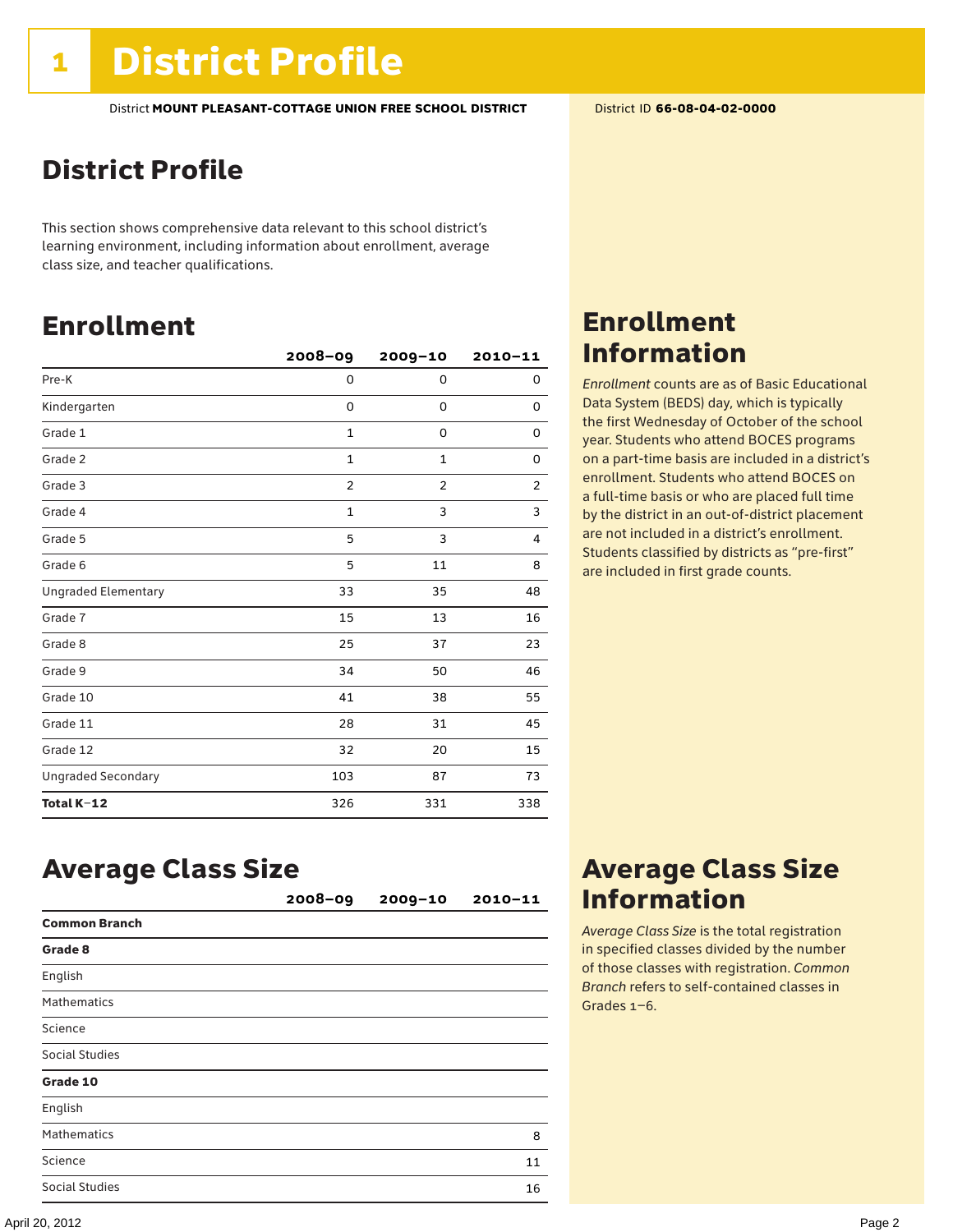# Demographic Factors

|                                  | $2008 - 09$ |      | $2009 - 10$  |      | $2010 - 11$  |     |
|----------------------------------|-------------|------|--------------|------|--------------|-----|
|                                  | #           | $\%$ | #            | $\%$ | #            | %   |
| Eligible for Free Lunch          | 323         | 99%  | 319          | 96%  | 327          | 97% |
| Reduced-Price Lunch              | 3           | 1%   | $\Omega$     | 0%   | $\mathbf{1}$ | 0%  |
| Student Stability*               |             | N/A  |              | N/A  |              | N/A |
| Limited English Proficient       | 0           | 0%   | 0            | 0%   | 0            | 0%  |
| <b>Racial/Ethnic Origin</b>      |             |      |              |      |              |     |
| American Indian or Alaska Native | 1           | 0%   | $\mathbf{1}$ | 0%   | $\Omega$     | 0%  |
| <b>Black or African American</b> | 195         | 60%  | 195          | 59%  | 213          | 63% |
| Hispanic or Latino               | 102         | 31%  | 109          | 33%  | 102          | 30% |
| Asian or Native                  | 3           | 1%   | 4            | 1%   | $\mathbf{1}$ | 0%  |
| Hawaiian/Other Pacific Islander  |             |      |              |      |              |     |
| White                            | 25          | 8%   | 22           | 7%   | 22           | 7%  |
| Multiracial                      | 0           | 0%   | 0            | 0%   | 0            | 0%  |

 \* Available only at the school level.

## Attendance and Suspensions

|                            | $2007 - 08$ |      | $2008 - 09$ |               | $2009 - 10$ |     |
|----------------------------|-------------|------|-------------|---------------|-------------|-----|
|                            | #           | $\%$ | #           | $\frac{0}{0}$ | #           | %   |
| Annual Attendance Rate     |             | 0%   |             | 0%            |             | 0%  |
| <b>Student Suspensions</b> | 54          | 13%  | 98          | 30%           | 98          | 30% |

# Demographic Factors Information

*Eligible for Free Lunch* and *Reduced*-*Price Lunch* percentages are determined by dividing the number of approved lunch applicants by the Basic Educational Data System (BEDS) enrollment in full-day Kindergarten through Grade 12. *Eligible for Free Lunch* and *Limited English Proficient* counts are used to determine *Similar Schools* groupings within a *Need*/*Resource Capacity* category.

## Attendance and Suspensions Information

*Annual Attendance Rate* is determined by dividing the school district's total actual attendance by the total possible attendance for a school year. A district's actual attendance is the sum of the number of students in attendance on each day the district's schools were open during the school year. Possible attendance is the sum of the number of enrolled students who should have been in attendance on each day schools were open during the school year. *Student Suspension* rate is determined by dividing the number of students who were suspended from school (not including in-school suspensions) for one full day or longer anytime during the school year by the Basic Educational Data System (BEDS) day enrollments for that school year. A student is counted only once, regardless of whether the student was suspended one or more times during the school year.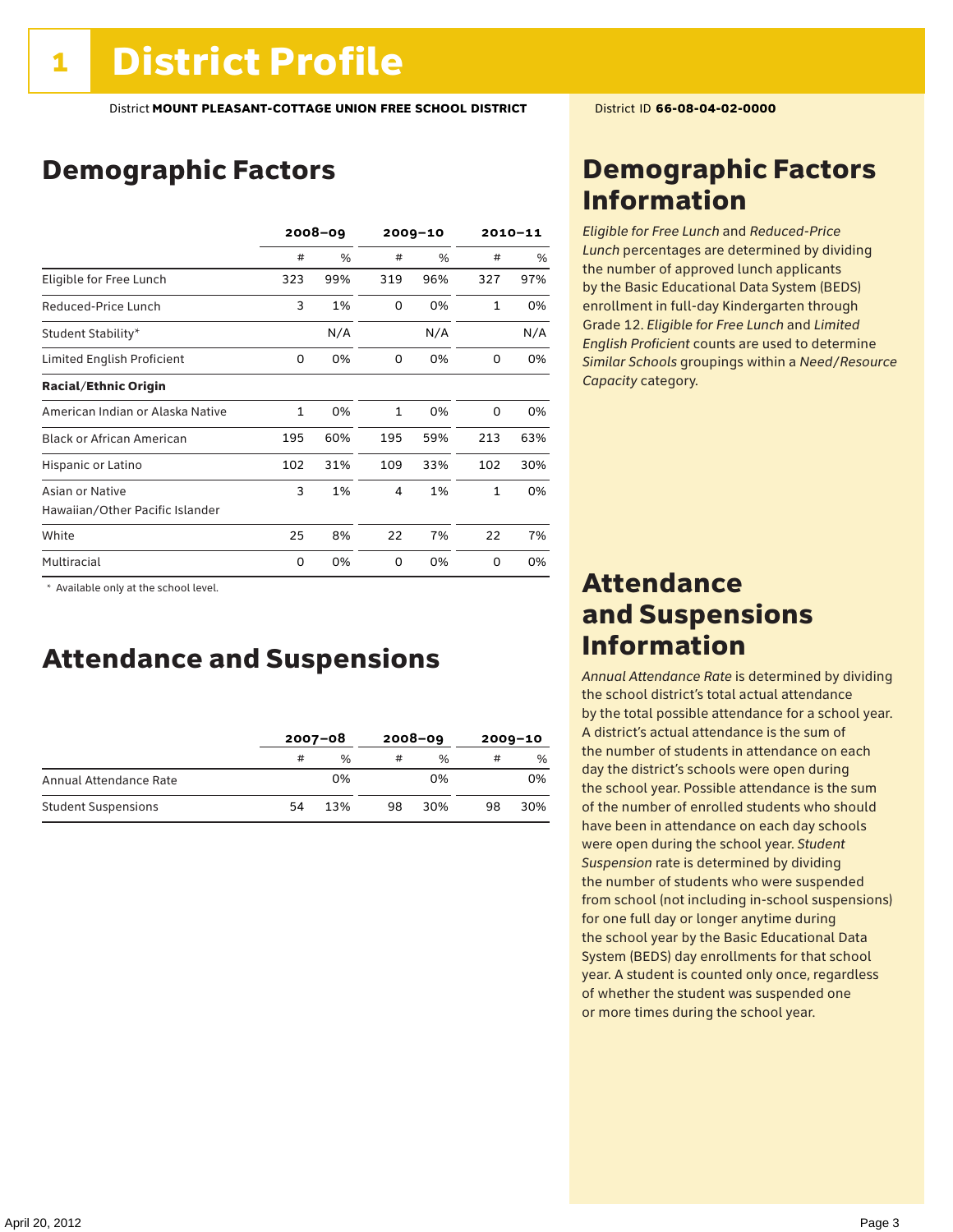# Teacher Qualifications

|                                                                             | $2008 - 09$ | $2009 - 10$ | $2010 - 11$ |
|-----------------------------------------------------------------------------|-------------|-------------|-------------|
| <b>Total Number of Teachers</b>                                             | 59          | 57          | 53          |
| Percent with No Valid<br><b>Teaching Certificate</b>                        | 0%          | 0%          | 0%          |
| Percent Teaching Out<br>of Certification                                    | 10%         | 9%          | 6%          |
| Percent with Fewer Than<br>Three Years of Experience                        | 5%          | 4%          | 2%          |
| Percentage with Master's Degree<br>Plus 30 Hours or Doctorate               | 44%         | 44%         | 45%         |
| <b>Total Number of Core Classes</b>                                         | 88          | 125         | 126         |
| Percent Not Taught by Highly Qualified<br><b>Teachers in This District</b>  | 8%          | 6%          | 10%         |
| Percent Not Taught by Highly Qualified<br>in High-Poverty Schools Statewide | 8%          | 6%          | 5%          |
| Percent Not Taught by Highly Qualified<br>in Low-Poverty Schools Statewide  | 1%          | 1%          | 0%          |
| <b>Total Number of Classes</b>                                              | 112         | 141         | 148         |
| Percent Taught by Teachers Without<br>Appropriate Certification             | 13%         | 7%          | 8%          |

# Teacher Turnover Rate

|                                                                       | $2007 - 08$ | 2008-09 | $2009 - 10$ |
|-----------------------------------------------------------------------|-------------|---------|-------------|
| Turnover Rate of Teachers with Fewer<br>than Five Years of Experience | 14%         | 25%     | በ%          |
| Turnover Rate of All Teachers                                         | 19%         | 12%     | 18%         |

## Staff Counts

|                                       | $2008 - 09$ | $2009 - 10$ | 2010-11 |
|---------------------------------------|-------------|-------------|---------|
| <b>Total Other Professional Staff</b> | 17          | 23          | 10      |
| Total Paraprofessionals*              | 55          | 82          | 90      |
| <b>Assistant Principals</b>           | 0           |             |         |
| Principals                            |             |             |         |

\* Not available at the school level.

# Teacher Qualifications Information

The *Percent Teaching Out of Certification* is the percent doing so more than on an incidental basis; that is, the percent teaching for more than five periods per week outside certification.

*Core Classes* are primarily K-6 common branch, English, mathematics, science, social studies, art, music, and foreign languages. To be *Highly Qualified*, a teacher must have at least a Bachelor's degree, be certified to teach in the subject area, and show subject matter competency. A teacher who taught one class outside of the certification area(s) is counted as Highly Qualified provided that 1) the teacher had been determined by the school or district through the HOUSSE process or other state-accepted methods to have demonstrated acceptable subject knowledge and teaching skills and 2) the class in question was not the sole assignment reported. Credit for incidental teaching does not extend beyond a single assignment. Independent of Highly Qualified Teacher status, any assignment for which a teacher did not hold a valid certificate still registers as teaching out of certification. High-poverty and low-poverty schools are those schools in the upper and lower quartiles, respectively, for percentage of students eligible for a free or reduced-price lunch.

# Teacher Turnover Rate Information

*Teacher Turnover Rate* for a specified school year is the number of teachers in that school year who were not teaching in the following school year divided by the number of teachers in the specified school year, expressed as a percentage.

# Staff Counts Information

*Other Professionals* includes administrators, guidance counselors, school nurses, psychologists, and other professionals who devote more than half of their time to non-teaching duties. Teachers who are shared between buildings within a district are reported on the district report only.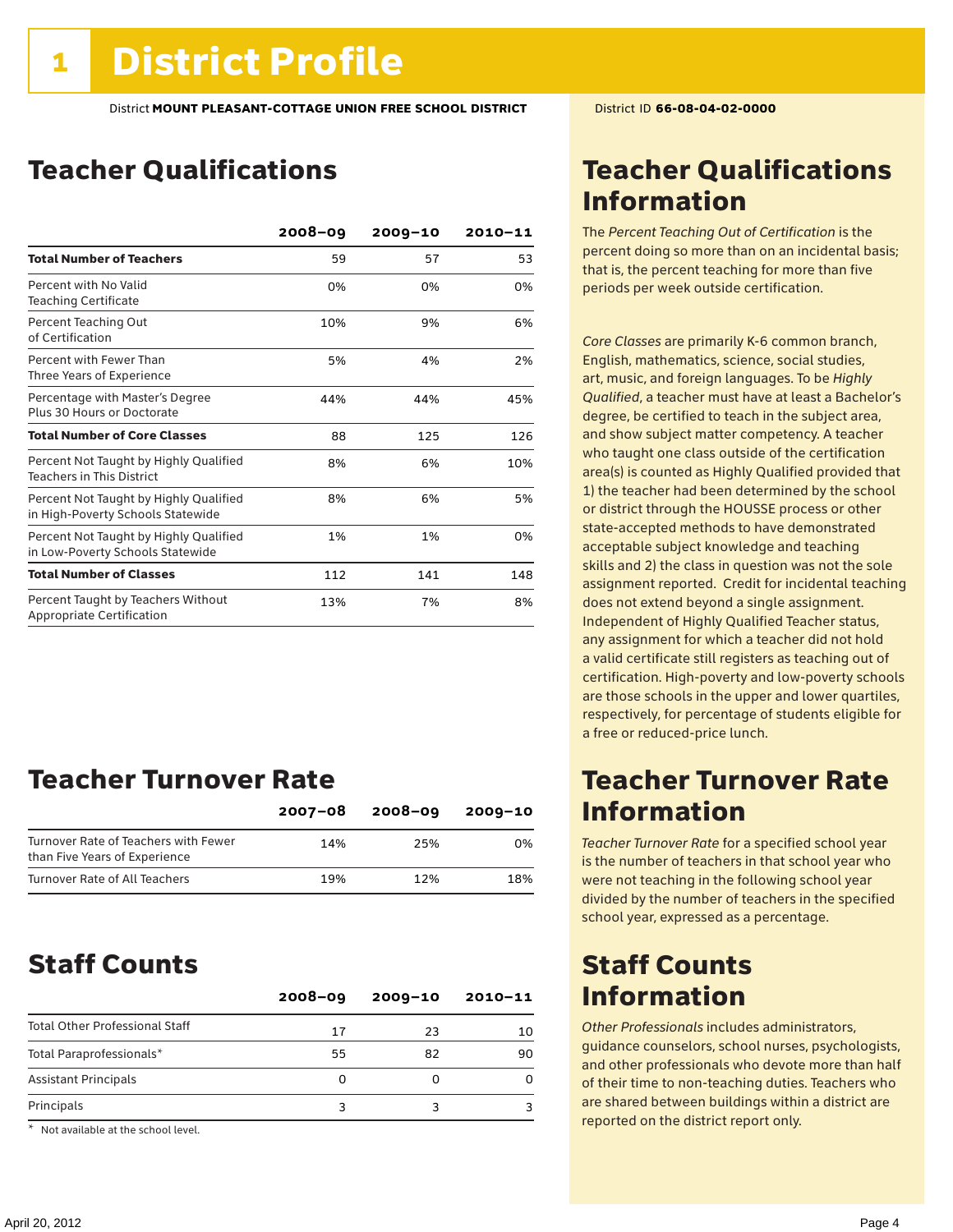# Understanding How Accountability Works in New York State

The federal No Child Left Behind (NCLB) Act requires that states develop and report on measures of student proficiency in 1) English language arts (ELA), in 2) mathematics, and on 3) a third indicator. In New York State in 2010–11, the third indicator is science at the elementary/middle level and graduation rate at the secondary level. Schools or districts that meet predefined goals on these measures are making Adequate Yearly Progress (AYP).





### 1 English Language Arts (ELA)

To make AYP in ELA, every accountability group must make AYP. For a group to make AYP, it must meet the participation *and* the performance criteria.

### A Participation Criterion

At the elementary/middle level, 95 percent of Grades 3–8 students enrolled during the test administration period in each group with 40 or more students must be tested on the New York State Testing Program (NYSTP) in ELA or, if appropriate, the New York State English as a Second Language Achievement Test (NYSESLAT), or the New York State Alternate Assessment (NYSAA) in ELA. At the secondary level, 95 percent of seniors in 2010–11 in each accountability group with 40 or more students must have taken an English examination that meets the students' graduation requirement.

### B Performance Criterion

At the elementary/middle level, the Performance Index (PI) of each group with 30 or more continuously enrolled tested students must equal or exceed its Effective Annual Measurable Objective (AMO) or the group must make Safe Harbor. (NYSESLAT is used only for participation.) At the secondary level, the PI of each group in the 2007 cohort with 30 or more members must equal or exceed its Effective AMO or the group must make Safe Harbor. To make Safe Harbor, the PI of the group must equal or exceed its Safe Harbor Target and the group must qualify for Safe Harbor using the third indicator, science or graduation rate.

### 2 Mathematics

The same criteria for making AYP in ELA apply to mathematics. At the elementary/middle level, the measures used to determine AYP are the NYSTP and the NYSAA in mathematics. At the secondary level, the measures are mathematics examinations that meet the students' graduation requirement.

### 3 Third Indicator

In addition to English language arts and mathematics, the school must also make AYP in a third area of achievement. This means meeting the criteria in science at the elementary/middle level and the criteria in graduation rate at the secondary level.

Elementary/Middle-Level Science: To make AYP, the All Students group must meet the participation criterion *and* the performance criterion.

### A Participation Criterion

Eighty percent of students in Grades 4 and/or 8 enrolled during the test administration period in the All Students group, if it has 40 or more students, must be tested on an accountability measure. In Grade 4, the measures are the Grade 4 elementary-level science test and the Grade 4 NYSAA in science. In Grade 8 science, the measures are the Grade 8 middle-level science test, Regents science examinations, and the Grade 8 NYSAA in science.

### B Performance Criterion

The PI of the All Students group, if it has 30 or more students, must equal or exceed the State Science Standard (100) or the Science Progress Target.

Qualifying for Safe Harbor in Elementary/Middle-Level ELA and Math: To qualify, the group must meet both the participation criterion and the performance criterion in science.

Secondary-Level Graduation Rate: For a school to make AYP in graduation rate, the percent of students in the 2006 graduation-rate total cohort in the All Students group earning a local or Regents diploma by August 31, 2010 must equal or exceed the Graduation-Rate Standard (80%) or the Graduation-Rate Progress Target.

Qualifying for Safe Harbor in Secondary-Level ELA and Math: To qualify, the percent of the 2006 graduation-rate total cohort earning a local or Regents diploma by August 31, 2010 must equal or exceed the Graduation-Rate Standard (80%) or the Graduation-Rate Progress Target for that group.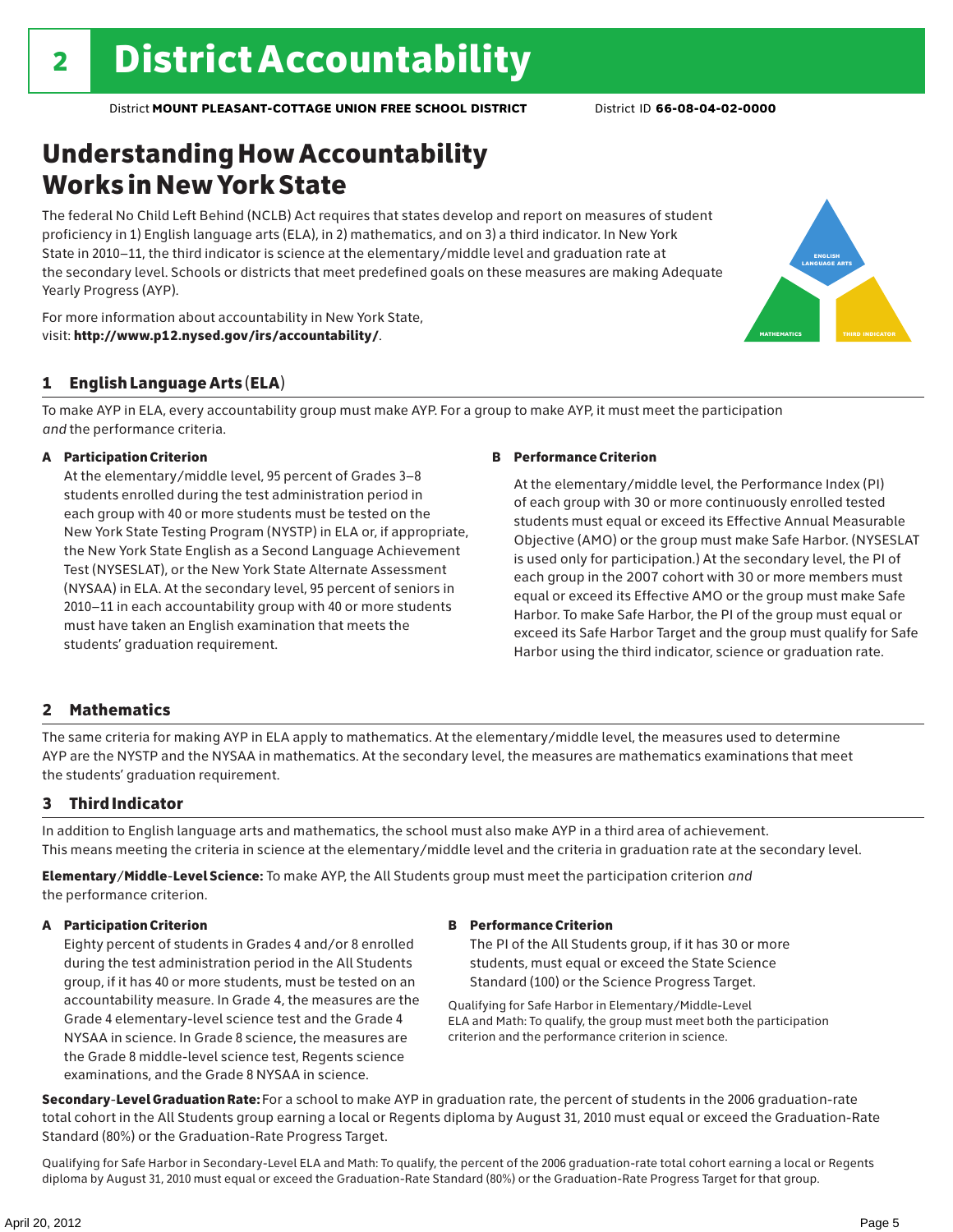# Useful Terms for Understanding Accountability

### 12th Graders

The count of 12th graders enrolled during the 2010–11 school year used to determine the Percentage Tested for the Participation part of the AYP determination for secondarylevel ELA and mathematics. These are the first numbers in the parentheses after the subgroup label on the secondary-level ELA and mathematics pages.

### 2007 Cohort

The count of students in the 2007 accountability cohort used to determine the Performance Index for the Test Performance part of the AYP determination for secondary-level ELA and mathematics. These are the second numbers in the parentheses after the subgroup label on the secondary-level ELA and mathematics pages.

### Accountability Cohort for English and Mathematics

The accountability cohort is used to determine if a school or district met the performance criterion in secondary-level ELA and mathematics. The 2007 school accountability cohort consists of all students who first entered Grade 9 anywhere in the 2007–08 school year, and all ungraded students with disabilities who reached their seventeenth birthday in the 2007–08 school year, who were enrolled on October 6, 2010 and did not transfer to a diploma granting program. Students who earned a high school equivalency diploma or were enrolled in an approved high school equivalency preparation program on June 30, 2011, are not included in the 2007 school accountability cohort. The 2007 district accountability cohort consists of all students in each school accountability cohort plus students who transferred within the district after BEDS day plus students who were placed outside the district by the Committee on Special Education or district administrators and who met the other requirements for cohort membership. Cohort is defined in Section 100.2 (p) (16) of the Commissioner's Regulations.

### Adequate Yearly Progress (AYP)

Adequate Yearly Progress (AYP) indicates satisfactory progress by a district or a school toward the goal of proficiency for all students.

### Annual Measurable Objective (AMO)

The Annual Measurable Objective (AMO) is the Performance Index value that signifies that an accountability group is making satisfactory progress toward the goal that 100 percent of students will be proficient in the State's learning standards for English language arts and mathematics by 2013–14. The AMOs for each grade level will be increased as specified in CR100.2(p) (14) and will reach 200 in 2013–14. (See Effective AMO for further information.)

### Continuous Enrollment

The count of continuously enrolled tested students used to determine the Performance Index for the Test Performance part of the AYP determination for elementary/middle-level ELA, mathematics, and science. These are the second numbers in the parentheses after the subgroup label on the elementary/ middle-level ELA, mathematics, and science pages.

### Continuously Enrolled Students

At the elementary/middle level, continuously enrolled students are those enrolled in the school or district on BEDS day (usually the first Wednesday in October) of the school year until the test administration period. At the secondary level, all students who meet the criteria for inclusion in the accountability cohort are considered to be continuously enrolled.

### Effective Annual Measurable Objective (Effective AMO)

The Effective Annual Measurable Objective is the Performance Index (PI) value that each accountability group within a school or district is expected to achieve to make AYP. The Effective AMO is the lowest PI that an accountability group of a given size can achieve in a subject for the group's PI not to be considered significantly different from the AMO for that subject. If an accountability group's PI equals or exceeds the Effective AMO, it is considered to have made AYP. A more complete definition of Effective AMO and a table showing the PI values that each group size must equal or exceed to make AYP are available at www.p12.nysed.gov/irs.

### Graduation Rate

The Graduation Rate on the Graduation Rate page is the percentage of the 2006 cohort that earned a local or Regents diploma by August 31, 2010.

### Graduation-Rate Total Cohort

The Graduation-Rate Total Cohort, shown on the Graduation Rate page, is used to determine if a school or district made AYP in graduation rate. For the 2010–11 school year, this cohort is the 2006 graduation-rate total cohort. The 2006 total cohort consists of all students who first entered Grade 9 anywhere in the 2006–07 school year, and all ungraded students with disabilities who reached their seventeenth birthday in the 2006–07 school year, and who were enrolled in the school/ district for five months or longer or who were enrolled in the school/district for less than five months but were previously enrolled in the same school/district for five months or longer between the date they first entered Grade 9 and the date they last ended enrollment. A more detailed definition of graduation-rate cohort can be found in the *SIRS Manual* at www.p12.nysed.gov/irs.

For districts and schools with fewer than 30 graduation-rate total cohort members in the All Students group in 2010–11, data for 2009–10 and 2010–11 for accountability groups were combined to determine counts and graduation rates. Groups with fewer than 30 students in the graduation-rate total cohort are not required to meet the graduation-rate criterion.

### Limited English Proficient

For all accountability measures, if the count of LEP students is equal to or greater than 30, former LEP students are also included in the performance calculations.

### Non-Accountability Groups

Female, Male, and Migrant groups are not part of the AYP determination for any measure.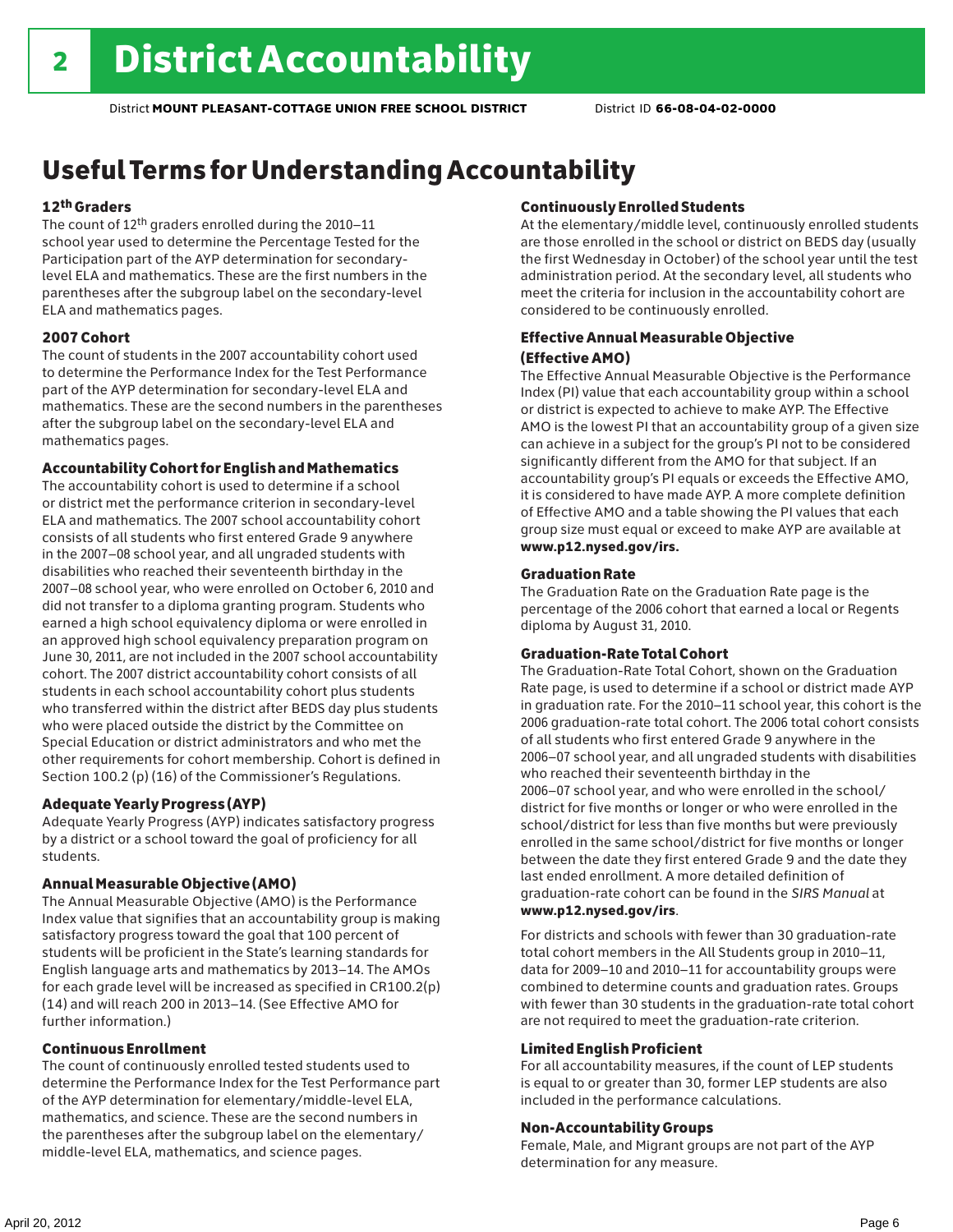# Useful Terms for Understanding Accountability (continued)

### Participation

Accountability groups with fewer than 40 students enrolled during the test administration period (for elementary/middlelevel ELA, math, and science) or fewer than 40 12th graders (for secondary-level ELA and mathematics) are not required to meet the participation criterion. If the Percentage Tested for an accountability group fell below 95 percent for ELA and math or 80 percent for science in 2010–11, the participation enrollment ("Total" or "12th Graders") shown in the tables is the sum of 2009–10 and 2010–11 participation enrollments and the "Percentage Tested" shown is the weighted average of the participation rates over those two years.

### Performance Index (PI)

A Performance Index is a value from 0 to 200 that is assigned to an accountability group, indicating how that group performed on a required State test (or approved alternative) in English language arts, mathematics, or science. Student scores on the tests are converted to four performance levels, from Level 1 to Level 4. (See performance level definitions on the Overview summary page.) At the elementary/middle level, the PI is calculated using the following equation:

100 × [(Count of Continuously Enrolled Tested Students Performing at Levels 2, 3, and 4 + the Count at Levels 3 and 4) Count of All Continuously Enrolled Tested Students]

At the secondary level, the PI is calculated using the following equation:

100 × [(Count of Cohort Members Performing at Levels 2, 3, and 4 + the Count at Levels 3 and 4) Count of All Cohort Members]

A list of tests used to measure student performance for accountability is available at www.p12.nysed.gov/irs.

### Progress Targets

For accountability groups below the State Standard in science or graduation rate, the Progress Target is an alternate method for making AYP or qualifying for Safe Harbor in English language arts and mathematics based on improvement over the previous year's performance.

*Science:* The current year's Science Progress Target is calculated by adding one point to the previous year's Performance Index (PI). Example: The 2010–11 Science Progress Target is calculated by adding one point to the 2009–10 PI.

*Graduation Rate:* The Graduation-rate Progress Target is calculated by determining a 20% gap reduction between the rate of the previous year's graduation-rate cohort and the state standard. Example: The 2010–11 Graduation-Rate Progress Target = [(80 – percentage of the 2005 cohort earning a local or Regents diploma by August 31, 2009)  $\times$  0.20] + percentage of the 2005 cohort earning a local or Regents diploma by August 31, 2009.

Progress Targets are provided for groups whose PI (for science) or graduation rate (for graduation rate) is below the State Standard.

### Safe Harbor Targets

Safe Harbor provides an alternate means to demonstrate AYP for accountability groups that do not achieve their EAMOs in English or mathematics. The 2010–11 safe harbor targets are calculated using the following equation: 2009–10 PI + (200 – the 2009–10 PI) × 0.10

Safe Harbor Targets are provided for groups whose PI is less than the EAMO.

### Safe Harbor Qualification (‡)

On the science page, if the group met both the participation and the performance criteria for science, the Safe Harbor Qualification column will show "Qualified." If the group did not meet one or more criteria, the column will show "Did not qualify." A "‡" symbol after the 2010–11 Safe Harbor Target on the elementary/middle- or secondary-level ELA or mathematics page indicates that the student group did not make AYP in science (elementary/middle level) or graduation rate (secondary level) and; therefore, the group did not qualify for Safe Harbor in ELA or mathematics.

### State Standard

The criterion value that represents minimally satisfactory performance (for science) or a minimally satisfactory percentage of cohort members earning a local or Regents diploma (for graduation rate). In 2010–11, the State Science Standard is a Performance Index of 100; the State Graduation-Rate Standard is 80%. The Commissioner may raise the State Standard at his discretion in future years.

### Students with Disabilities

For all measures, if the count of students with disabilities is equal to or greater than 30, former students with disabilities are also included in the performance calculations.

### Test Performance

For districts and schools with fewer than 30 continuously enrolled tested students (for elementary/middle-level ELA, math, and science) or fewer than 30 students in the 2007 cohort (for secondary-level ELA and mathematics) in the All Students group in 2010–11, data for 2009–10 and 2010–11 for accountability groups were combined to determine counts and Performance Indices. For districts and schools with 30 or more continuously enrolled students/2007 cohort members in the All Students group in 2010–11, student groups with fewer than 30 members are not required to meet the performance criterion. This is indicated by a "—" in the Test Performance column in the table.

### Total

The count of students enrolled during the test administration period used to determine the Percentage Tested for the Participation part of the AYP determination for elementary/ middle-level ELA, mathematics, and science. These are the first numbers in the parentheses after the subgroup label on the elementary/middle-level ELA, mathematics, and science pages. For accountability calculations, students who were excused from testing for medical reasons in accordance with federal NCLB guidance are not included in the count.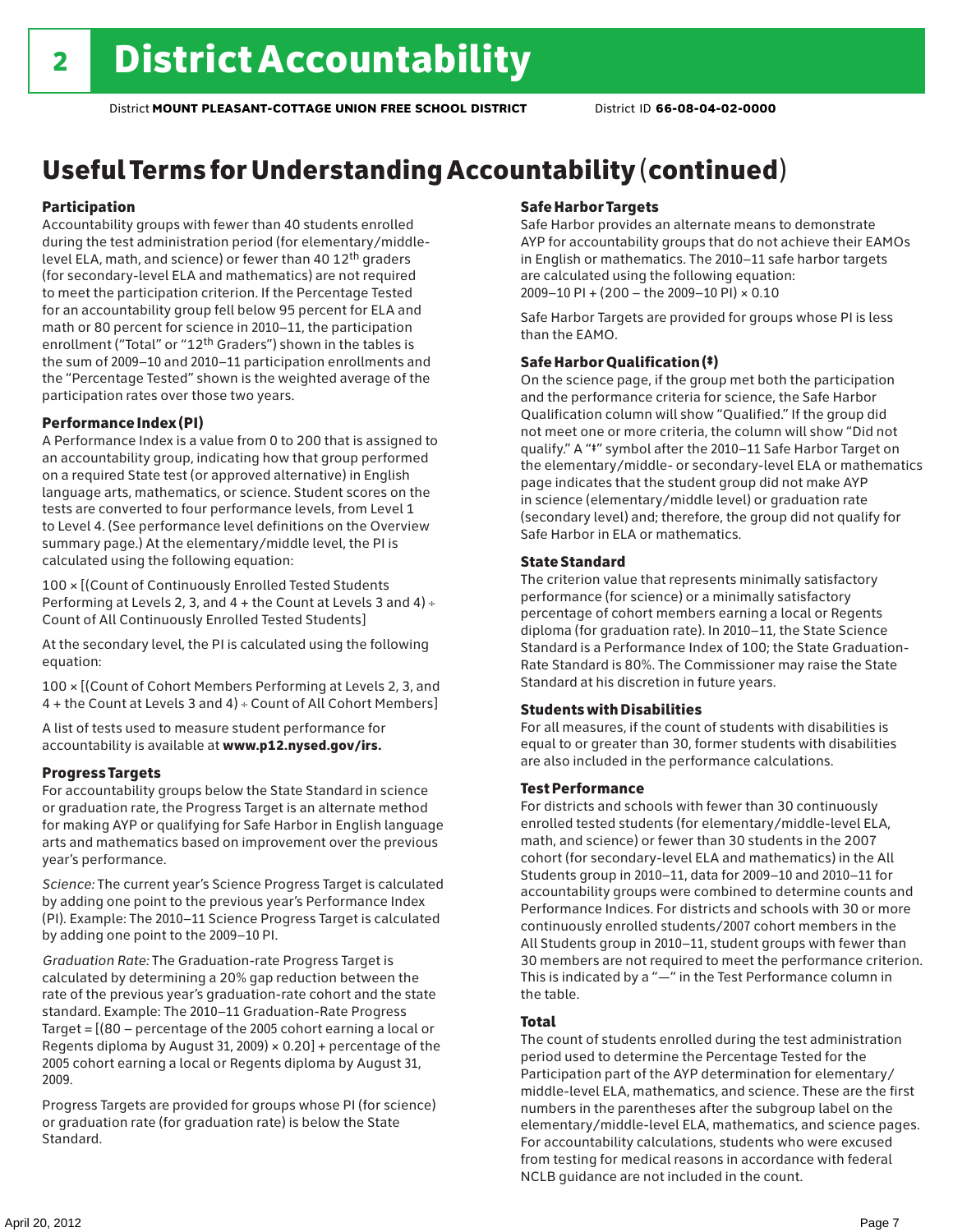# Understanding Your District Accountability Status

The list below defines the district status categories applied to each accountability measure under New York State's district accountability system, which is divided into a Federal Title I component and a State component. Accountability measures for districts are English language arts (ELA), mathematics, elementary/middle-level science, and graduation rate. A district may be assigned a different status for different accountability measures. The overall status of a district is the status assigned to the district for the accountability measure with the most advanced designation in the hierarchy. If the district receives Title I funds, it is the most advanced designation in the Title I hierarchy, unless the district is in good standing under Title I but identified as DRAP under the State hierarchy. A district that does not receive Title I funding in a school year does not have a federal status in that year; however, all districts receive a state status even if they do not receive Title I funding. Consequences for districts not in good standing can be found at: http://www.p12.nysed.gov/irs/accountability/.

| <b>Federal Title I Status</b><br>(Applies to all New York State districts receiving Title I funds)                                                                                                                                                                                                                                             | <b>New York State Status</b><br>(Applies to New York State districts)                                                                                                                                                                                                                                          |  |  |  |  |
|------------------------------------------------------------------------------------------------------------------------------------------------------------------------------------------------------------------------------------------------------------------------------------------------------------------------------------------------|----------------------------------------------------------------------------------------------------------------------------------------------------------------------------------------------------------------------------------------------------------------------------------------------------------------|--|--|--|--|
| <b>◆</b> District in Good Standing<br>A district is considered to be in good standing if it has not been identified as a District in Need of Improvement<br>or a District Requiring Academic Progress.                                                                                                                                         |                                                                                                                                                                                                                                                                                                                |  |  |  |  |
| District in Need of Improvement (Year 1)<br>∧<br>A district that has not made AYP for two consecutive years<br>on the same accountability measure is considered a District<br>in Need of Improvement (Year 1) for the following year, if it<br>continues to receive Title I funds.                                                             | <b>District Requiring Academic Progress (Year 1)</b><br>A district that has not made AYP on the same accountability<br>measure for two consecutive years is considered a District Requiring<br>Academic Progress (Year 1) for the following year.                                                              |  |  |  |  |
| District in Need of Improvement (Year 2)<br>A District in Need of Improvement (Year 1) that does not<br>make AYP on the accountability measure for which it was<br>identified is considered a District in Need of Improvement<br>(Year 2) for the following year, if it continues to receive<br>Title I funds.                                 | <b>District Requiring Academic Progress (Year 2)</b><br>A District Requiring Academic Progress (Year 1) that does not<br>make AYP on the accountability measure for which it was identified<br>is considered a District Requiring Academic Progress (Year 2) for<br>the following year.                        |  |  |  |  |
| District in Need of Improvement (Year 3)<br>A District in Need of Improvement (Year 2) that does not<br>make AYP on the accountability measure for which it was<br>identified is considered a District in Need of Improvement<br>(Year 3) for the following year, if it continues to receive<br>Title I funds.                                 | <b>District Requiring Academic Progress (Year 3)</b><br>A District Requiring Academic Progress (Year 2) that does not<br>make AYP on the accountability measure for which it was identified<br>is considered a District Requiring Academic Progress (Year 3) for<br>the following year.                        |  |  |  |  |
| District in Need of Improvement (Year 4)<br>A District in Need of Improvement (Year 3) that does not<br>make AYP on the accountability measure for which it was<br>identified is considered a District in Need of Improvement<br>(Year 4) for the following year, if it continues to receive<br>Title I funds.                                 | <b>District Requiring Academic Progress (Year 4)</b><br>A District Requiring Academic Progress (Year 3) that does not<br>make AYP on the accountability measure for which it was identified<br>is considered a District Requiring Academic Progress (Year 4) for<br>the following year.                        |  |  |  |  |
| ◆ District in Need of Improvement (Year 5 and above)<br>A District in Need of Improvement (Year 4 and above)<br>that does not make AYP on the accountability measure<br>for which it was identified is considered a District in Need<br>of Improvement (Year 5 and above) for the following year,<br>if it continues to receive Title I funds. | District Requiring Academic Progress (Year 5 and above)<br>A District Requiring Academic Progress (Year 4 and above) that<br>does not make AYP on the accountability measure for which it was<br>identified is considered a District Requiring Academic Progress<br>(Year 5 and above) for the following year. |  |  |  |  |

Pending - A district's status is "Pending" if the district requires special evaluation procedures and they have not yet been completed.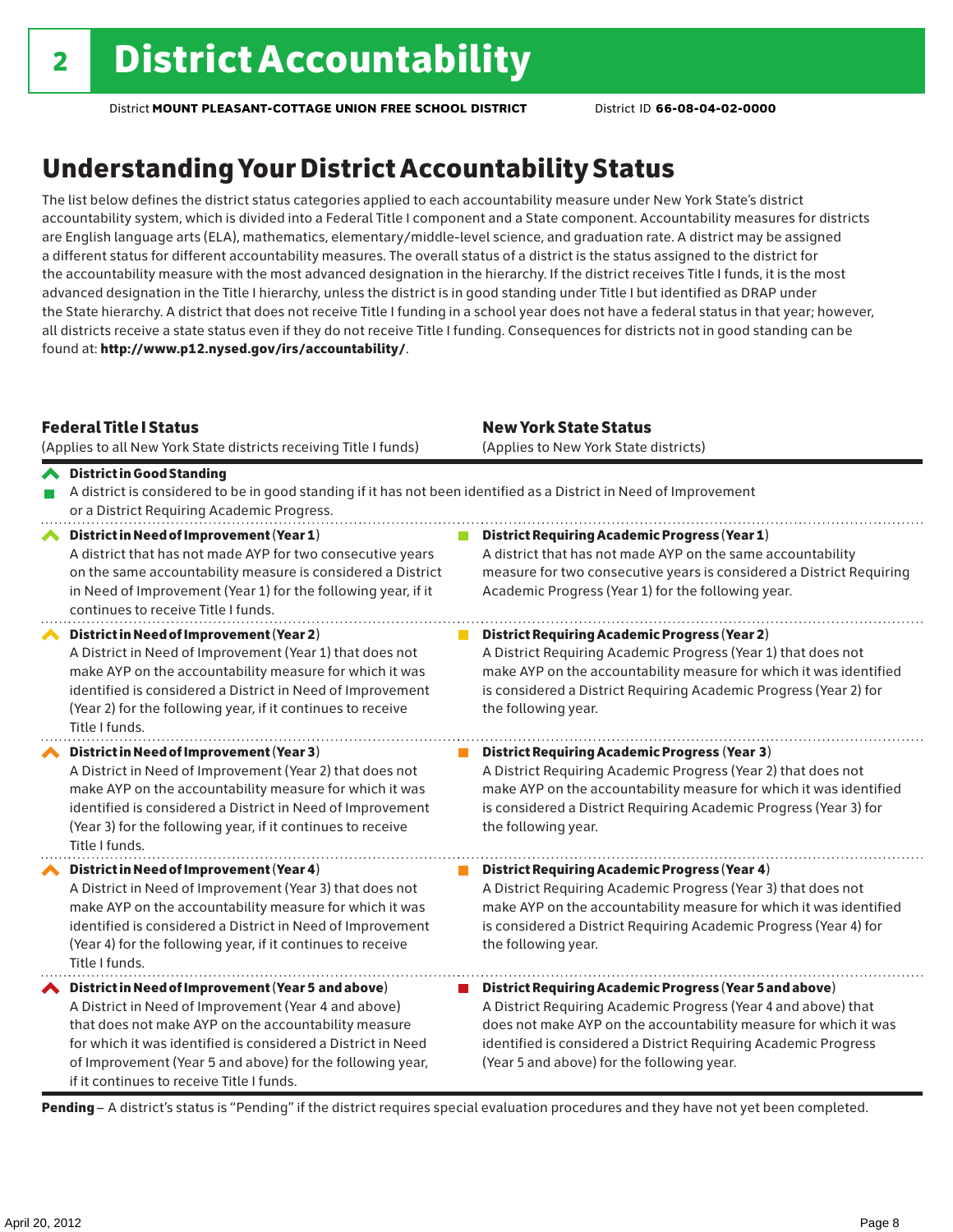# 2 District Accountability

District **MOUNT PLEASANT-COTTAGE UNION FREE SCHOOL DISTRICT** District ID **66-08-04-02-0000**

## Summary

| <b>Overall Accountability</b> | <b>Requiring Academic Progress (Year 7)</b>               |                                         |                        |                                         |  |  |
|-------------------------------|-----------------------------------------------------------|-----------------------------------------|------------------------|-----------------------------------------|--|--|
| Status $(2011 - 12)$          | ELA                                                       | Requiring Academic Progress<br>(Year 7) | Science                | Requiring Academic Progress<br>(Year 4) |  |  |
|                               | Math                                                      | Requiring Academic Progress<br>(Year 7) | <b>Graduation Rate</b> | Requiring Academic Progress<br>(Year 1) |  |  |
| <b>Title I Part A Funding</b> | <b>Years the District Received Title I Part A Funding</b> |                                         |                        |                                         |  |  |
|                               | $2009 - 10$                                               | $2010 - 11$                             |                        | $2011 - 12$                             |  |  |
|                               | N <sub>O</sub>                                            | <b>YES</b>                              |                        | <b>YES</b>                              |  |  |

### On which accountability measures did this district make Adequate Yearly Progress (AYP) and which groups made AYP on each measure?

|                                                     | <b>Elementary/Middle Level</b> |                     |            |               | <b>Secondary Level</b> |                        |  |  |
|-----------------------------------------------------|--------------------------------|---------------------|------------|---------------|------------------------|------------------------|--|--|
|                                                     | English                        |                     |            | English       |                        |                        |  |  |
| <b>Student Groups</b>                               | Language Arts                  | Mathematics         | Science    | Language Arts | Mathematics            | <b>Graduation Rate</b> |  |  |
| <b>All Students</b>                                 | X                              | X                   | X          | X             | X                      | X                      |  |  |
| <b>Ethnicity</b>                                    |                                |                     |            |               |                        |                        |  |  |
| American Indian or Alaska Native                    |                                |                     |            |               |                        |                        |  |  |
| <b>Black or African American</b>                    | <b>X</b>                       | X                   |            |               |                        |                        |  |  |
| Hispanic or Latino                                  |                                |                     |            |               |                        |                        |  |  |
| Asian or Native<br>Hawaiian/Other Pacific Islander  |                                |                     |            |               |                        |                        |  |  |
| White                                               |                                |                     |            |               |                        |                        |  |  |
| Multiracial                                         |                                |                     |            |               |                        |                        |  |  |
| <b>Other Groups</b>                                 |                                |                     |            |               |                        |                        |  |  |
| <b>Students with Disabilities</b>                   | X                              | ×                   |            |               |                        |                        |  |  |
| Limited English Proficient                          |                                |                     |            |               |                        |                        |  |  |
| Economically Disadvantaged                          | X                              | X                   |            |               |                        |                        |  |  |
| <b>Student groups making</b><br>AYP in each subject | $\mathbf{X}$ 0 of 4            | $\mathbf{X}$ 0 of 4 | $X$ 0 of 1 | $X$ 0 of 1    | $X$ 0 of 1             | $\mathbf{X}$ 0 of 1    |  |  |

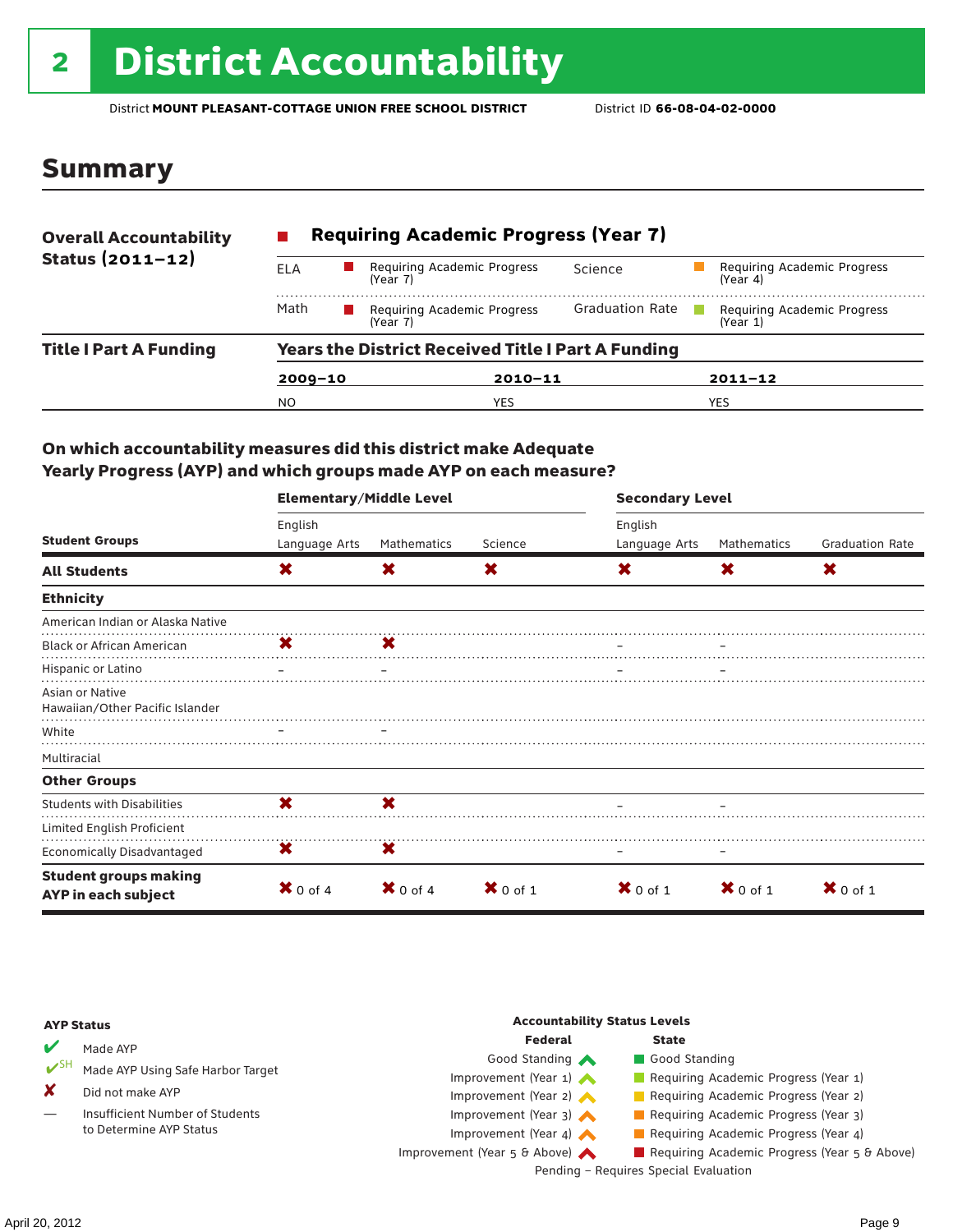# **Elementary/Middle-Level English Language Arts**

| <b>Accountability Status</b><br>for This Subject<br>$(2011 - 12)$ |        | Requiring Academic Progress (Year 7)               |
|-------------------------------------------------------------------|--------|----------------------------------------------------|
| <b>Accountability Measures</b>                                    | 0 of 4 | Student groups making AYP in English language arts |
|                                                                   |        | Did not make AYP                                   |
| <b>Prospective Status</b>                                         |        |                                                    |

### How did students in each accountability group perform on **elementary/middle-level English language arts accountability measures?**

|                                                          | <b>AYP</b>                | <b>Participation</b>      |               | <b>Test Performance</b> |             | <b>Performance Objectives</b> |                    |             |
|----------------------------------------------------------|---------------------------|---------------------------|---------------|-------------------------|-------------|-------------------------------|--------------------|-------------|
| <b>Student Group</b>                                     |                           | Met                       | Percentage    | Met                     | Performance | Effective                     | Safe Harbor Target |             |
| (Total: Continuous Enrollment)                           | <b>Status</b>             | Criterion                 | <b>Tested</b> | Criterion               | Index       | AMO                           | $2010 - 11$        | $2011 - 12$ |
| <b>Accountability Groups</b>                             |                           |                           |               |                         |             |                               |                    |             |
| All Students (198:35)                                    | X                         | X                         | 76%           | X                       | 83          | 106                           | 49#                | 95          |
| <b>Ethnicity</b>                                         |                           |                           |               |                         |             |                               |                    |             |
| American Indian or Alaska Native<br>(0:0)                |                           |                           |               |                         |             |                               |                    |             |
| <b>Black or African American</b><br>(117:24)             | $\mathbf x$               | $\boldsymbol{\mathsf{x}}$ | 77%           | $\equiv$                |             |                               |                    |             |
| Hispanic or Latino (24:9)                                |                           |                           |               |                         |             |                               |                    |             |
| Asian or Native Hawaiian/Other Pacific<br>Islander (0:0) |                           |                           |               |                         |             |                               |                    |             |
| White (4:2)                                              |                           |                           |               |                         |             |                               |                    |             |
| Multiracial (0:0)                                        |                           |                           |               |                         |             |                               |                    |             |
| <b>Other Groups</b>                                      |                           |                           |               |                         |             |                               |                    |             |
| <b>Students with Disabilities</b><br>(152:35)            | $\boldsymbol{\mathsf{x}}$ | $\boldsymbol{\mathsf{x}}$ | 80%           | X                       | 83          | 106                           | 45#                | 95          |
| Limited English Proficient<br>(0:0)                      |                           |                           |               |                         |             |                               |                    |             |
| <b>Economically Disadvantaged</b><br>(152:35)            | X.                        | $\bm{x}$                  | 80%           | X                       | 83          | 106                           | 45#                | 95          |
| <b>Final AYP Determination</b>                           | $X$ 0 of 4                |                           |               |                         |             |                               |                    |             |
| <b>Non-Accountability Groups</b>                         |                           |                           |               |                         |             |                               |                    |             |
| Female (90:16)                                           |                           |                           | 74%           |                         |             |                               |                    |             |
| Male (108:19)                                            |                           |                           | 78%           |                         |             |                               |                    |             |
| Migrant (0:0)                                            |                           |                           |               |                         |             |                               |                    |             |
|                                                          |                           |                           |               |                         |             |                               |                    |             |

used on this page.

note: See *Useful Terms for Understanding Accountability*  for explanations and definitions of terms and table labels

### Symbols

- $M$  Made AYP
- ✔SH Made AYP Using Safe Harbor Target
- X Did not make AYP
- Fewer Than 40 Total/Fewer Than 30 Continuous Enrollment
- ‡ Did not qualify for Safe Harbor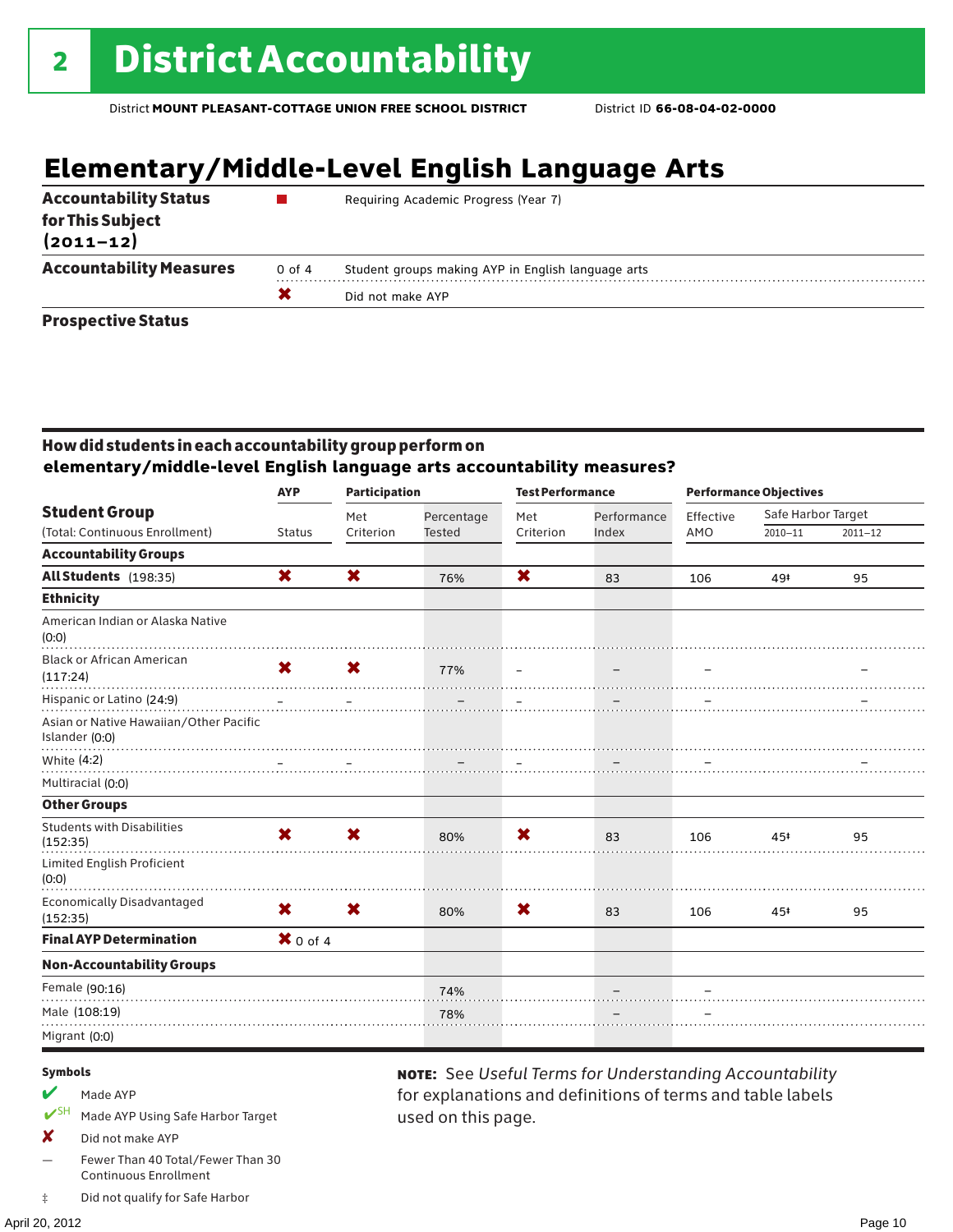# **Elementary/Middle-Level Mathematics**

| <b>Accountability Status</b>      |        | Requiring Academic Progress (Year 7)     |
|-----------------------------------|--------|------------------------------------------|
| for This Subject<br>$(2011 - 12)$ |        |                                          |
| <b>Accountability Measures</b>    | 0 of 4 | Student groups making AYP in mathematics |
|                                   |        | Did not make AYP                         |
| <b>Prospective Status</b>         |        |                                          |

### How did students in each accountability group perform on **elementary/middle-level mathematics accountability measures?**

|                                                          | <b>AYP</b>    | <b>Participation</b> |               | <b>Test Performance</b>  |                   | <b>Performance Objectives</b> |                    |             |
|----------------------------------------------------------|---------------|----------------------|---------------|--------------------------|-------------------|-------------------------------|--------------------|-------------|
| <b>Student Group</b>                                     |               | Met                  | Percentage    | Met                      | Performance       | Effective                     | Safe Harbor Target |             |
| (Total: Continuous Enrollment)                           | <b>Status</b> | Criterion            | <b>Tested</b> | Criterion                | Index             | AMO                           | $2010 - 11$        | $2011 - 12$ |
| <b>Accountability Groups</b>                             |               |                      |               |                          |                   |                               |                    |             |
| All Students (200:37)                                    | X             | X                    | 78%           | X                        | 57                | 121                           | 39‡                | 71          |
| <b>Ethnicity</b>                                         |               |                      |               |                          |                   |                               |                    |             |
| American Indian or Alaska Native<br>(0:0)                |               |                      |               |                          |                   |                               |                    |             |
| <b>Black or African American</b><br>(118:26)             | $\mathbf x$   | <b>X</b>             | 78%           | $\overline{\phantom{m}}$ | $\qquad \qquad -$ |                               |                    |             |
| Hispanic or Latino (25:9)                                |               |                      |               |                          |                   |                               |                    |             |
| Asian or Native Hawaiian/Other Pacific<br>Islander (0:0) |               |                      |               |                          |                   |                               |                    |             |
| White (4:2)                                              |               |                      |               |                          |                   |                               |                    |             |
| Multiracial (0:0)                                        |               |                      |               |                          |                   |                               |                    |             |
| <b>Other Groups</b>                                      |               |                      |               |                          |                   |                               |                    |             |
| <b>Students with Disabilities</b><br>(154:37)            | X             | X                    | 82%           | X                        | 57                | 121                           | 34 <sup>‡</sup>    | 71          |
| Limited English Proficient<br>(0:0)                      |               |                      |               |                          |                   |                               |                    |             |
| <b>Economically Disadvantaged</b><br>(154:37)            | $\mathbf x$   | <b>X</b>             | 82%           | X                        | 57                | 121                           | 34 <sup>†</sup>    | 71          |
| <b>Final AYP Determination</b>                           | $X$ 0 of 4    |                      |               |                          |                   |                               |                    |             |
| <b>Non-Accountability Groups</b>                         |               |                      |               |                          |                   |                               |                    |             |
| Female (91:15)                                           |               |                      | 74%           |                          |                   |                               |                    |             |
| Male (109:22)                                            |               |                      | 81%           |                          |                   |                               |                    |             |
| Migrant (0:0)                                            |               |                      |               |                          |                   |                               |                    |             |
|                                                          |               |                      |               |                          |                   |                               |                    |             |

used on this page.

note: See *Useful Terms for Understanding Accountability*  for explanations and definitions of terms and table labels

#### Symbols

- $M$  Made AYP
- ✔SH Made AYP Using Safe Harbor Target
- X Did not make AYP
- Fewer Than 40 Total/Fewer Than 30 Continuous Enrollment
- ‡ Did not qualify for Safe Harbor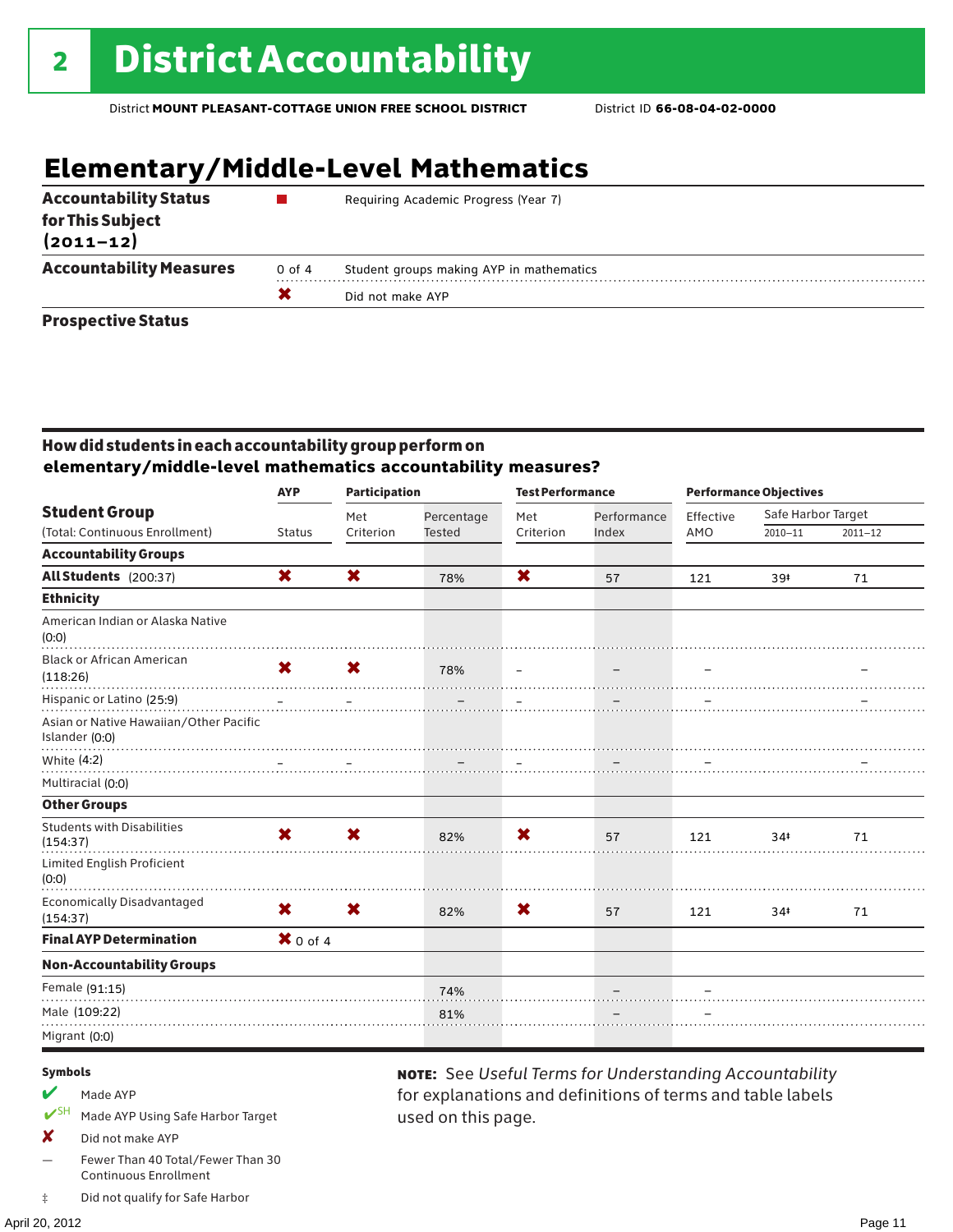# Elementary/Middle-Level Science

| <b>Accountability Status</b><br>for This Subject<br>(2011–12)                                                  |        | Requiring Academic Progress (Year 4) |
|----------------------------------------------------------------------------------------------------------------|--------|--------------------------------------|
| <b>Accountability Measures</b>                                                                                 | 0 of 1 | Student groups making AYP in science |
|                                                                                                                |        | Did not make AYP                     |
| Box of the state of the state of the state of the state of the state of the state of the state of the state of |        |                                      |

### Prospective Status

### How did students in each accountability group perform on elementary/middle-level science accountability measures?

|                                                          | <b>AYP</b> |                      | <b>Participation</b> |               | <b>Test Performance</b> |             | <b>Performance Objectives</b> |                 |             |
|----------------------------------------------------------|------------|----------------------|----------------------|---------------|-------------------------|-------------|-------------------------------|-----------------|-------------|
| <b>Student Group</b>                                     |            | Safe Harbor          | Met                  | Percentage    | Met                     | Performance | State                         | Progress Target |             |
| (Total: Continuous Enrollment)                           |            | Status Qualification | Criterion            | <b>Tested</b> | Criterion               | Index       | Standard                      | $2010 - 11$     | $2011 - 12$ |
| <b>Accountability Groups</b>                             |            |                      |                      |               |                         |             |                               |                 |             |
| All Students (107:35)                                    | X          | Did not qualify      | X                    | 61%           | V                       | 69          | 100                           | 49              | 70          |
| <b>Ethnicity</b>                                         |            |                      |                      |               |                         |             |                               |                 |             |
| American Indian or Alaska Native<br>(0:0)                |            |                      |                      |               |                         |             |                               |                 |             |
| <b>Black or African American</b><br>(33:15)              |            |                      |                      |               | $\equiv$                |             |                               |                 |             |
| Hispanic or Latino (10:13)                               |            |                      |                      |               |                         |             |                               |                 |             |
| Asian or Native Hawaiian/Other Pacific<br>Islander (0:0) | .          |                      |                      |               |                         |             |                               |                 |             |
| White (3:6)                                              |            |                      |                      |               |                         |             |                               |                 |             |
| Multiracial (0:0)                                        |            |                      |                      |               |                         |             |                               |                 |             |
| <b>Other Groups</b>                                      |            |                      |                      |               |                         |             |                               |                 |             |
| <b>Students with Disabilities</b><br>(81:33)             |            | Did not qualify      | X                    | 65%           | V                       | 67          | 100                           | 43              | 68          |
| Limited English Proficient<br>(0:0)                      |            |                      |                      |               |                         |             |                               |                 |             |
| <b>Economically Disadvantaged</b><br>(81:33)             |            | Did not qualify      | X                    | 65%           | V                       | 67          | 100                           | 43              | 68          |
| <b>Final AYP Determination</b>                           | $X$ 0 of 1 |                      |                      |               |                         |             |                               |                 |             |
| <b>Non-Accountability Groups</b>                         |            |                      |                      |               |                         |             |                               |                 |             |
| Female (24:18)                                           |            |                      |                      |               |                         |             |                               |                 |             |
| Male (22:17)                                             |            |                      |                      |               |                         |             |                               |                 |             |
| Migrant (0:0)                                            |            |                      |                      |               |                         |             |                               |                 |             |

### Symbols

 $M$  Made AYP

✘ Did not make AYP

Fewer Than 40 Total/Fewer Than 30 Continuous Enrollment

note: See *Useful Terms for Understanding Accountability*  for explanations and definitions of terms and table labels used on this page.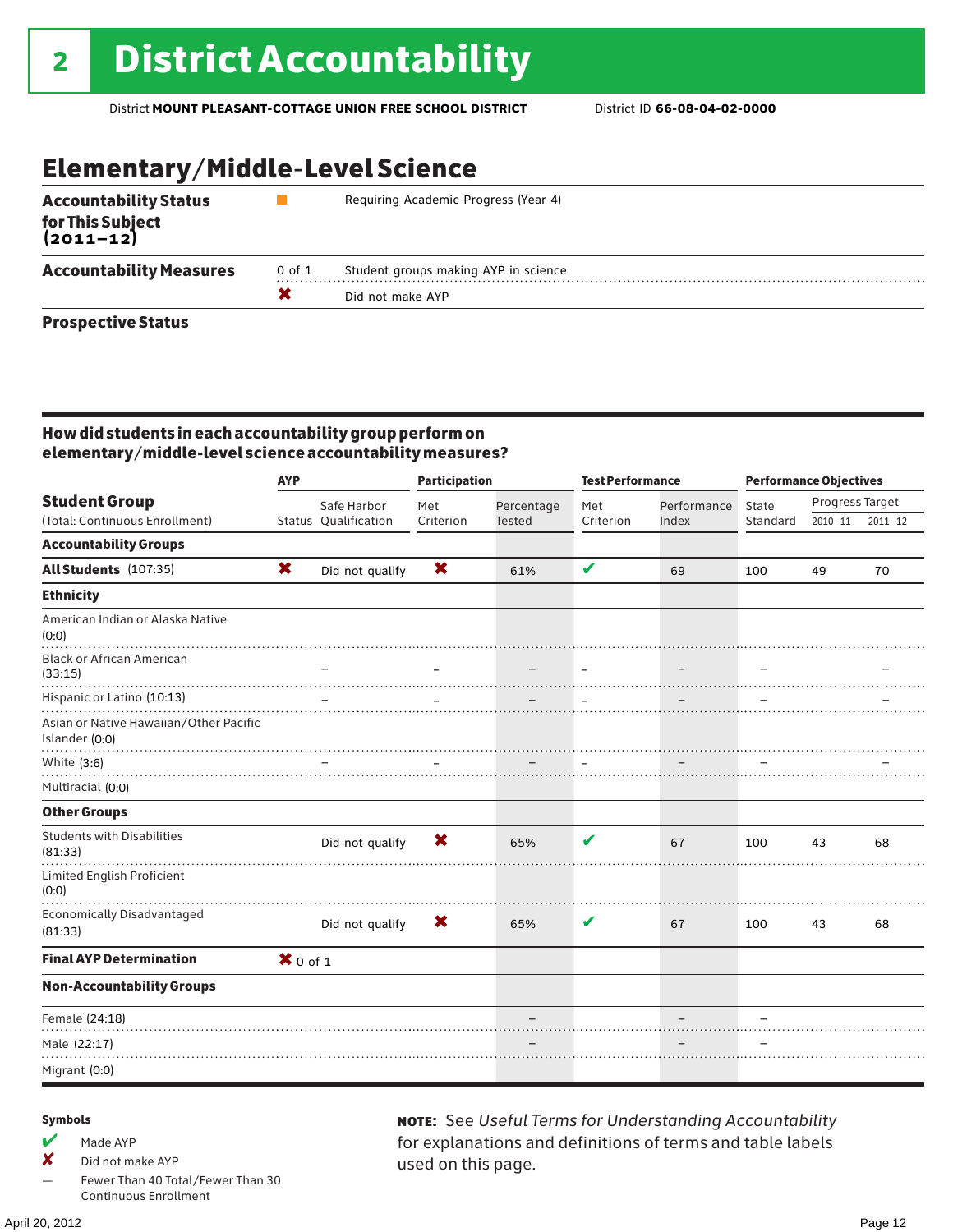# **Secondary-Level English Language Arts**

| <b>Accountability Status</b>      |        | Requiring Academic Progress (Year 7)               |
|-----------------------------------|--------|----------------------------------------------------|
| for This Subject<br>$(2011 - 12)$ |        |                                                    |
| <b>Accountability Measures</b>    | 0 of 1 | Student groups making AYP in English language arts |
|                                   |        | Did not make AYP                                   |
| <b>Prospective Status</b>         |        |                                                    |

### How did students in each accountability group perform on **secondary-level English language arts accountability measures?**

|                                                                                       | <b>AYP</b>                | <b>Participation</b> |                   | <b>Test Performance</b>  |                          | <b>Performance Objectives</b> |                    |             |
|---------------------------------------------------------------------------------------|---------------------------|----------------------|-------------------|--------------------------|--------------------------|-------------------------------|--------------------|-------------|
| <b>Student Group</b>                                                                  |                           | Met                  | Percentage        | Met                      | Performance              | Effective                     | Safe Harbor Target |             |
| (12th Graders: 2007 Cohort)                                                           | <b>Status</b>             | Criterion            | <b>Tested</b>     | Criterion                | Index                    | AMO                           | $2010 - 11$        | $2011 - 12$ |
| <b>Accountability Groups</b>                                                          |                           |                      |                   |                          |                          |                               |                    |             |
| All Students (15:31)                                                                  | $\boldsymbol{\mathsf{x}}$ |                      | $\qquad \qquad -$ | X                        | 23                       | 166                           | 74#                | 41          |
| <b>Ethnicity</b>                                                                      |                           |                      |                   |                          |                          |                               |                    |             |
| American Indian or Alaska Native<br>(0:0)                                             |                           |                      |                   |                          |                          |                               |                    |             |
| <b>Black or African American</b><br>(10:20)                                           |                           |                      | -                 | $\overline{\phantom{m}}$ | $\overline{\phantom{m}}$ |                               |                    |             |
| Hispanic or Latino (5:10)<br>Asian or Native Hawaiian/Other Pacific<br>Islander (0:0) |                           |                      | アンティー・データ こうしょうかい |                          |                          |                               |                    |             |
| White (0:0)                                                                           |                           |                      |                   |                          |                          |                               |                    |             |
| Multiracial (0:0)                                                                     |                           |                      |                   |                          |                          |                               |                    |             |
| <b>Other Groups</b>                                                                   |                           |                      |                   |                          |                          |                               |                    |             |
| <b>Students with Disabilities</b><br>(12:28)                                          |                           |                      |                   |                          |                          |                               |                    |             |
| Limited English Proficient<br>(0:0)                                                   |                           |                      |                   |                          |                          |                               |                    |             |
| <b>Economically Disadvantaged</b><br>(12:28)                                          |                           |                      |                   | $\overline{\phantom{0}}$ |                          |                               |                    |             |
| <b>Final AYP Determination</b>                                                        | $X$ 0 of 1                |                      |                   |                          |                          |                               |                    |             |
| <b>Non-Accountability Groups</b>                                                      |                           |                      |                   |                          |                          |                               |                    |             |
| Female (7:11)                                                                         |                           |                      |                   |                          |                          |                               |                    |             |
| Male (8:20)                                                                           |                           |                      |                   |                          |                          |                               |                    |             |
| Migrant (0:0)                                                                         |                           |                      |                   |                          |                          |                               |                    |             |

used on this page.

note: See *Useful Terms for Understanding Accountability*  for explanations and definitions of terms and table labels

#### Symbols

- Made AYP<br> **V**SH Made AVP
- Made AYP Using Safe Harbor Target
- X Did not make AYP
- Fewer Than 40 12<sup>th</sup> Graders/Fewer Than 30 Cohort
- ‡ Did not qualify for Safe Harbor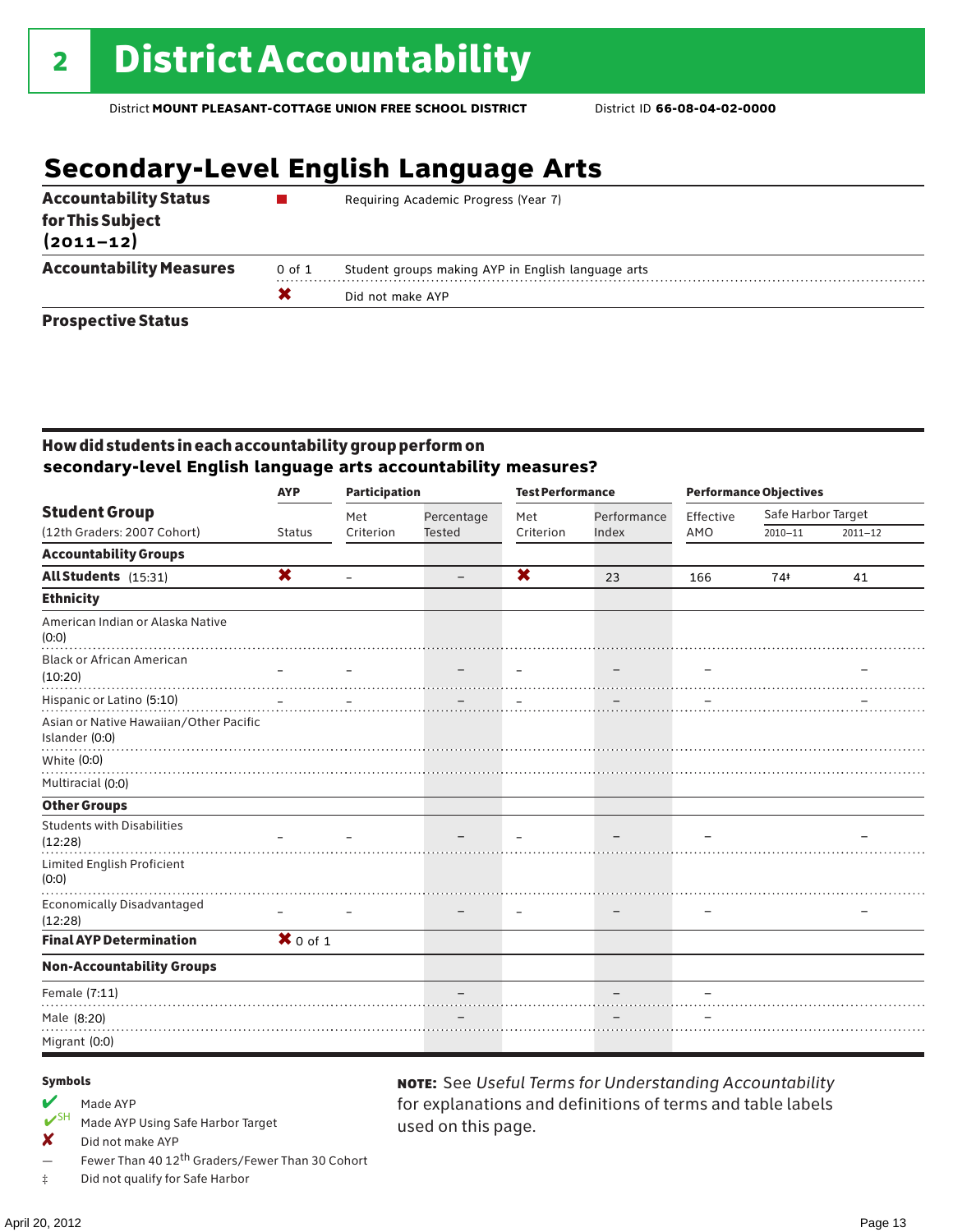# **Secondary-Level Mathematics**

| <b>Accountability Status</b><br>for This Subject<br>$(2011 - 12)$ |        | Requiring Academic Progress (Year 7)     |
|-------------------------------------------------------------------|--------|------------------------------------------|
| <b>Accountability Measures</b>                                    | 0 of 1 | Student groups making AYP in mathematics |
|                                                                   |        | Did not make AYP                         |
| <b>Prospective Status</b>                                         |        |                                          |

### How did students in each accountability group perform on **secondary-level mathematics accountability measures?**

|                                                                                       | <b>AYP</b>    | <b>Participation</b>     |               | <b>Test Performance</b>   |                          | <b>Performance Objectives</b> |                    |             |
|---------------------------------------------------------------------------------------|---------------|--------------------------|---------------|---------------------------|--------------------------|-------------------------------|--------------------|-------------|
| <b>Student Group</b>                                                                  |               | Met                      | Percentage    | Met                       | Performance              | Effective                     | Safe Harbor Target |             |
| (12th Graders: 2007 Cohort)                                                           | <b>Status</b> | Criterion                | <b>Tested</b> | Criterion                 | Index                    | AMO                           | $2010 - 11$        | $2011 - 12$ |
| <b>Accountability Groups</b>                                                          |               |                          |               |                           |                          |                               |                    |             |
| All Students (15:31)                                                                  | X             | $\overline{\phantom{m}}$ |               | $\boldsymbol{\mathsf{x}}$ | 52                       | 163                           | $52*$              | 67          |
| <b>Ethnicity</b>                                                                      |               |                          |               |                           |                          |                               |                    |             |
| American Indian or Alaska Native<br>(0:0)                                             |               |                          |               |                           |                          |                               |                    |             |
| <b>Black or African American</b>                                                      |               |                          |               |                           |                          |                               |                    |             |
| (10:20)                                                                               |               |                          |               | $\overline{\phantom{m}}$  | $\overline{\phantom{m}}$ |                               |                    |             |
| Hispanic or Latino (5:10)<br>Asian or Native Hawaiian/Other Pacific<br>Islander (0:0) |               |                          |               |                           |                          |                               |                    |             |
| White (0:0)                                                                           |               |                          |               |                           |                          |                               |                    |             |
| Multiracial (0:0)                                                                     |               |                          |               |                           |                          |                               |                    |             |
| <b>Other Groups</b>                                                                   |               |                          |               |                           |                          |                               |                    |             |
| <b>Students with Disabilities</b><br>(12:28)                                          |               |                          |               |                           |                          |                               |                    |             |
| <b>Limited English Proficient</b><br>(0:0)                                            |               |                          |               |                           |                          |                               |                    |             |
| <b>Economically Disadvantaged</b><br>(12:28)                                          |               |                          |               |                           |                          |                               |                    |             |
| <b>Final AYP Determination</b>                                                        | $X$ 0 of 1    |                          |               |                           |                          |                               |                    |             |
| <b>Non-Accountability Groups</b>                                                      |               |                          |               |                           |                          |                               |                    |             |
| Female (7:11)                                                                         |               |                          |               |                           |                          |                               |                    |             |
| Male (8:20)                                                                           |               |                          |               |                           |                          |                               |                    |             |
| Migrant (0:0)                                                                         |               |                          |               |                           |                          |                               |                    |             |

used on this page.

note: See *Useful Terms for Understanding Accountability*  for explanations and definitions of terms and table labels

#### Symbols

- Made AYP<br> **V**SH Made AVP
- Made AYP Using Safe Harbor Target
- ✘ Did not make AYP
- Fewer Than 40 12<sup>th</sup> Graders/Fewer Than 30 Cohort
- ‡ Did not qualify for Safe Harbor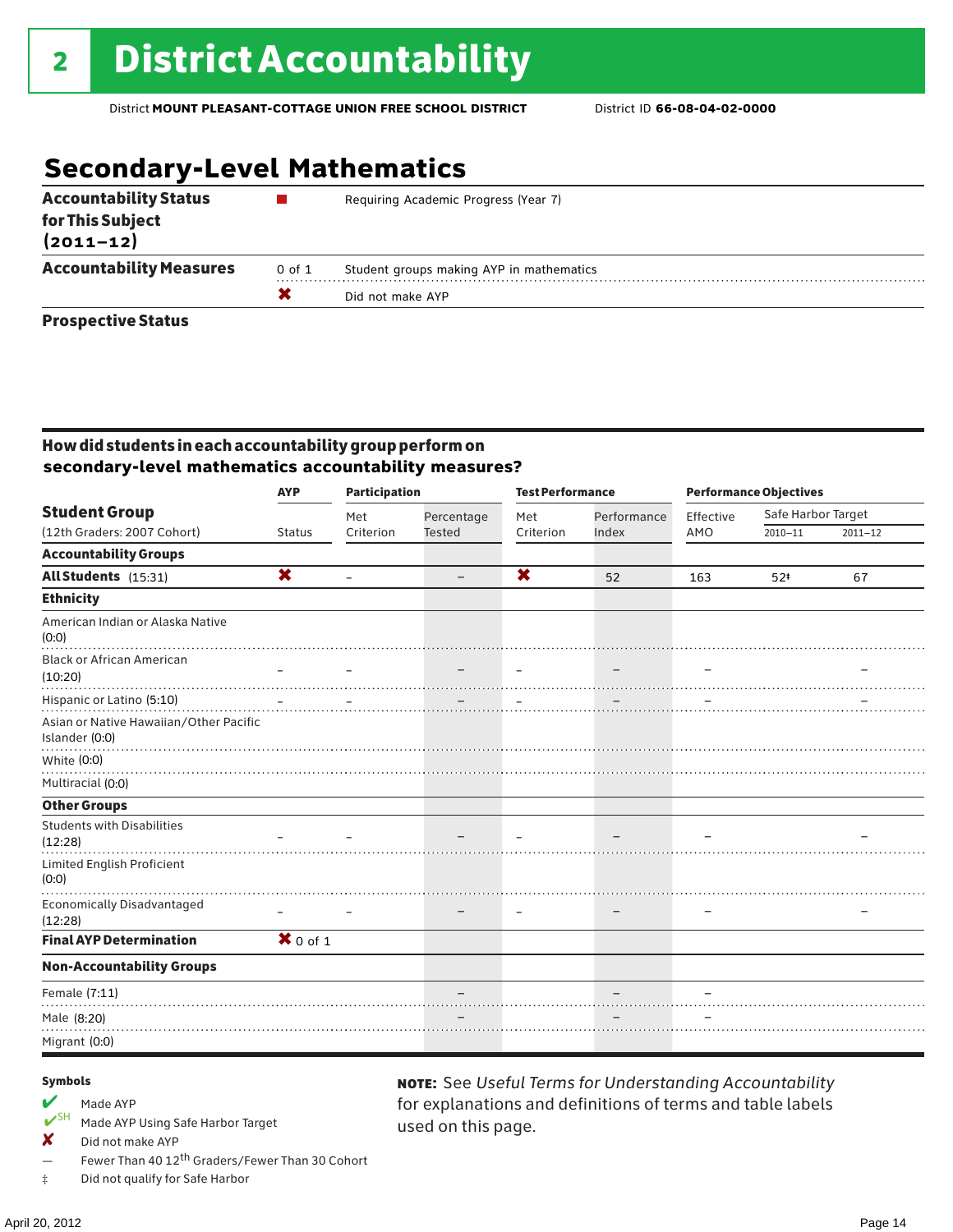# 2 **District Accountability**

District **MOUNT PLEASANT-COTTAGE UNION FREE SCHOOL DISTRICT** District ID **66-08-04-02-0000**

## Graduation Rate

| <b>Accountability Status for This</b> ■ |            | Requiring Academic Progress (Year 1)         |  |  |  |
|-----------------------------------------|------------|----------------------------------------------|--|--|--|
| Indicator $(2011 - 12)$                 |            |                                              |  |  |  |
| <b>Accountability Measures</b>          | $0$ of $1$ | Student groups making AYP in graduation rate |  |  |  |
|                                         |            | Did not make AYP                             |  |  |  |
| <b>Prospective Status</b>               |            |                                              |  |  |  |

### How did students in each accountability group perform on graduation rate accountability measures?

|                                                     | <b>Graduation</b>         |                           |            | <b>Objectives</b>        |                 |  |
|-----------------------------------------------------|---------------------------|---------------------------|------------|--------------------------|-----------------|--|
| <b>Student Group</b>                                |                           | Met                       | Graduation | State                    | Progress Target |  |
| (2006 Graduation-Rate Total Cohort)                 | AYP                       | Criterion                 | Rate       | Standard                 | $2010 - 11$     |  |
| <b>Accountability Groups</b>                        |                           |                           |            |                          |                 |  |
| All Students (41)                                   | $\boldsymbol{\mathsf{x}}$ | $\mathbf x$               | 15%        | 80%                      | 27%             |  |
| <b>Ethnicity</b>                                    |                           |                           |            |                          |                 |  |
| American Indian or Alaska Native (0)                |                           |                           |            |                          |                 |  |
| Black or African American (25)                      |                           |                           |            |                          |                 |  |
| Hispanic or Latino (15)                             |                           |                           |            |                          |                 |  |
| Asian or Native Hawaiian/Other Pacific Islander (0) |                           |                           |            |                          |                 |  |
| White $(1)$                                         |                           |                           |            |                          |                 |  |
| Multiracial (0)                                     |                           |                           |            |                          |                 |  |
| <b>Other Groups</b>                                 |                           |                           |            |                          |                 |  |
| Students with Disabilities (37)                     |                           | $\boldsymbol{\mathsf{x}}$ | 16%        | 80%                      | 27%             |  |
| Limited English Proficient (0)                      |                           |                           |            |                          |                 |  |
| Economically Disadvantaged (28)                     |                           |                           |            | $\overline{\phantom{0}}$ |                 |  |
| <b>Final AYP Determination</b>                      | $X$ 0 of 1                |                           |            |                          |                 |  |
| <b>Non-Accountability Groups</b>                    |                           |                           |            |                          |                 |  |
| Female (16)                                         |                           |                           |            |                          |                 |  |
| Male (25)                                           |                           |                           |            |                          |                 |  |
| Migrant (0)                                         |                           |                           |            |                          |                 |  |

### Symbols

 $M$  Made AYP

✘ Did not make AYP

note: See *Useful Terms for Understanding Accountability*  for explanations and definitions of terms and table labels used on this page.

— Fewer than 30 Graduation-Rate Total Cohort

### **Aspirational Goal**

The Board of Regents has set an aspirational goal that 95% of students in each public school and school district will graduate within five years of first entry into grade 9. The graduation rate for the 2006 total cohort through June 2011 (after 5 years) for this district is 18% and, therefore, this district *did not* meet this goal. The aspirational goal does not impact accountability.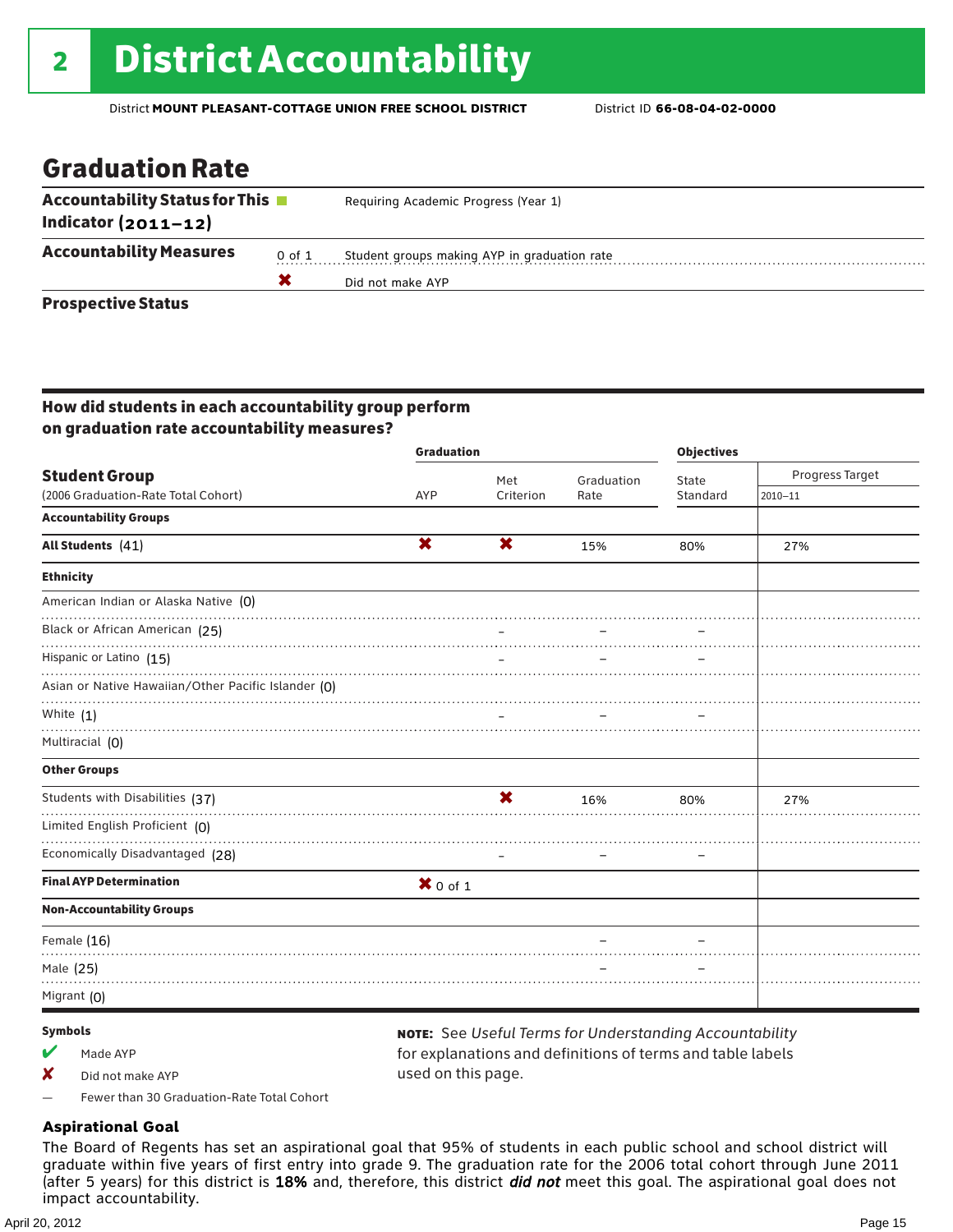# 2011–12 Accountability Status of Schools in Your District

This section lists all schools in your district by 2011–12 accountability status.

| <b>Corrective Action (year 1) Comprehensive</b> |
|-------------------------------------------------|
| 1 school identified 50% of total                |
| EDENWALD SCHOOL                                 |
| <b>Restructuring (advanced) Comprehensive</b>   |
| 1 school identified 50% of total                |
| MOUNT PLEASANT COTTAGE SCHOOL                   |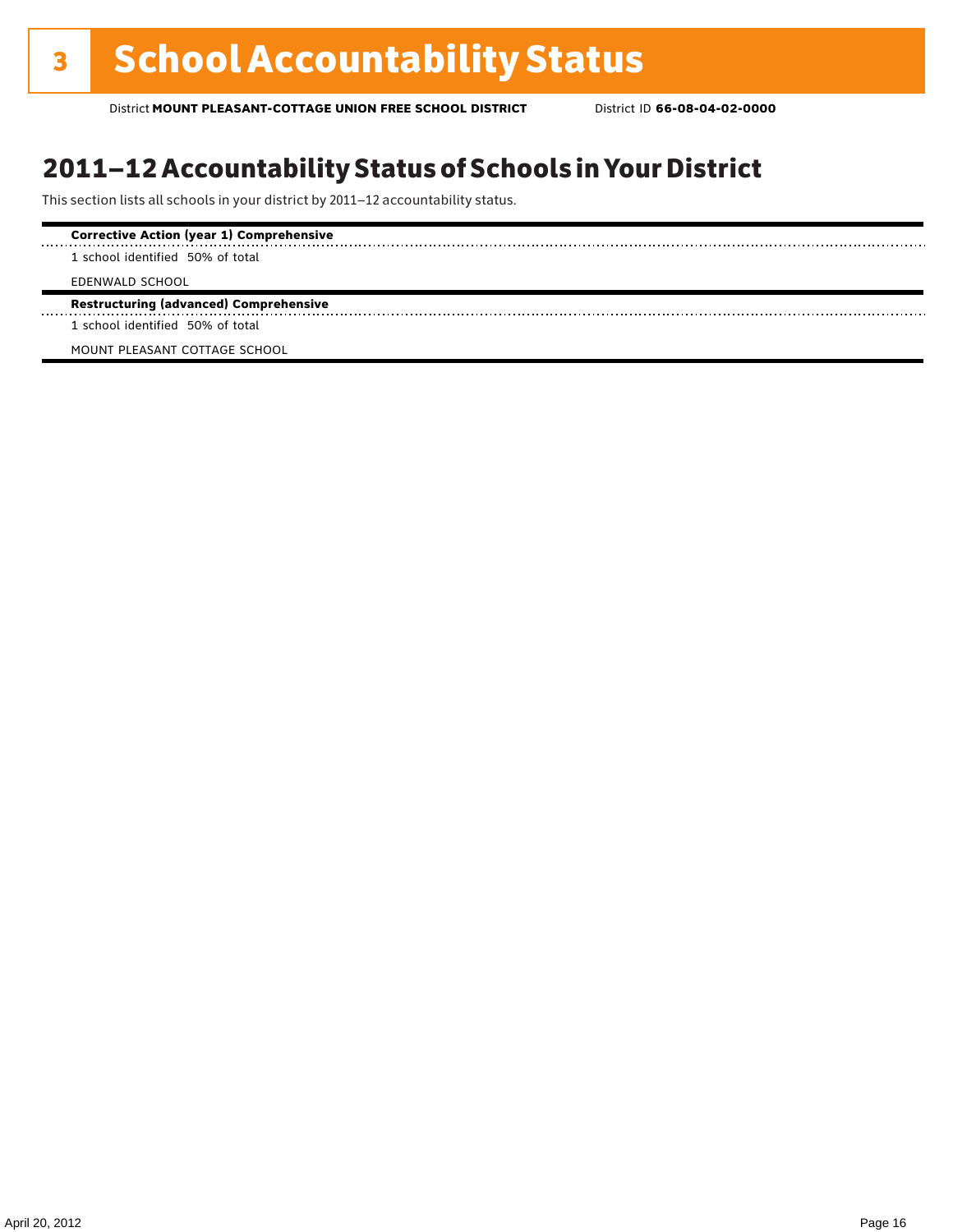# Summary of 2010–11 **District Performance**

Performance on the State assessments in English language arts, mathematics, and science at the elementary and middle levels is reported in terms of mean scores and the percentage of tested students scoring at or above Level 2, Level 3, and Level 4. Performance on the State assessments in ELA and mathematics at the secondary level is reported in terms of the percentage of students in a cohort scoring at these levels.

|                              | Percentage of students that<br>scored at or above Level 3 | Total<br>Tested             |               |
|------------------------------|-----------------------------------------------------------|-----------------------------|---------------|
| <b>English Language Arts</b> | 0%                                                        | 50%                         | 100%          |
| Grade 4                      |                                                           |                             | $\mathcal{P}$ |
| Grade 5                      |                                                           |                             | 4             |
| Grade 6<br>.                 | 17%                                                       |                             | 6             |
| Grade 7<br>.                 | 0%                                                        |                             | 16            |
| Grade 8                      | 11%                                                       |                             | 27            |
| <b>Mathematics</b>           |                                                           |                             |               |
| Grade 3                      |                                                           |                             | 1             |
| Grade 4                      |                                                           |                             | $\mathcal{P}$ |
| Grade 5                      |                                                           |                             | 4             |
| Grade 6<br>.                 | 17%                                                       |                             | 6             |
| Grade 7                      | 7% l                                                      |                             | 14            |
| Grade 8                      | 4%                                                        |                             | 28            |
| <b>Science</b>               |                                                           |                             |               |
| Grade 4                      |                                                           |                             | 1             |
| Grade 8                      | 13%                                                       |                             | 23            |
|                              |                                                           | Dercentage of students that | $2007$ Total  |

|                        |    | 2007 Total<br>Percentage of students that<br>scored at or above Level 3<br>Cohort |      |  |  |  |  |  |
|------------------------|----|-----------------------------------------------------------------------------------|------|--|--|--|--|--|
| <b>Secondary Level</b> | 0% | 50%                                                                               | 100% |  |  |  |  |  |
| English                | 0% |                                                                                   | 35   |  |  |  |  |  |
| <b>Mathematics</b>     | 6% |                                                                                   | 35   |  |  |  |  |  |

### About the Performance Level Descriptors

### English Language Arts

#### Level 1: Below Standard

Student performance does not demonstrate an understanding of the English language arts knowledge and skills expected at this grade level.

#### Level 2: Meets Basic Standard

Student performance demonstrates a partial understanding of the English language arts knowledge and skills expected at this grade level.

#### Level 3: Meets Proficiency Standard

Student performance demonstrates an understanding of the English language arts knowledge and skills expected at this grade level.

#### Level 4: Exceeds Proficiency Standard

Student performance demonstrates a thorough understanding of the English language arts knowledge and skills expected at this grade level.

### Mathematics

#### Level 1: Below Standard

Student performance does not demonstrate an understanding of the mathematics content expected at this grade level.

#### Level 2: Meets Basic Standard

Student performance demonstrates a partial understanding of the mathematics content expected at this grade level.

#### Level 3: Meets Proficiency Standard

Student performance demonstrates an understanding of the mathematics content expected at this grade level.

#### Level 4: Exceeds Proficiency Standard

Student performance demonstrates a thorough understanding of the mathematics content expected at this grade level.

### How are Need/Resource Capacity (N/RC) categories determined?

Districts are divided into high, average, and low need categories based on their ability to meet the special needs of their students with local resources. Districts in the high need category are subdivided into four categories based on enrollment size and, in some cases, number of students per square mile. More information about the categories can be found in the *Report to the Governor and the Legislature on the Educational Status of the State's Schools* at www.p12.nysed.gov/irs.

In this section, this district's performance is compared with that of public schools statewide.

### This District's N/RC Category:

### **Average Need Districts**

This is a school district with average student needs in relation to district resource capacity.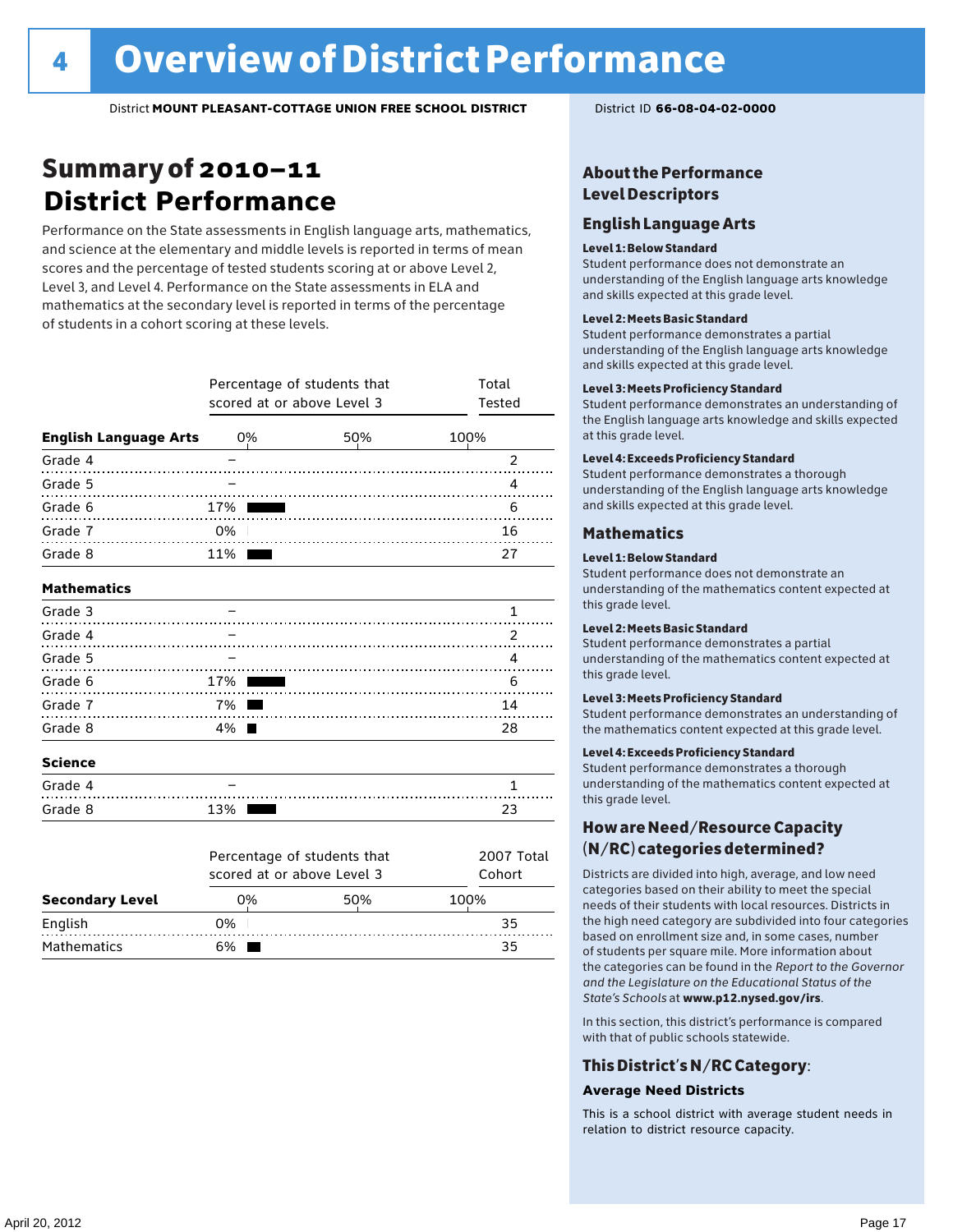# **This District's Results in Grade 3 English Language Arts**

|                            |         | <b>This District</b>            |                              |                          | <b>NY State Public</b> |                                 |   |  |
|----------------------------|---------|---------------------------------|------------------------------|--------------------------|------------------------|---------------------------------|---|--|
|                            |         | Percentage scoring at level(s): |                              |                          |                        | Percentage scoring at level(s): |   |  |
|                            |         | $2 - 4$                         | $3 - 4$                      | 4                        | $2 - 4$                | $3 - 4$                         | 4 |  |
|                            | *Range: | 643-780                         | 662-780                      | 694-780                  |                        |                                 |   |  |
|                            | 100%    |                                 |                              |                          |                        |                                 |   |  |
|                            |         |                                 |                              |                          |                        |                                 |   |  |
| $\blacksquare$ 2010-11     |         |                                 |                              |                          |                        |                                 |   |  |
| $\blacksquare$ 2009-10     |         |                                 |                              |                          |                        |                                 |   |  |
| Number of Tested Students: |         |                                 | $\qquad \qquad \blacksquare$ | $\overline{\phantom{m}}$ |                        |                                 |   |  |

| <b>Results by</b>                               |        | 2010-11 School Year |                                 |   | 2009-10 School Year |         |                                 |   |
|-------------------------------------------------|--------|---------------------|---------------------------------|---|---------------------|---------|---------------------------------|---|
| <b>Student Group</b>                            | Total  |                     | Percentage scoring at level(s): |   | Total               |         | Percentage scoring at level(s): |   |
|                                                 | Tested | $2 - 4$             | $3 - 4$                         | 4 | Tested              | $2 - 4$ | $3 - 4$                         | 4 |
| <b>All Students</b>                             |        |                     |                                 |   | 3                   |         |                                 |   |
| Female                                          |        |                     |                                 |   | $\mathfrak z$       |         |                                 |   |
| Male                                            |        |                     |                                 |   | 1                   |         |                                 |   |
| American Indian or Alaska Native                |        |                     |                                 |   |                     |         |                                 |   |
| Black or African American                       |        |                     |                                 |   | 2                   |         |                                 |   |
| Hispanic or Latino                              |        |                     |                                 |   |                     |         |                                 |   |
| Asian or Native Hawaiian/Other Pacific Islander |        |                     |                                 |   |                     |         |                                 |   |
| White                                           |        |                     |                                 |   |                     |         |                                 |   |
| Multiracial                                     |        |                     |                                 |   |                     |         |                                 |   |
| Small Group Totals                              |        |                     |                                 |   | 3                   |         |                                 |   |
| <b>General-Education Students</b>               |        |                     |                                 |   | 2                   |         |                                 |   |
| <b>Students with Disabilities</b>               |        |                     |                                 |   |                     |         |                                 |   |
| English Proficient                              |        |                     |                                 |   | 3                   |         |                                 |   |
| Limited English Proficient                      |        |                     |                                 |   |                     |         |                                 |   |
| Economically Disadvantaged                      |        |                     |                                 |   | 1                   |         |                                 |   |
| Not Disadvantaged                               |        |                     |                                 |   | 2                   |         |                                 |   |
| Migrant                                         |        |                     |                                 |   |                     |         |                                 |   |
| Not Migrant                                     |        |                     |                                 |   | 3                   |         |                                 |   |

### **NOTES**

The – symbol indicates that data for a group of students have been suppressed. If a group has fewer than five students,

data for that group and the next smallest group(s) are suppressed to protect the privacy of individual students.

| * These ranges are for 2010–11 data only. Ranges for the 2009–10 data are available in the 2009–10 Accountability and Overview Reports.<br><b>Other</b> |          | 2010-11 School Year |                             |     |        | 2009-10 School Year         |         |     |  |
|---------------------------------------------------------------------------------------------------------------------------------------------------------|----------|---------------------|-----------------------------|-----|--------|-----------------------------|---------|-----|--|
| <b>Assessments</b>                                                                                                                                      | Total    |                     | Number scoring at level(s): |     |        | Number scoring at level(s): |         |     |  |
|                                                                                                                                                         | Tested   | $2 - 4$             | $3 - 4$                     | 4   | Tested | $2 - 4$                     | $3 - 4$ |     |  |
| New York State Alternate Assessment                                                                                                                     | 0        |                     |                             |     |        |                             |         |     |  |
| (NYSAA): Grade 3 Equivalent                                                                                                                             |          |                     |                             |     | 0      |                             |         |     |  |
| New York State English as a Second Language                                                                                                             |          |                     |                             |     |        |                             |         |     |  |
| Achievement Test (NYSESLAT) <sup>+</sup> : Grade 3                                                                                                      | $\Omega$ | N/A                 | N/A                         | N/A | 0      | N/A                         | N/A     | N/A |  |
|                                                                                                                                                         | Total    |                     |                             |     | Total  |                             |         |     |  |
| Recently Arrived LEP Students NOT Tested on<br>the ELA NYSTP: Grade 3                                                                                   | 0        | N/A                 | N/A                         | N/A | 0      | N/A                         | N/A     | N/A |  |

April 20, 2012 Page 18 † These counts represent recently arrived LEP students who used the NYSESLAT to fulfill the English language arts participation requirement.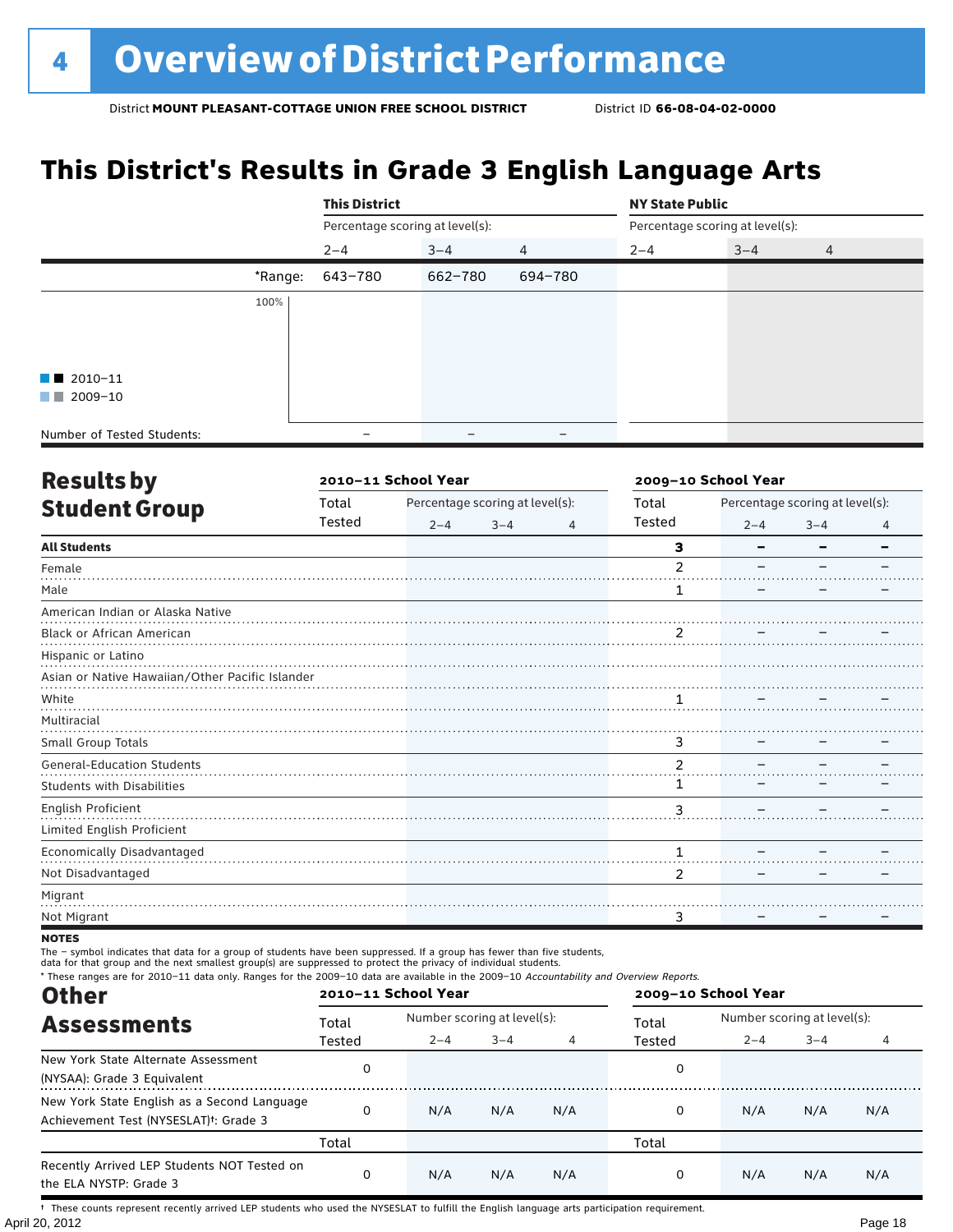# **This District's Results in Grade 3 Mathematics**

|                            |         | <b>This District</b>            |         |         | <b>NY State Public</b> |                                 |   |  |
|----------------------------|---------|---------------------------------|---------|---------|------------------------|---------------------------------|---|--|
|                            |         | Percentage scoring at level(s): |         |         |                        | Percentage scoring at level(s): |   |  |
|                            |         | $2 - 4$                         | $3 - 4$ | 4       | $2 - 4$                | $3 - 4$                         | 4 |  |
| 2011 Mean Score: $-$       | *Range: | 662-770                         | 684-770 | 707-770 |                        |                                 |   |  |
|                            | 100%    |                                 |         |         |                        |                                 |   |  |
|                            |         |                                 |         |         |                        |                                 |   |  |
|                            |         |                                 |         |         |                        |                                 |   |  |
| $\blacksquare$ 2010-11     |         |                                 |         |         |                        |                                 |   |  |
| $\blacksquare$ 2009-10     |         |                                 |         |         |                        |                                 |   |  |
| Number of Tested Students: |         |                                 |         |         |                        |                                 |   |  |

| <b>Results by</b>                               |              | 2010-11 School Year |                                 |   | 2009-10 School Year |         |                                 |   |
|-------------------------------------------------|--------------|---------------------|---------------------------------|---|---------------------|---------|---------------------------------|---|
| <b>Student Group</b>                            | Total        |                     | Percentage scoring at level(s): |   | Total               |         | Percentage scoring at level(s): |   |
|                                                 | Tested       | $2 - 4$             | $3 - 4$                         | 4 | Tested              | $2 - 4$ | $3 - 4$                         | 4 |
| <b>All Students</b>                             | 1            |                     |                                 |   | 3                   |         |                                 |   |
| Female                                          |              |                     |                                 |   | $\mathfrak{p}$      |         |                                 |   |
| Male                                            | 1            |                     |                                 |   | 1                   |         |                                 |   |
| American Indian or Alaska Native                |              |                     |                                 |   |                     |         |                                 |   |
| <b>Black or African American</b>                |              |                     |                                 |   | 2                   |         |                                 |   |
| Hispanic or Latino                              | 1            |                     |                                 |   |                     |         |                                 |   |
| Asian or Native Hawaiian/Other Pacific Islander |              |                     |                                 |   |                     |         |                                 |   |
| White                                           |              |                     |                                 |   |                     |         |                                 |   |
| Multiracial                                     |              |                     |                                 |   |                     |         |                                 |   |
| Small Group Totals                              | 1            |                     |                                 |   | 3                   |         |                                 |   |
| <b>General-Education Students</b>               |              |                     |                                 |   | $\overline{2}$      |         |                                 |   |
| <b>Students with Disabilities</b>               | 1            |                     |                                 |   | 1                   |         |                                 |   |
| English Proficient                              | $\mathbf{1}$ |                     |                                 |   | 3                   |         |                                 |   |
| Limited English Proficient                      |              |                     |                                 |   |                     |         |                                 |   |
| Economically Disadvantaged                      | 1            |                     |                                 |   |                     |         |                                 |   |
| Not Disadvantaged                               |              |                     |                                 |   | 2                   |         |                                 |   |
| Migrant                                         |              |                     |                                 |   |                     |         |                                 |   |
| Not Migrant                                     |              |                     |                                 |   | 3                   |         |                                 |   |
|                                                 |              |                     |                                 |   |                     |         |                                 |   |

**NOTES** 

The – symbol indicates that data for a group of students have been suppressed. If a group has fewer than five students,

data for that group and the next smallest group(s) are suppressed to protect the privacy of individual students.

\* These ranges are for 2010–11 data only. Ranges for the 2009–10 data are available in the 2009–10 Accountability and Overview Reports.

| <b>Other</b>                        | 2010-11 School Year |         |                             | 2009-10 School Year |                             |      |  |  |
|-------------------------------------|---------------------|---------|-----------------------------|---------------------|-----------------------------|------|--|--|
| <b>Assessments</b>                  | Total               |         | Number scoring at level(s): | Total               | Number scoring at level(s): |      |  |  |
|                                     | Tested              | $2 - 4$ | $-4$                        | Tested              | $2 - 4$                     | $-4$ |  |  |
| New York State Alternate Assessment |                     |         |                             |                     |                             |      |  |  |
| (NYSAA): Grade 3 Equivalent         |                     |         |                             |                     |                             |      |  |  |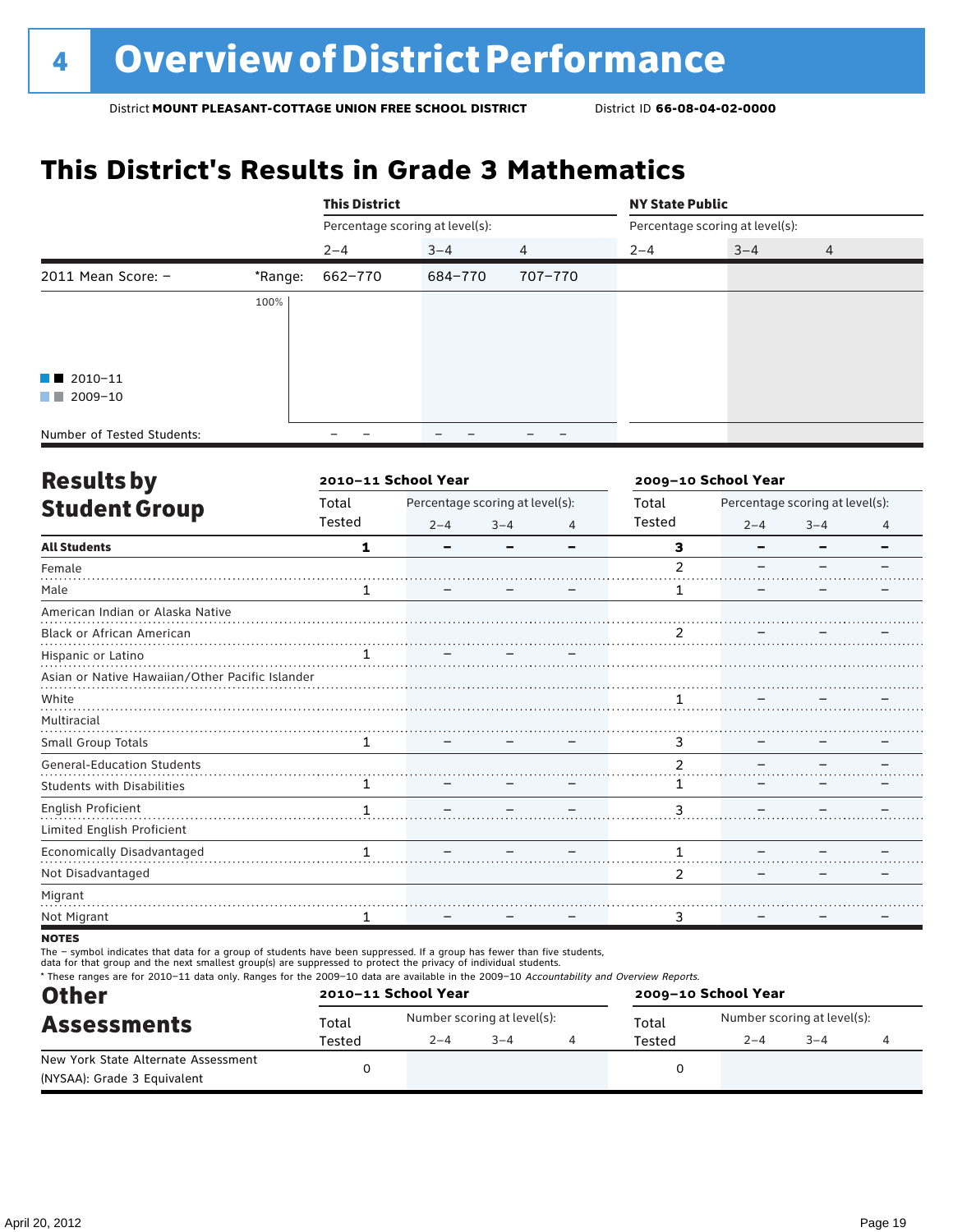# **This District's Results in Grade 4 English Language Arts**

|                                             |         | <b>This District</b>            |                                  |                                  | <b>NY State Public</b>          |         |                |
|---------------------------------------------|---------|---------------------------------|----------------------------------|----------------------------------|---------------------------------|---------|----------------|
|                                             |         | Percentage scoring at level(s): |                                  |                                  | Percentage scoring at level(s): |         |                |
|                                             |         | $2 - 4$                         | $3 - 4$                          | $\overline{4}$                   | $2 - 4$                         | $3 - 4$ | $\overline{4}$ |
| 2011 Mean Score: $-$                        | *Range: | 637-775                         | 671-775                          | 722-775                          |                                 |         |                |
| 2010 Mean Score: 582                        | 100%    |                                 |                                  |                                  | 92%                             | 57%     |                |
| $\blacksquare$ 2010-11<br>2009-10<br>a sa n |         | 20%                             | 0%                               | 0%                               |                                 |         | 6%             |
| Number of Tested Students:                  |         | -                               | $\mathbf 0$<br>$\qquad \qquad -$ | $\mathbf 0$<br>$\qquad \qquad -$ |                                 |         |                |

| <b>Results by</b>                               |                         | 2010-11 School Year |                                 | 2009-10 School Year |        |                                 |         |    |
|-------------------------------------------------|-------------------------|---------------------|---------------------------------|---------------------|--------|---------------------------------|---------|----|
| <b>Student Group</b>                            | Total                   |                     | Percentage scoring at level(s): |                     | Total  | Percentage scoring at level(s): |         |    |
|                                                 | Tested                  | $2 - 4$             | $3 - 4$                         | 4                   | Tested | $2 - 4$                         | $3 - 4$ | 4  |
| <b>All Students</b>                             | $\overline{\mathbf{2}}$ | -                   |                                 |                     | 5      | 20%                             | 0%      | 0% |
| Female                                          |                         |                     |                                 |                     | 2      |                                 |         |    |
| Male                                            | 2                       |                     |                                 |                     | 3      |                                 |         |    |
| American Indian or Alaska Native                |                         |                     |                                 |                     |        |                                 |         |    |
| Black or African American                       | $\mathcal{P}$           |                     |                                 |                     | 4      |                                 |         |    |
| Hispanic or Latino                              |                         |                     |                                 |                     |        |                                 |         |    |
| Asian or Native Hawaiian/Other Pacific Islander |                         |                     |                                 |                     |        |                                 |         |    |
| White                                           |                         |                     |                                 |                     |        |                                 |         |    |
| Multiracial                                     |                         |                     |                                 |                     |        |                                 |         |    |
| Small Group Totals                              | 2                       |                     |                                 |                     | 5      | 20%                             | 0%      | 0% |
| <b>General-Education Students</b>               |                         |                     |                                 |                     |        |                                 |         |    |
| <b>Students with Disabilities</b>               | 2                       |                     |                                 |                     | 4      |                                 |         |    |
| English Proficient                              | $\mathcal{P}$           |                     |                                 |                     | 5      | 20%                             | 0%      | 0% |
| Limited English Proficient                      |                         |                     |                                 |                     |        |                                 |         |    |
| Economically Disadvantaged                      | $\mathfrak{p}$          |                     |                                 |                     | 4      |                                 |         |    |
| Not Disadvantaged                               |                         |                     |                                 |                     | 1      |                                 |         |    |
| Migrant                                         |                         |                     |                                 |                     |        |                                 |         |    |
| Not Migrant                                     | 2                       |                     |                                 |                     | 5      | 20%                             | 0%      | 0% |
|                                                 |                         |                     |                                 |                     |        |                                 |         |    |

**NOTES** 

The – symbol indicates that data for a group of students have been suppressed. If a group has fewer than five students,

data for that group and the next smallest group(s) are suppressed to protect the privacy of individual students.

\* These ranges are for 2010–11 data only. Ranges for the 2009–10 data are available in the 2009–10 Accountability and Overview Reports.

| <b>Other</b>                                                                                      | 2010-11 School Year |                             |         |     | 2009-10 School Year |                             |         |     |  |
|---------------------------------------------------------------------------------------------------|---------------------|-----------------------------|---------|-----|---------------------|-----------------------------|---------|-----|--|
| <b>Assessments</b>                                                                                | Total               | Number scoring at level(s): |         |     | Total               | Number scoring at level(s): |         |     |  |
|                                                                                                   | Tested              | $2 - 4$                     | $3 - 4$ | 4   | Tested              | $2 - 4$                     | $3 - 4$ |     |  |
| New York State Alternate Assessment<br>(NYSAA): Grade 4 Equivalent                                |                     |                             |         |     | 0                   |                             |         |     |  |
| New York State English as a Second Language<br>Achievement Test (NYSESLAT) <sup>+</sup> : Grade 4 | $\Omega$            | N/A                         | N/A     | N/A | 0                   | N/A                         | N/A     | N/A |  |
|                                                                                                   | Total               |                             |         |     | Total               |                             |         |     |  |
| Recently Arrived LEP Students NOT Tested on<br>the ELA NYSTP: Grade 4                             | $\Omega$            | N/A                         | N/A     | N/A | 0                   | N/A                         | N/A     | N/A |  |

April 20, 2012 Page 20 † These counts represent recently arrived LEP students who used the NYSESLAT to fulfill the English language arts participation requirement.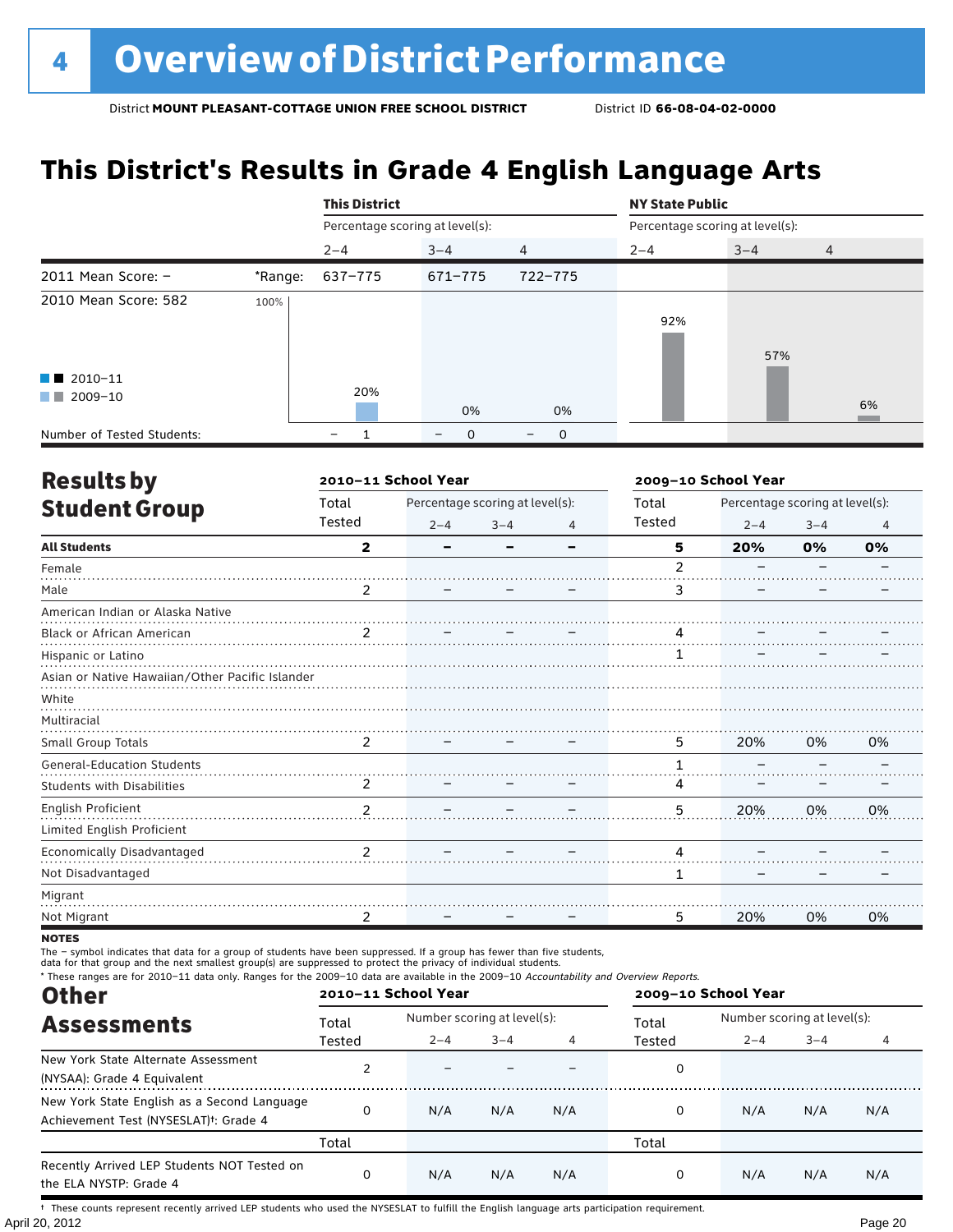# **This District's Results in Grade 4 Mathematics**

|                                                    |         | <b>This District</b>            |                          |                  | <b>NY State Public</b>          |         |                |
|----------------------------------------------------|---------|---------------------------------|--------------------------|------------------|---------------------------------|---------|----------------|
|                                                    |         | Percentage scoring at level(s): |                          |                  | Percentage scoring at level(s): |         |                |
|                                                    |         | $2 - 4$                         | $3 - 4$                  | 4                | $2 - 4$                         | $3 - 4$ | $\overline{4}$ |
| 2011 Mean Score: $-$                               | *Range: | 636-800                         | 676-800                  | 707-800          |                                 |         |                |
| 2010 Mean Score: 625                               | 100%    |                                 |                          |                  | 95%                             | 64%     |                |
| $\blacksquare$ 2010-11<br>2009-10<br><b>The Co</b> |         | 40%                             | 20%                      | 0%               |                                 |         | 26%            |
| Number of Tested Students:                         |         | -                               | $\overline{\phantom{m}}$ | $\mathbf 0$<br>- |                                 |         |                |

| <b>Resultsby</b>                                |                | 2010-11 School Year      |                                 |   | 2009-10 School Year |         |                                 |                |
|-------------------------------------------------|----------------|--------------------------|---------------------------------|---|---------------------|---------|---------------------------------|----------------|
| <b>Student Group</b>                            | Total          |                          | Percentage scoring at level(s): |   | Total               |         | Percentage scoring at level(s): |                |
|                                                 | Tested         | $2 - 4$                  | $3 - 4$                         | 4 | Tested              | $2 - 4$ | $3 - 4$                         | $\overline{4}$ |
| <b>All Students</b>                             | $\mathbf{2}$   | $\overline{\phantom{0}}$ |                                 |   | 5                   | 40%     | 20%                             | 0%             |
| Female                                          |                |                          |                                 |   | $\overline{2}$      |         |                                 |                |
| Male                                            | 2              |                          |                                 |   | 3                   |         |                                 |                |
| American Indian or Alaska Native                |                |                          |                                 |   |                     |         |                                 |                |
| Black or African American                       | $\mathfrak{p}$ |                          |                                 |   | 4                   |         |                                 |                |
| Hispanic or Latino                              |                |                          |                                 |   |                     |         |                                 |                |
| Asian or Native Hawaiian/Other Pacific Islander |                |                          |                                 |   |                     |         |                                 |                |
| White                                           |                |                          |                                 |   |                     |         |                                 |                |
| Multiracial                                     |                |                          |                                 |   |                     |         |                                 |                |
| Small Group Totals                              | 2              |                          |                                 |   | 5                   | 40%     | 20%                             | 0%             |
| <b>General-Education Students</b>               |                |                          |                                 |   |                     |         |                                 |                |
| <b>Students with Disabilities</b>               | 2              |                          |                                 |   | 4                   |         |                                 |                |
| English Proficient                              | 2              |                          |                                 |   | 5                   | 40%     | 20%                             | 0%             |
| Limited English Proficient                      |                |                          |                                 |   |                     |         |                                 |                |
| Economically Disadvantaged                      | $\mathfrak{p}$ |                          |                                 |   | 4                   |         |                                 |                |
| Not Disadvantaged                               |                |                          |                                 |   | 1                   |         |                                 |                |
| Migrant                                         |                |                          |                                 |   |                     |         |                                 |                |
| Not Migrant                                     | 2              |                          |                                 |   | 5                   | 40%     | 20%                             | 0%             |
|                                                 |                |                          |                                 |   |                     |         |                                 |                |

**NOTES** 

The – symbol indicates that data for a group of students have been suppressed. If a group has fewer than five students,

data for that group and the next smallest group(s) are suppressed to protect the privacy of individual students.

\* These ranges are for 2010–11 data only. Ranges for the 2009–10 data are available in the 2009–10 Accountability and Overview Reports.

| <b>Other</b>                        | 2010-11 School Year                    |                             |  |  | 2009-10 School Year |                             |  |  |  |
|-------------------------------------|----------------------------------------|-----------------------------|--|--|---------------------|-----------------------------|--|--|--|
| <b>Assessments</b>                  | Total                                  | Number scoring at level(s): |  |  | Total               | Number scoring at level(s): |  |  |  |
|                                     | $3 - 4$<br>$2 - 4$<br>Tested<br>Tested |                             |  |  | $2 - 4$             | $3 - 4$                     |  |  |  |
| New York State Alternate Assessment |                                        | $\overline{\phantom{m}}$    |  |  |                     |                             |  |  |  |
| (NYSAA): Grade 4 Equivalent         |                                        |                             |  |  |                     |                             |  |  |  |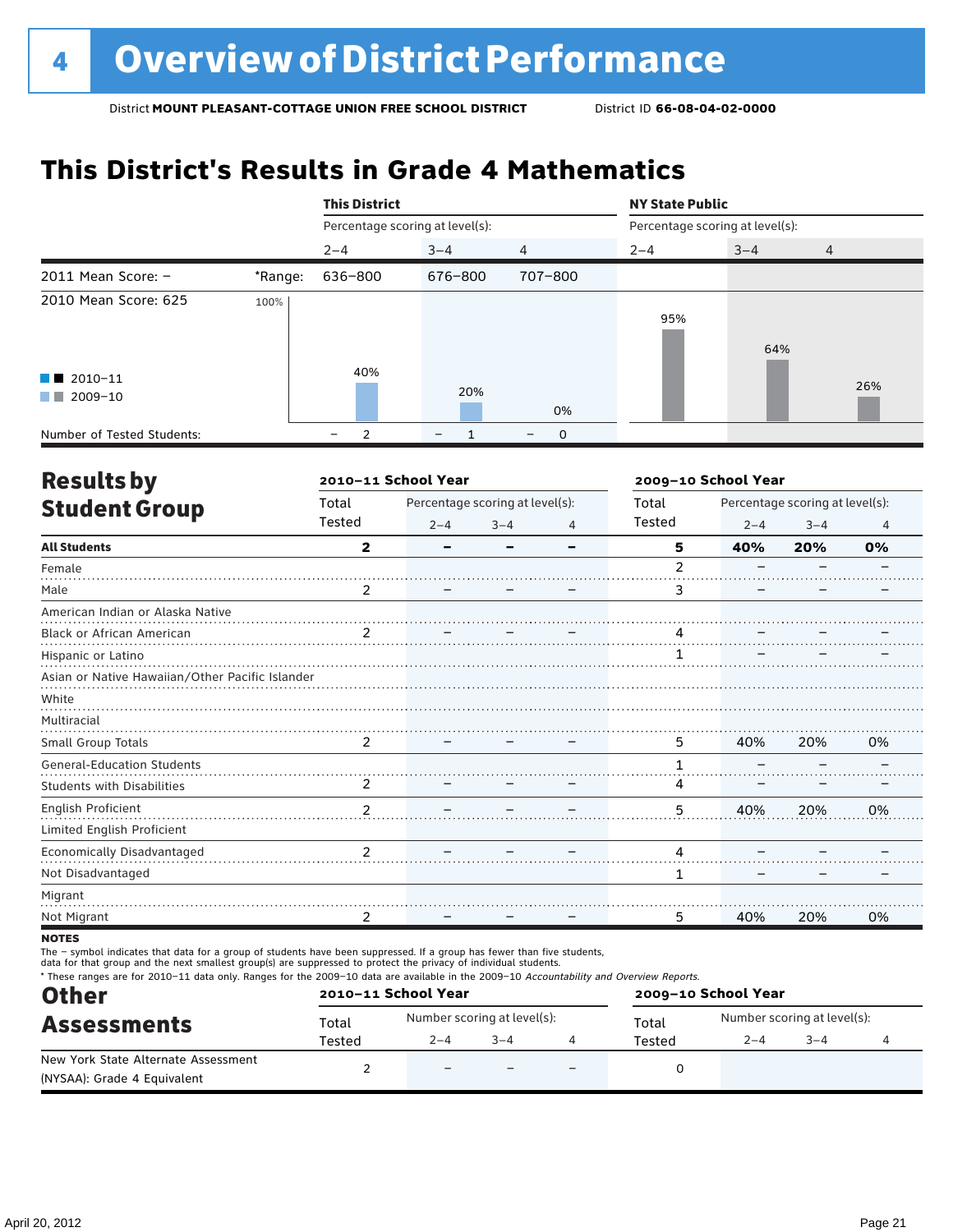# **This District's Results in Grade 4 Science**

|                                                    |        | <b>This District</b>            |         |                  | <b>NY State Public</b>          |         |                |
|----------------------------------------------------|--------|---------------------------------|---------|------------------|---------------------------------|---------|----------------|
|                                                    |        | Percentage scoring at level(s): |         |                  | Percentage scoring at level(s): |         |                |
|                                                    |        | $2 - 4$                         | $3 - 4$ | 4                | $2 - 4$                         | $3 - 4$ | $\overline{4}$ |
| 2011 Mean Score: $-$                               | Range: | $45 - 100$                      | 65-100  | $85 - 100$       |                                 |         |                |
| 2010 Mean Score: 51                                | 100%   | 60%                             |         |                  | 97%                             | 88%     | 55%            |
| $\blacksquare$ 2010-11<br>2009-10<br><b>The Co</b> |        |                                 | 40%     | 0%               |                                 |         |                |
| Number of Tested Students:                         |        |                                 | 2       | $\mathbf 0$<br>- |                                 |         |                |

| <b>Results by</b>                               |        | 2010-11 School Year |                                 |   | 2009-10 School Year |         |                                 |    |
|-------------------------------------------------|--------|---------------------|---------------------------------|---|---------------------|---------|---------------------------------|----|
| <b>Student Group</b>                            | Total  |                     | Percentage scoring at level(s): |   | Total               |         | Percentage scoring at level(s): |    |
|                                                 | Tested | $2 - 4$             | $3 - 4$                         | 4 | Tested              | $2 - 4$ | $3 - 4$                         | 4  |
| <b>All Students</b>                             | 1      | -                   |                                 |   | 5                   | 60%     | 40%                             | 0% |
| Female                                          |        |                     |                                 |   | 2                   |         |                                 |    |
| Male                                            | 1      |                     |                                 |   | 3                   |         |                                 |    |
| American Indian or Alaska Native                |        |                     |                                 |   |                     |         |                                 |    |
| Black or African American                       |        |                     |                                 |   | 4                   |         |                                 |    |
| Hispanic or Latino                              |        |                     |                                 |   |                     |         |                                 |    |
| Asian or Native Hawaiian/Other Pacific Islander |        |                     |                                 |   |                     |         |                                 |    |
| White                                           |        |                     |                                 |   |                     |         |                                 |    |
| Multiracial                                     |        |                     |                                 |   |                     |         |                                 |    |
| Small Group Totals                              | 1      |                     |                                 |   | 5                   | 60%     | 40%                             | 0% |
| <b>General-Education Students</b>               |        |                     |                                 |   |                     |         |                                 |    |
| <b>Students with Disabilities</b>               |        |                     |                                 |   | 4                   |         |                                 |    |
| English Proficient                              | 1      |                     |                                 |   | 5                   | 60%     | 40%                             | 0% |
| Limited English Proficient                      |        |                     |                                 |   |                     |         |                                 |    |
| <b>Economically Disadvantaged</b>               | 1      |                     |                                 |   | 4                   |         |                                 |    |
| Not Disadvantaged                               |        |                     |                                 |   | 1                   |         |                                 |    |
| Migrant                                         |        |                     |                                 |   |                     |         |                                 |    |
| Not Migrant                                     | 1      |                     |                                 |   | 5                   | 60%     | 40%                             | 0% |
| <b>NATEC</b>                                    |        |                     |                                 |   |                     |         |                                 |    |

**NOTES** 

The – symbol indicates that data for a group of students have been suppressed. If a group has fewer than five students,<br>data for that group and the next smallest group(s) are suppressed to protect the privacy of individual

| <b>Other</b>                        |        | 2010-11 School Year      |                             |                          | 2009-10 School Year |                             |         |  |  |
|-------------------------------------|--------|--------------------------|-----------------------------|--------------------------|---------------------|-----------------------------|---------|--|--|
| <b>Assessments</b>                  | Total  |                          | Number scoring at level(s): |                          | Total               | Number scoring at level(s): |         |  |  |
|                                     | Tested | $2 - 4$                  | $3 - 4$                     |                          | Tested              | $2 - 4$                     | $3 - 4$ |  |  |
| New York State Alternate Assessment |        | $\overline{\phantom{0}}$ |                             | $\overline{\phantom{0}}$ |                     |                             |         |  |  |
| (NYSAA): Grade 4 Equivalent         |        |                          |                             |                          |                     |                             |         |  |  |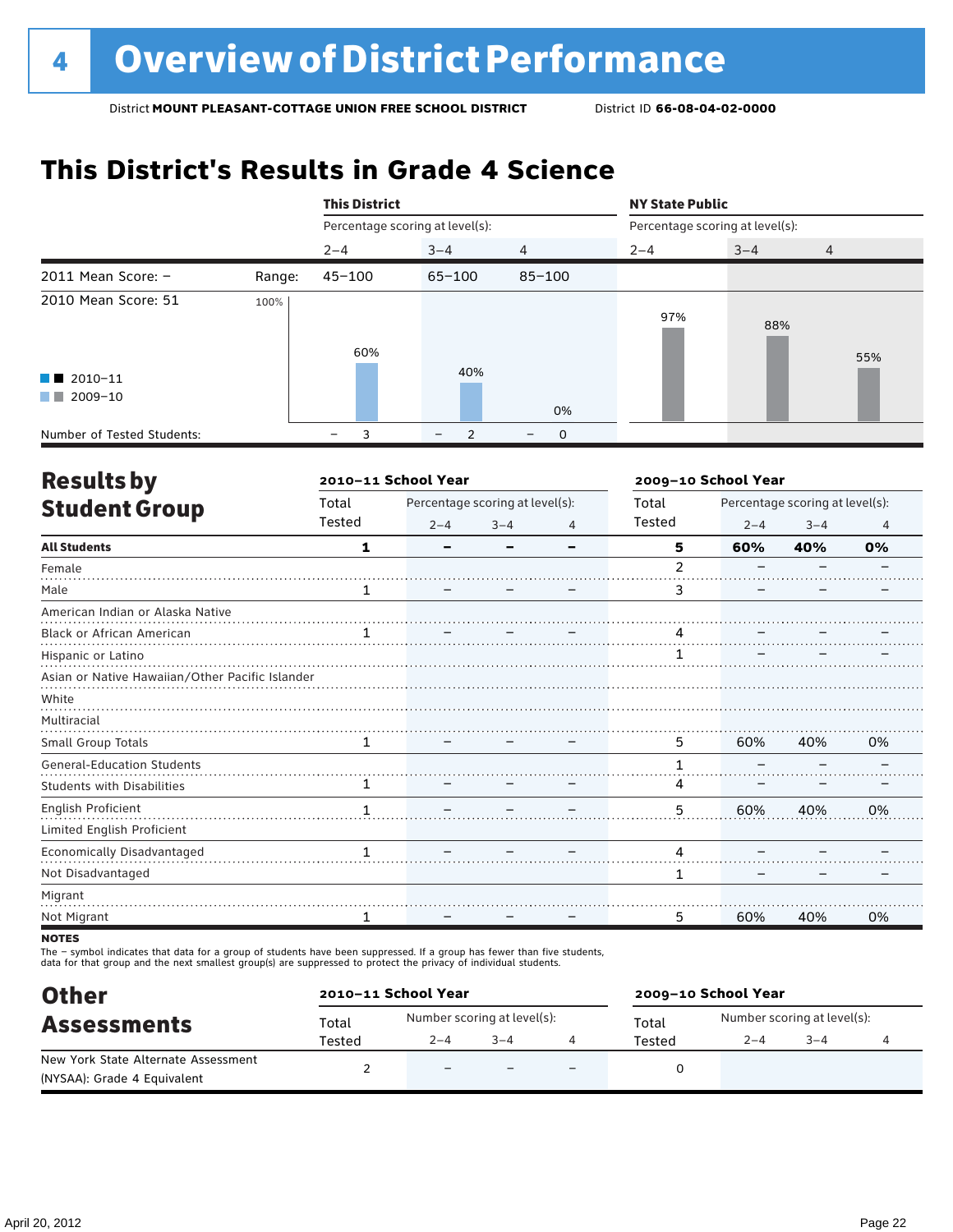# **This District's Results in Grade 5 English Language Arts**

|                                                    |         | <b>This District</b>            |         |                               | <b>NY State Public</b>          |         |                |  |  |
|----------------------------------------------------|---------|---------------------------------|---------|-------------------------------|---------------------------------|---------|----------------|--|--|
|                                                    |         | Percentage scoring at level(s): |         |                               | Percentage scoring at level(s): |         |                |  |  |
|                                                    |         | $2 - 4$                         | $3 - 4$ | $\overline{4}$                | $2 - 4$                         | $3 - 4$ | $\overline{4}$ |  |  |
| 2011 Mean Score: $-$                               | *Range: | 648-795                         | 668-795 | 700-795                       |                                 |         |                |  |  |
| 2010 Mean Score: 642                               | 100%    |                                 |         |                               | 88%                             | 52%     |                |  |  |
| $\blacksquare$ 2010-11<br>2009-10<br><b>The Co</b> |         | 33%                             | 17%     | 0%                            |                                 |         | 13%            |  |  |
| Number of Tested Students:                         |         | 2<br>-                          |         | 0<br>$\overline{\phantom{m}}$ |                                 |         |                |  |  |

| <b>Results by</b>                               |                | 2010-11 School Year |                                 |   | 2009-10 School Year |         |                                 |    |
|-------------------------------------------------|----------------|---------------------|---------------------------------|---|---------------------|---------|---------------------------------|----|
| <b>Student Group</b>                            | Total          |                     | Percentage scoring at level(s): |   | Total               |         | Percentage scoring at level(s): |    |
|                                                 | Tested         | $2 - 4$             | $3 - 4$                         | 4 | Tested              | $2 - 4$ | $3 - 4$                         | 4  |
| <b>All Students</b>                             | 4              |                     |                                 |   | 6                   | 33%     | 17%                             | 0% |
| Female                                          | $\mathfrak{p}$ |                     |                                 |   | 2                   |         |                                 |    |
| Male                                            | 2              |                     |                                 |   | 4                   |         |                                 |    |
| American Indian or Alaska Native                |                |                     |                                 |   |                     |         |                                 |    |
| Black or African American                       | 2              |                     |                                 |   |                     |         |                                 |    |
| Hispanic or Latino                              | $\overline{2}$ |                     |                                 |   | 4                   |         |                                 |    |
| Asian or Native Hawaiian/Other Pacific Islander |                |                     |                                 |   |                     |         |                                 |    |
| White                                           |                |                     |                                 |   |                     |         |                                 |    |
| Multiracial                                     |                |                     |                                 |   |                     |         |                                 |    |
| Small Group Totals                              | 4              |                     |                                 |   | 6                   | 33%     | 17%                             | 0% |
| <b>General-Education Students</b>               |                |                     |                                 |   | 3                   |         |                                 |    |
| <b>Students with Disabilities</b>               | 4              |                     |                                 |   | 3                   |         |                                 |    |
| English Proficient                              | 4              |                     |                                 |   | 6                   | 33%     | 17%                             | 0% |
| Limited English Proficient                      |                |                     |                                 |   |                     |         |                                 |    |
| <b>Economically Disadvantaged</b>               | 4              |                     |                                 |   | 3                   |         |                                 |    |
| Not Disadvantaged                               |                |                     |                                 |   | 3                   |         |                                 |    |
| Migrant                                         |                |                     |                                 |   |                     |         |                                 |    |
| Not Migrant                                     | 4              |                     |                                 |   | 6                   | 33%     | 17%                             | 0% |
|                                                 |                |                     |                                 |   |                     |         |                                 |    |

**NOTES** 

The – symbol indicates that data for a group of students have been suppressed. If a group has fewer than five students,

data for that group and the next smallest group(s) are suppressed to protect the privacy of individual students.

\* These ranges are for 2010–11 data only. Ranges for the 2009–10 data are available in the 2009–10 Accountability and Overview Reports.

| <b>Other</b>                                                                                      | 2010-11 School Year |         |                             |     | 2009-10 School Year |                             |         |     |  |
|---------------------------------------------------------------------------------------------------|---------------------|---------|-----------------------------|-----|---------------------|-----------------------------|---------|-----|--|
| <b>Assessments</b>                                                                                | Total               |         | Number scoring at level(s): |     |                     | Number scoring at level(s): |         |     |  |
|                                                                                                   | Tested              | $2 - 4$ | $3 - 4$                     |     | Tested              | $2 - 4$                     | $3 - 4$ |     |  |
| New York State Alternate Assessment<br>(NYSAA): Grade 5 Equivalent                                |                     |         |                             |     | 0                   |                             |         |     |  |
| New York State English as a Second Language<br>Achievement Test (NYSESLAT) <sup>†</sup> : Grade 5 |                     | N/A     | N/A                         | N/A | 0                   | N/A                         | N/A     | N/A |  |
|                                                                                                   | Total               |         |                             |     | Total               |                             |         |     |  |
| Recently Arrived LEP Students NOT Tested on<br>the ELA NYSTP: Grade 5                             |                     | N/A     | N/A                         | N/A | 0                   | N/A                         | N/A     | N/A |  |

April 20, 2012 Page 23 † These counts represent recently arrived LEP students who used the NYSESLAT to fulfill the English language arts participation requirement.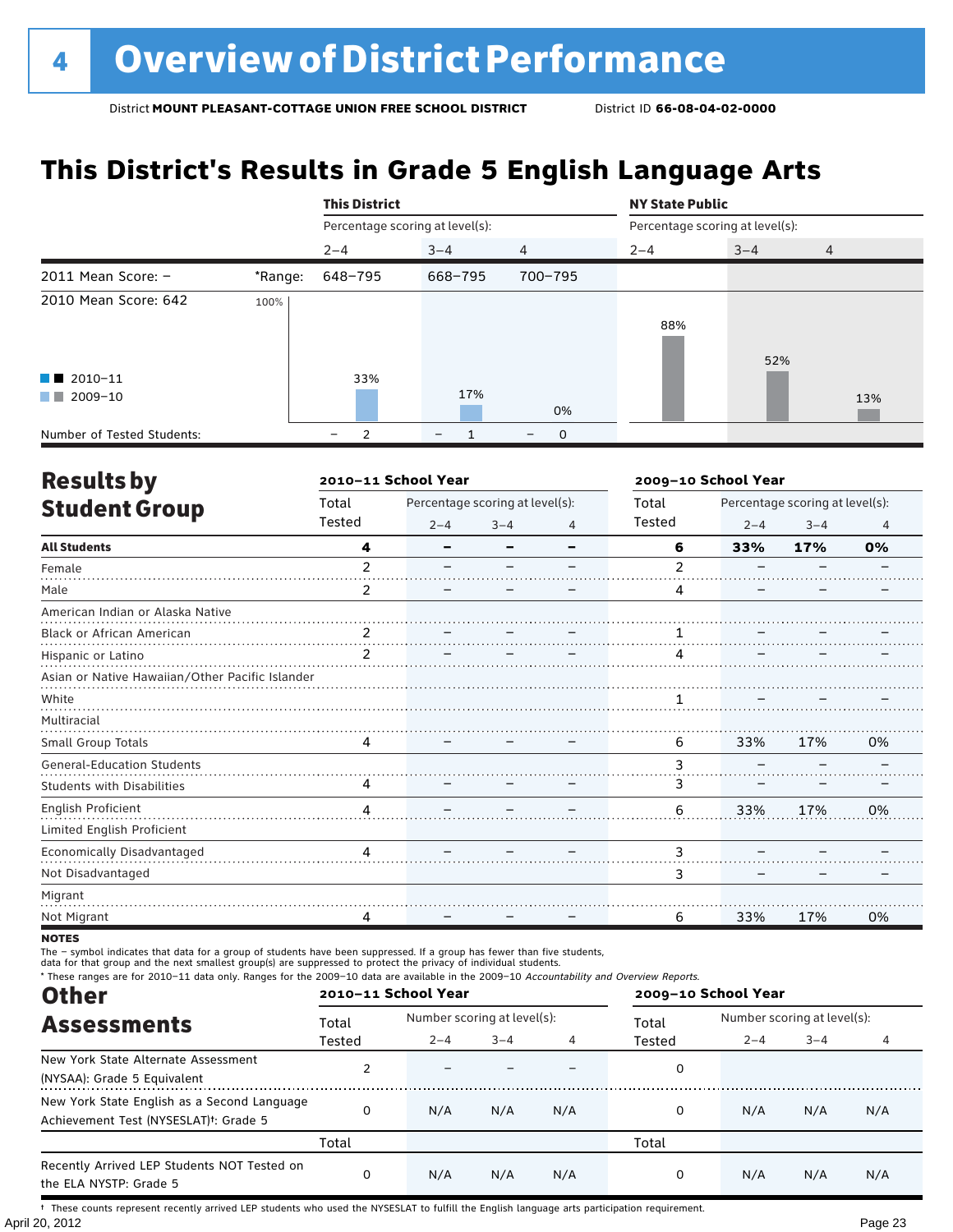# **This District's Results in Grade 5 Mathematics**

|                                                    |         | <b>This District</b>            |                        |                |                                 | <b>NY State Public</b> |                |  |  |  |
|----------------------------------------------------|---------|---------------------------------|------------------------|----------------|---------------------------------|------------------------|----------------|--|--|--|
|                                                    |         | Percentage scoring at level(s): |                        |                | Percentage scoring at level(s): |                        |                |  |  |  |
|                                                    |         | $2 - 4$                         | $3 - 4$                | $\overline{4}$ | $2 - 4$                         | $3 - 4$                | $\overline{4}$ |  |  |  |
| 2011 Mean Score: $-$                               | *Range: | 640-780                         | 676-780                | 707-780        |                                 |                        |                |  |  |  |
| 2010 Mean Score: 596                               | 100%    |                                 |                        |                | 94%                             | 65%                    |                |  |  |  |
| $\blacksquare$ 2010-11<br>2009-10<br><b>The Co</b> |         | 33%                             | 0%                     | 0%             |                                 |                        | 24%            |  |  |  |
| Number of Tested Students:                         |         | -                               | 0<br>$\qquad \qquad -$ | 0<br>-         |                                 |                        |                |  |  |  |

| <b>Results by</b>                               |                | 2010-11 School Year |                                 |                | 2009-10 School Year |                                 |         |                |  |
|-------------------------------------------------|----------------|---------------------|---------------------------------|----------------|---------------------|---------------------------------|---------|----------------|--|
| <b>Student Group</b>                            | Total          |                     | Percentage scoring at level(s): |                | Total               | Percentage scoring at level(s): |         |                |  |
|                                                 | Tested         | $2 - 4$             | $3 - 4$                         | $\overline{4}$ | Tested              | $2 - 4$                         | $3 - 4$ | $\overline{4}$ |  |
| <b>All Students</b>                             | 4              | -                   |                                 |                | 6                   | 33%                             | 0%      | 0%             |  |
| Female                                          | $\overline{2}$ |                     |                                 |                | 2                   |                                 |         |                |  |
| Male                                            | 2              |                     |                                 |                | 4                   |                                 |         |                |  |
| American Indian or Alaska Native                |                |                     |                                 |                |                     |                                 |         |                |  |
| Black or African American                       | 2              |                     |                                 |                |                     |                                 |         |                |  |
| Hispanic or Latino                              | $\mathfrak{p}$ |                     |                                 |                |                     |                                 |         |                |  |
| Asian or Native Hawaiian/Other Pacific Islander |                |                     |                                 |                |                     |                                 |         |                |  |
| White                                           |                |                     |                                 |                |                     |                                 |         |                |  |
| Multiracial                                     |                |                     |                                 |                |                     |                                 |         |                |  |
| Small Group Totals                              | 4              |                     |                                 |                | 6                   | 33%                             | 0%      | 0%             |  |
| <b>General-Education Students</b>               |                |                     |                                 |                | 3                   |                                 |         |                |  |
| <b>Students with Disabilities</b>               | 4              |                     |                                 |                | 3                   |                                 |         |                |  |
| English Proficient                              | 4              |                     |                                 |                | 6                   | 33%                             | 0%      | 0%             |  |
| Limited English Proficient                      |                |                     |                                 |                |                     |                                 |         |                |  |
| Economically Disadvantaged                      | л              |                     |                                 |                | 3                   |                                 |         |                |  |
| Not Disadvantaged                               |                |                     |                                 |                | 3                   |                                 |         |                |  |
| Migrant                                         |                |                     |                                 |                |                     |                                 |         |                |  |
| Not Migrant                                     | 4              |                     |                                 |                | 6                   | 33%                             | 0%      | 0%             |  |
|                                                 |                |                     |                                 |                |                     |                                 |         |                |  |

**NOTES** 

The – symbol indicates that data for a group of students have been suppressed. If a group has fewer than five students,

data for that group and the next smallest group(s) are suppressed to protect the privacy of individual students.

\* These ranges are for 2010–11 data only. Ranges for the 2009–10 data are available in the 2009–10 Accountability and Overview Reports.

| <b>Other</b>                        | 2010-11 School Year |                             |         | 2009-10 School Year |                             |         |  |  |
|-------------------------------------|---------------------|-----------------------------|---------|---------------------|-----------------------------|---------|--|--|
| <b>Assessments</b>                  | Total               | Number scoring at level(s): |         | Total               | Number scoring at level(s): |         |  |  |
|                                     | Tested              | $2 - 4$                     | $3 - 4$ | Tested              | $2 - 4$                     | $3 - 4$ |  |  |
| New York State Alternate Assessment |                     | $\overline{\phantom{0}}$    |         |                     |                             |         |  |  |
| (NYSAA): Grade 5 Equivalent         |                     |                             |         |                     |                             |         |  |  |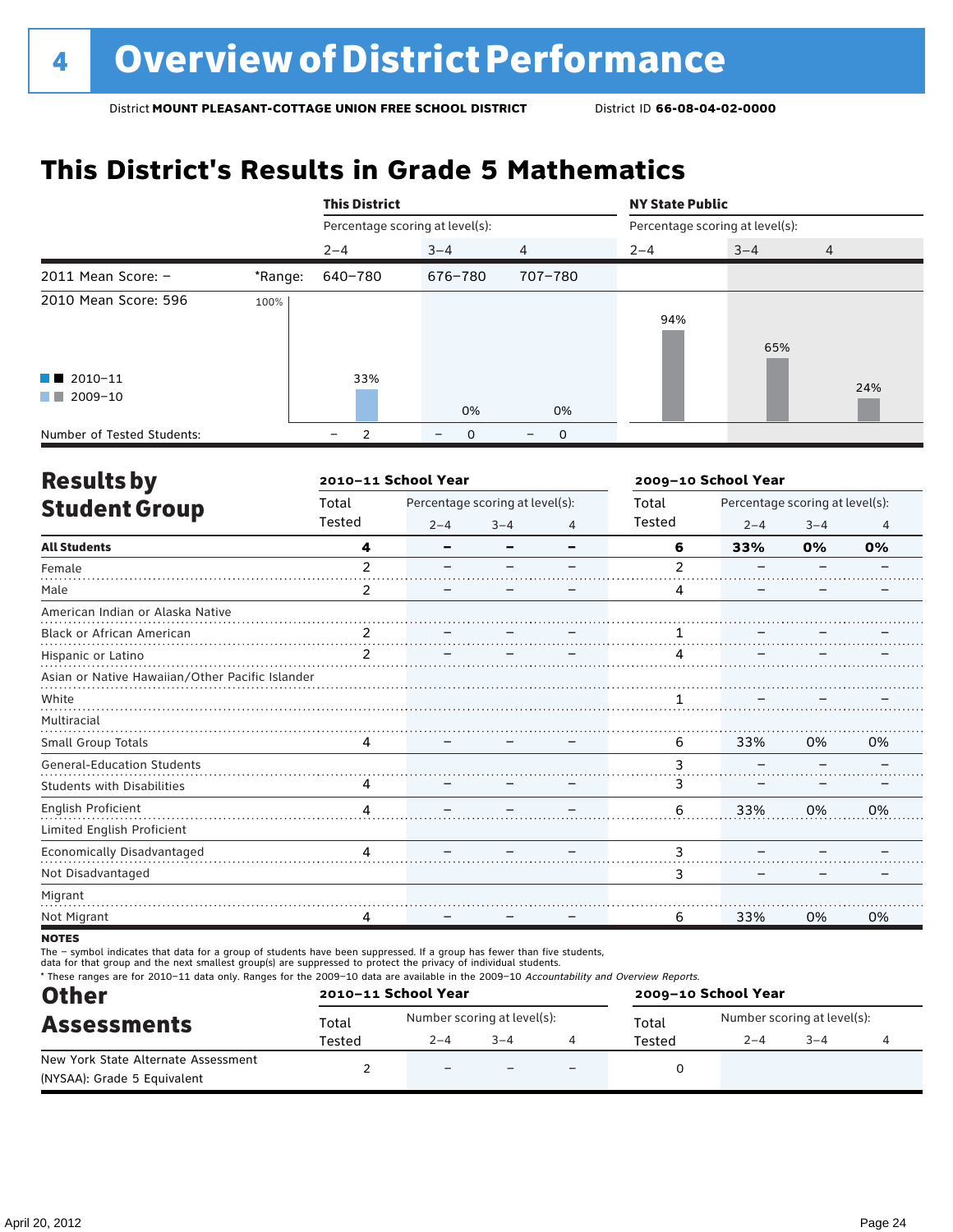# **This District's Results in Grade 6 English Language Arts**

|                                                  |         | <b>This District</b>            |             |                  | <b>NY State Public</b> |                                 |       |  |  |
|--------------------------------------------------|---------|---------------------------------|-------------|------------------|------------------------|---------------------------------|-------|--|--|
|                                                  |         | Percentage scoring at level(s): |             |                  |                        | Percentage scoring at level(s): |       |  |  |
|                                                  |         | $2 - 4$                         | $3 - 4$     | $\overline{4}$   | $2 - 4$                | $3 - 4$                         | 4     |  |  |
| 2011 Mean Score: 620                             | *Range: | 644-785                         | $662 - 785$ | 694-785          |                        |                                 |       |  |  |
| 2010 Mean Score: 621                             | 100%    | 50%                             |             |                  | 88% 89%                | 56% 54%                         |       |  |  |
| $\blacksquare$ 2010-11<br>$\blacksquare$ 2009-10 |         | 25%                             | 17%<br>8%   | 0% 0%            |                        |                                 | 4% 7% |  |  |
| Number of Tested Students:                       |         | 3<br>3                          | 1<br>1      | 0<br>$\mathbf 0$ |                        |                                 |       |  |  |

| <b>Results by</b>                               |                | 2010-11 School Year |                                 |                |        | 2009-10 School Year             |         |                |  |  |
|-------------------------------------------------|----------------|---------------------|---------------------------------|----------------|--------|---------------------------------|---------|----------------|--|--|
| <b>Student Group</b>                            | Total          |                     | Percentage scoring at level(s): |                | Total  | Percentage scoring at level(s): |         |                |  |  |
|                                                 | Tested         | $2 - 4$             | $3 - 4$                         | $\overline{4}$ | Tested | $2 - 4$                         | $3 - 4$ | $\overline{4}$ |  |  |
| <b>All Students</b>                             | 6              | 50%                 | 17%                             | 0%             | 12     | 25%                             | 8%      | 0%             |  |  |
| Female                                          | 5              |                     |                                 |                | 5      | 40%                             | 20%     | 0%             |  |  |
| Male                                            | 1              |                     |                                 |                | 7      | 14%                             | 0%      | 0%             |  |  |
| American Indian or Alaska Native                |                |                     |                                 |                |        |                                 |         |                |  |  |
| <b>Black or African American</b>                | 4              |                     |                                 |                | 6      | 17%                             | 0%      | 0%             |  |  |
| Hispanic or Latino                              | $\overline{2}$ |                     |                                 |                | 5      |                                 |         |                |  |  |
| Asian or Native Hawaiian/Other Pacific Islander |                |                     |                                 |                |        |                                 |         |                |  |  |
| White                                           |                |                     |                                 |                |        |                                 |         |                |  |  |
| Multiracial                                     |                |                     |                                 |                |        |                                 |         |                |  |  |
| Small Group Totals                              | 6              | 50%                 | 17%                             | 0%             | 6      | 33%                             | 17%     | 0%             |  |  |
| <b>General-Education Students</b>               |                |                     |                                 |                | 5      | 60%                             | 20%     | 0%             |  |  |
| <b>Students with Disabilities</b>               | 6              | 50%                 | 17%                             | 0%             | 7      | 0%                              | 0%      | 0%             |  |  |
| <b>English Proficient</b>                       | 6              | 50%                 | 17%                             | 0%             | 12     | 25%                             | 8%      | 0%             |  |  |
| Limited English Proficient                      |                |                     |                                 |                |        |                                 |         |                |  |  |
| Economically Disadvantaged                      | 6              | 50%                 | 17%                             | 0%             | 7      | 0%                              | 0%      | 0%             |  |  |
| Not Disadvantaged                               |                |                     |                                 |                | 5      | 60%                             | 20%     | 0%             |  |  |
| Migrant                                         |                |                     |                                 |                |        |                                 |         |                |  |  |
| Not Migrant                                     | 6              | 50%                 | 17%                             | 0%             | 12     | 25%                             | 8%      | 0%             |  |  |

**NOTES** 

The – symbol indicates that data for a group of students have been suppressed. If a group has fewer than five students,

data for that group and the next smallest group(s) are suppressed to protect the privacy of individual students.

\* These ranges are for 2010–11 data only. Ranges for the 2009–10 data are available in the 2009–10 Accountability and Overview Reports.

|                                                                                                   | 2010-11 School Year |         |                             |     | 2009-10 School Year |                             |         |     |  |
|---------------------------------------------------------------------------------------------------|---------------------|---------|-----------------------------|-----|---------------------|-----------------------------|---------|-----|--|
| <b>Other</b><br><b>Assessments</b>                                                                | Total               |         | Number scoring at level(s): |     |                     | Number scoring at level(s): |         |     |  |
|                                                                                                   | Tested              | $2 - 4$ | $3 - 4$                     |     | Tested              | $2 - 4$                     | $3 - 4$ |     |  |
| New York State Alternate Assessment<br>(NYSAA): Grade 6 Equivalent                                |                     |         |                             |     | 0                   |                             |         |     |  |
| New York State English as a Second Language<br>Achievement Test (NYSESLAT) <sup>t</sup> : Grade 6 |                     | N/A     | N/A                         | N/A | 0                   | N/A                         | N/A     | N/A |  |
|                                                                                                   | Total               |         |                             |     | Total               |                             |         |     |  |
| Recently Arrived LEP Students NOT Tested on<br>the ELA NYSTP: Grade 6                             |                     | N/A     | N/A                         | N/A | 0                   | N/A                         | N/A     | N/A |  |

April 20, 2012 Page 25 † These counts represent recently arrived LEP students who used the NYSESLAT to fulfill the English language arts participation requirement.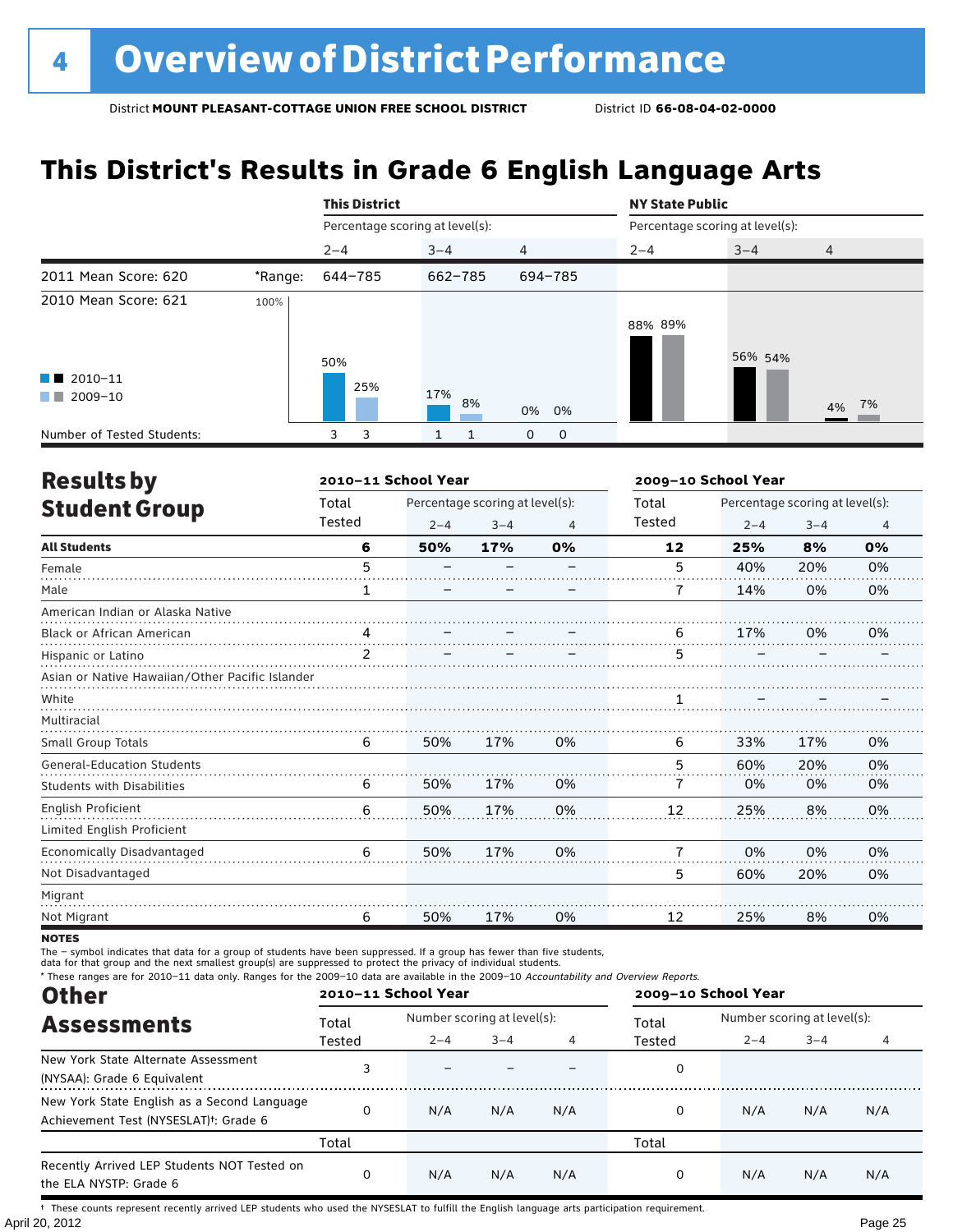# **This District's Results in Grade 6 Mathematics**

|                                              |         | <b>This District</b>            |           |                | <b>NY State Public</b>          |                           |         |
|----------------------------------------------|---------|---------------------------------|-----------|----------------|---------------------------------|---------------------------|---------|
|                                              |         | Percentage scoring at level(s): |           |                | Percentage scoring at level(s): |                           |         |
|                                              |         | $2 - 4$                         | $3 - 4$   | $\overline{4}$ | $2 - 4$                         | $3 - 4$<br>$\overline{4}$ |         |
| 2011 Mean Score: 638                         | *Range: | 640-780                         | 674-780   | 700-780        |                                 |                           |         |
| 2010 Mean Score: 585                         | 100%    |                                 |           |                | 92% 92%                         | 63% 61%                   |         |
| $\blacksquare$ 2010-11<br>2009-10<br>and the |         | 33%<br>14%                      | 17%<br>7% | 0% 0%          |                                 |                           | 26% 27% |
| Number of Tested Students:                   |         | 2<br>$\mathbf{2}$               | 1         | 0<br>0         |                                 |                           |         |

| <b>Results by</b>                               |        | 2010-11 School Year |                                 |    |        | 2009-10 School Year |                                 |                |
|-------------------------------------------------|--------|---------------------|---------------------------------|----|--------|---------------------|---------------------------------|----------------|
| <b>Student Group</b>                            | Total  |                     | Percentage scoring at level(s): |    | Total  |                     | Percentage scoring at level(s): |                |
|                                                 | Tested | $2 - 4$             | $3 - 4$                         | 4  | Tested | $2 - 4$             | $3 - 4$                         | $\overline{4}$ |
| <b>All Students</b>                             | 6      | 33%                 | 17%                             | 0% | 14     | 14%                 | 7%                              | 0%             |
| Female                                          | 5      |                     |                                 |    | 6      | 17%                 | 0%                              | 0%             |
| Male                                            | 1      |                     |                                 |    | 8      | 13%                 | 13%                             | 0%             |
| American Indian or Alaska Native                |        |                     |                                 |    |        |                     |                                 |                |
| <b>Black or African American</b>                | 4      |                     |                                 |    |        | 14%                 | 14%                             | 0%             |
| Hispanic or Latino                              | 2      |                     |                                 |    | 6      |                     |                                 |                |
| Asian or Native Hawaiian/Other Pacific Islander |        |                     |                                 |    |        |                     |                                 |                |
| White                                           |        |                     |                                 |    |        |                     |                                 |                |
| Multiracial                                     |        |                     |                                 |    |        |                     |                                 |                |
| <b>Small Group Totals</b>                       | 6      | 33%                 | 17%                             | 0% | 7      | 14%                 | 0%                              | 0%             |
| <b>General-Education Students</b>               |        |                     |                                 |    | 5      | 20%                 | 0%                              | 0%             |
| <b>Students with Disabilities</b>               | 6      | 33%                 | 17%                             | 0% | 9      | 11%                 | 11%                             | 0%             |
| <b>English Proficient</b>                       | 6      | 33%                 | 17%                             | 0% | 14     | 14%                 | 7%                              | 0%             |
| Limited English Proficient                      |        |                     |                                 |    |        |                     |                                 |                |
| Economically Disadvantaged                      | 6      | 33%                 | 17%                             | 0% | 9      | 11%                 | 11%                             | 0%             |
| Not Disadvantaged                               |        |                     |                                 |    | 5      | 20%                 | 0%                              | 0%             |
| Migrant                                         |        |                     |                                 |    |        |                     |                                 |                |
| Not Migrant                                     | 6      | 33%                 | 17%                             | 0% | 14     | 14%                 | 7%                              | 0%             |

**NOTES** 

The – symbol indicates that data for a group of students have been suppressed. If a group has fewer than five students,

data for that group and the next smallest group(s) are suppressed to protect the privacy of individual students.

\* These ranges are for 2010–11 data only. Ranges for the 2009–10 data are available in the 2009–10 Accountability and Overview Reports.

| <b>Other</b>                        | 2010-11 School Year |                          |                             | 2009-10 School Year |                             |        |  |  |
|-------------------------------------|---------------------|--------------------------|-----------------------------|---------------------|-----------------------------|--------|--|--|
| <b>Assessments</b>                  | Total               |                          | Number scoring at level(s): | Total               | Number scoring at level(s): |        |  |  |
|                                     | Tested              | $2 - 4$                  | $3 - 4$                     | Tested              | $2 - 4$                     | $-3-4$ |  |  |
| New York State Alternate Assessment |                     | $\overline{\phantom{0}}$ |                             |                     |                             |        |  |  |
| (NYSAA): Grade 6 Equivalent         |                     |                          |                             |                     |                             |        |  |  |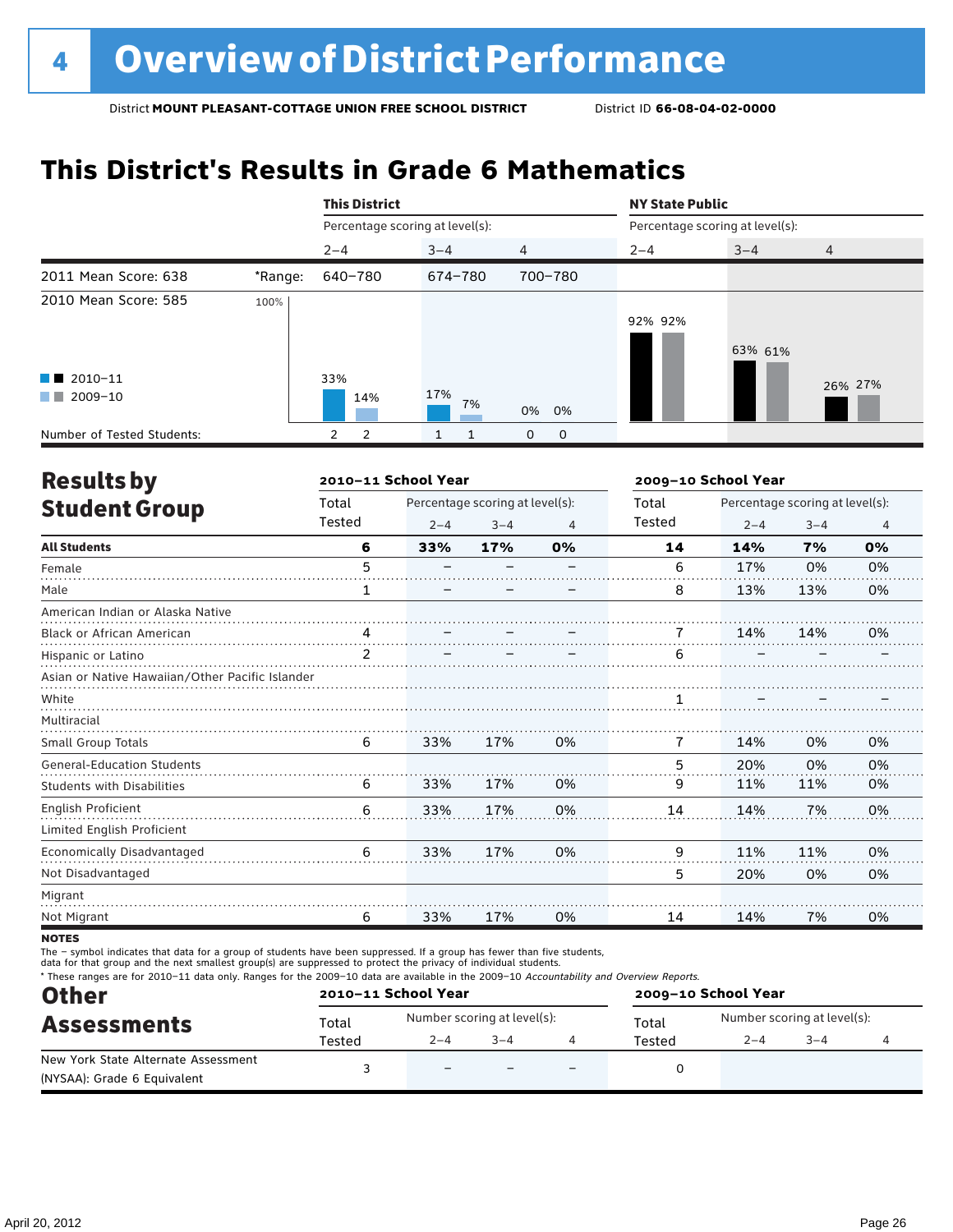# **This District's Results in Grade 7 English Language Arts**

|                                                |         | <b>This District</b>            |                     |                | <b>NY State Public</b>          |         |                |
|------------------------------------------------|---------|---------------------------------|---------------------|----------------|---------------------------------|---------|----------------|
|                                                |         | Percentage scoring at level(s): |                     |                | Percentage scoring at level(s): |         |                |
|                                                |         | $2 - 4$                         | $3 - 4$             | $\overline{4}$ | $2 - 4$                         | $3 - 4$ | $\overline{4}$ |
| 2011 Mean Score: 640                           | *Range: | 642-790                         | 665-790             | 698-790        |                                 |         |                |
| 2010 Mean Score: 617<br>$\blacksquare$ 2010-11 | 100%    | 50%<br>39%                      |                     |                | 91% 90%                         | 48% 50% |                |
| 2009-10<br>and the                             |         |                                 | 0% 0%               | 0% 0%          |                                 |         | 4% 11%         |
| Number of Tested Students:                     |         | 8                               | 0<br>$\overline{0}$ | 0<br>0         |                                 |         |                |

| <b>Results by</b>                               |              | 2010-11 School Year             |         |    |        | 2009-10 School Year             |         |                |
|-------------------------------------------------|--------------|---------------------------------|---------|----|--------|---------------------------------|---------|----------------|
| <b>Student Group</b>                            | Total        | Percentage scoring at level(s): |         |    | Total  | Percentage scoring at level(s): |         |                |
|                                                 | Tested       | $2 - 4$                         | $3 - 4$ | 4  | Tested | $2 - 4$                         | $3 - 4$ | $\overline{4}$ |
| <b>All Students</b>                             | 16           | 50%                             | 0%      | 0% | 18     | 39%                             | 0%      | 0%             |
| Female                                          | 6            | 50%                             | 0%      | 0% | 8      | 50%                             | 0%      | 0%             |
| Male                                            | 10           | 50%                             | 0%      | 0% | 10     | 30%                             | 0%      | 0%             |
| American Indian or Alaska Native                |              |                                 |         |    |        |                                 |         |                |
| Black or African American                       | q            | 33%                             | 0%      | 0% | 12     | 33%                             | 0%      | 0%             |
| Hispanic or Latino                              | 7            | 71%                             | 0%      | 0% | 4      |                                 |         |                |
| Asian or Native Hawaiian/Other Pacific Islander |              |                                 |         |    |        |                                 |         |                |
| White                                           |              |                                 |         |    |        |                                 |         |                |
| Multiracial                                     |              |                                 |         |    |        |                                 |         |                |
| <b>Small Group Totals</b>                       |              |                                 |         |    | 6      | 50%                             | 0%      | 0%             |
| <b>General-Education Students</b>               | $\mathbf{1}$ |                                 |         |    | 5      | 60%                             | 0%      | 0%             |
| <b>Students with Disabilities</b>               | 15           |                                 |         |    | 13     | 31%                             | 0%      | 0%             |
| English Proficient                              | 16           | 50%                             | 0%      | 0% | 18     | 39%                             | 0%      | 0%             |
| Limited English Proficient                      |              |                                 |         |    |        |                                 |         |                |
| Economically Disadvantaged                      | 15           |                                 |         |    | 13     | 31%                             | 0%      | 0%             |
| Not Disadvantaged                               | 1            |                                 |         |    | 5      | 60%                             | 0%      | 0%             |
| Migrant                                         |              |                                 |         |    |        |                                 |         |                |
| Not Migrant                                     | 16           | 50%                             | 0%      | 0% | 18     | 39%                             | 0%      | 0%             |

**NOTES** 

The – symbol indicates that data for a group of students have been suppressed. If a group has fewer than five students,

data for that group and the next smallest group(s) are suppressed to protect the privacy of individual students.

\* These ranges are for 2010–11 data only. Ranges for the 2009–10 data are available in the 2009–10 Accountability and Overview Reports.

| <b>Other</b><br><b>Assessments</b>                                                                | 2010-11 School Year |                             |         |     | 2009-10 School Year |                             |         |     |
|---------------------------------------------------------------------------------------------------|---------------------|-----------------------------|---------|-----|---------------------|-----------------------------|---------|-----|
|                                                                                                   | Total               | Number scoring at level(s): |         |     | Total               | Number scoring at level(s): |         |     |
|                                                                                                   | Tested              | $2 - 4$                     | $3 - 4$ |     | Tested              | $2 - 4$                     | $3 - 4$ |     |
| New York State Alternate Assessment<br>(NYSAA): Grade 7 Equivalent                                |                     |                             |         |     | 0                   |                             |         |     |
| New York State English as a Second Language<br>Achievement Test (NYSESLAT) <sup>+</sup> : Grade 7 | $\Omega$            | N/A                         | N/A     | N/A | 0                   | N/A                         | N/A     | N/A |
|                                                                                                   | Total               |                             |         |     | Total               |                             |         |     |
| Recently Arrived LEP Students NOT Tested on<br>the ELA NYSTP: Grade 7                             | $\Omega$            | N/A                         | N/A     | N/A | 0                   | N/A                         | N/A     | N/A |

April 20, 2012 Page 27 † These counts represent recently arrived LEP students who used the NYSESLAT to fulfill the English language arts participation requirement.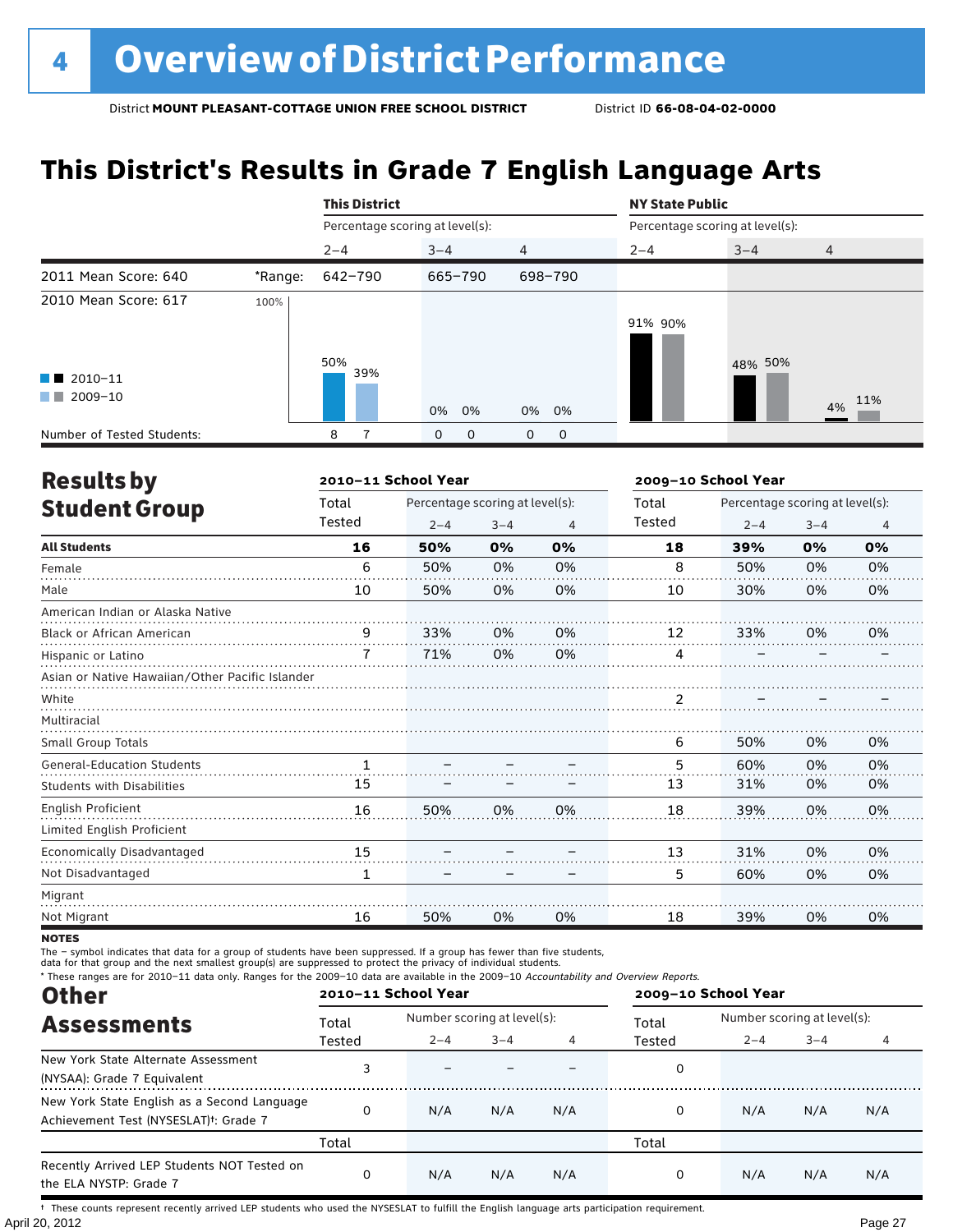# **This District's Results in Grade 7 Mathematics**

|                                                    |         | <b>This District</b>            |          |                | <b>NY State Public</b> |                                 |                |
|----------------------------------------------------|---------|---------------------------------|----------|----------------|------------------------|---------------------------------|----------------|
|                                                    |         | Percentage scoring at level(s): |          |                |                        | Percentage scoring at level(s): |                |
|                                                    |         | $2 - 4$                         | $3 - 4$  | $\overline{4}$ | $2 - 4$                | $3 - 4$                         | $\overline{4}$ |
| 2011 Mean Score: 624                               | *Range: | 639-800                         | 670-800  | 694-800        |                        |                                 |                |
| 2010 Mean Score: 594                               | 100%    | 57%                             |          |                | 92% 92%                | 65% 62%                         |                |
| $\blacksquare$ 2010-11<br>2009-10<br><b>The Co</b> |         | 35%                             | 7%<br>0% | 0% 0%          |                        |                                 | 30% 29%        |
| Number of Tested Students:                         |         | 8                               | 0        | 0<br>0         |                        |                                 |                |

| <b>Results by</b>                               |        | 2010-11 School Year |                                 |    | 2009-10 School Year |                                 |         |                |
|-------------------------------------------------|--------|---------------------|---------------------------------|----|---------------------|---------------------------------|---------|----------------|
| <b>Student Group</b>                            | Total  |                     | Percentage scoring at level(s): |    | Total               | Percentage scoring at level(s): |         |                |
|                                                 | Tested | $2 - 4$             | $3 - 4$                         | 4  | Tested              | $2 - 4$                         | $3 - 4$ | $\overline{4}$ |
| <b>All Students</b>                             | 14     | 57%                 | 7%                              | 0% | 20                  | 35%                             | 0%      | 0%             |
| Female                                          | 6      | 50%                 | 17%                             | 0% | 6                   | 50%                             | 0%      | 0%             |
| Male                                            | 8      | 63%                 | 0%                              | 0% | 14                  | 29%                             | 0%      | 0%             |
| American Indian or Alaska Native                |        |                     |                                 |    |                     |                                 |         |                |
| <b>Black or African American</b>                | 8      | 38%                 | 13%                             | 0% | 13                  | 31%                             | 0%      | 0%             |
| Hispanic or Latino                              | 6      | 83%                 | 0%                              | 0% | 5                   |                                 |         |                |
| Asian or Native Hawaiian/Other Pacific Islander |        |                     |                                 |    |                     |                                 |         |                |
| White                                           |        |                     |                                 |    | 2                   |                                 |         |                |
| Multiracial                                     |        |                     |                                 |    |                     |                                 |         |                |
| Small Group Totals                              |        |                     |                                 |    | 7                   | 43%                             | 0%      | 0%             |
| <b>General-Education Students</b>               | 1      |                     |                                 |    | 4                   |                                 |         |                |
| <b>Students with Disabilities</b>               | 13     |                     |                                 |    | 16                  |                                 |         |                |
| <b>English Proficient</b>                       | 14     | 57%                 | 7%                              | 0% | 20                  | 35%                             | 0%      | 0%             |
| Limited English Proficient                      |        |                     |                                 |    |                     |                                 |         |                |
| Economically Disadvantaged                      | 13     |                     |                                 |    | 16                  |                                 |         |                |
| Not Disadvantaged                               | 1      |                     |                                 |    | 4                   |                                 |         |                |
| Migrant                                         |        |                     |                                 |    |                     |                                 |         |                |
| Not Migrant                                     | 14     | 57%                 | 7%                              | 0% | 20                  | 35%                             | 0%      | 0%             |
|                                                 |        |                     |                                 |    |                     |                                 |         |                |

**NOTES** 

The – symbol indicates that data for a group of students have been suppressed. If a group has fewer than five students,

data for that group and the next smallest group(s) are suppressed to protect the privacy of individual students.

Other \* These ranges are for 2010–11 data only. Ranges for the 2009–10 data are available in the 2009–10 Accountability and Overview Reports. **2010–11 School Year 2009–10 School Year**

| Other                               | 2010–11 SCNOOL Year |                             |         |                          | 2009-10 SCROOL Year |                             |         |  |
|-------------------------------------|---------------------|-----------------------------|---------|--------------------------|---------------------|-----------------------------|---------|--|
| <b>Assessments</b>                  | Total               | Number scoring at level(s): |         |                          | Total               | Number scoring at level(s): |         |  |
|                                     | Tested              | $2 - 4$                     | $3 - 4$ |                          | Tested              | $2 - 4$                     | $3 - 4$ |  |
| New York State Alternate Assessment |                     | $\overline{\phantom{0}}$    |         | $\overline{\phantom{0}}$ |                     |                             |         |  |
| (NYSAA): Grade 7 Equivalent         |                     |                             |         |                          |                     |                             |         |  |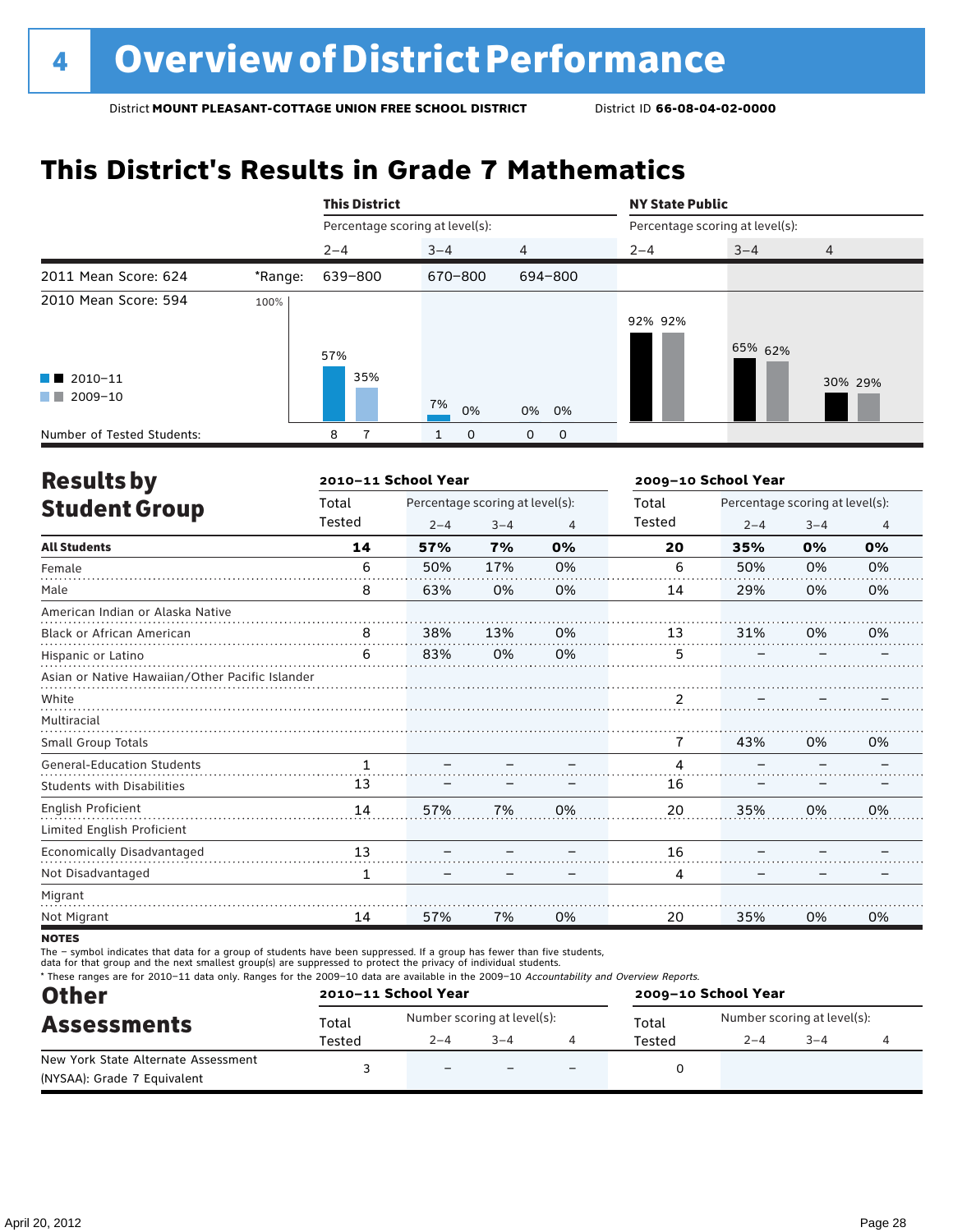# **This District's Results in Grade 8 English Language Arts**

|                                                                      |         | <b>This District</b>            |           |                   | <b>NY State Public</b>          |         |                |
|----------------------------------------------------------------------|---------|---------------------------------|-----------|-------------------|---------------------------------|---------|----------------|
|                                                                      |         | Percentage scoring at level(s): |           |                   | Percentage scoring at level(s): |         |                |
|                                                                      |         | $2 - 4$                         | $3 - 4$   | $\overline{4}$    | $2 - 4$                         | $3 - 4$ | $\overline{4}$ |
| 2011 Mean Score: 612                                                 | *Range: | 628-790                         | 658-790   | 699-790           |                                 |         |                |
| 2010 Mean Score: 605<br>$\blacksquare$ 2010-11<br>2009-10<br>and the | 100%    | 52%<br>41%                      | 11%<br>5% | 0% 0%             | 92% 91%                         | 47% 51% | 2% 8%          |
| Number of Tested Students:                                           |         | 16<br>14                        | 2<br>3    | 0<br>$\mathbf{O}$ |                                 |         |                |

|                                                 |        | 2010-11 School Year |                                 |    | 2009-10 School Year |         |                                 |    |
|-------------------------------------------------|--------|---------------------|---------------------------------|----|---------------------|---------|---------------------------------|----|
|                                                 | Total  |                     | Percentage scoring at level(s): |    | Total               |         | Percentage scoring at level(s): |    |
| <b>Results by</b><br><b>Student Group</b>       | Tested | $2 - 4$             | $3 - 4$                         | 4  | <b>Tested</b>       | $2 - 4$ | $3 - 4$                         | 4  |
| <b>All Students</b>                             | 27     | 52%                 | 11%                             | 0% | 39                  | 41%     | 5%                              | 0% |
| Female                                          | 15     | 73%                 | 13%                             | 0% | 18                  | 50%     | 6%                              | 0% |
| Male                                            | 12     | 25%                 | 8%                              | 0% | 21                  | 33%     | 5%                              | 0% |
| American Indian or Alaska Native                |        |                     |                                 |    |                     |         |                                 |    |
| <b>Black or African American</b>                | 18     | 56%                 | 6%                              | 0% | 19                  | 37%     | 5%                              | 0% |
| Hispanic or Latino                              | 7      |                     |                                 |    | 15                  | 47%     | 7%                              | 0% |
| Asian or Native Hawaiian/Other Pacific Islander |        |                     |                                 |    |                     |         |                                 |    |
| White                                           |        |                     |                                 |    |                     |         |                                 |    |
| Multiracial                                     |        |                     |                                 |    |                     |         |                                 |    |
| Small Group Totals                              | 9      | 44%                 | 22%                             | 0% | 5                   | 40%     | 0%                              | 0% |
| <b>General-Education Students</b>               |        |                     |                                 |    | 13                  | 38%     | 15%                             | 0% |
| <b>Students with Disabilities</b>               | 27     | 52%                 | 11%                             | 0% | 26                  | 42%     | 0%                              | 0% |
| <b>English Proficient</b>                       | 27     | 52%                 | 11%                             | 0% | 39                  | 41%     | 5%                              | 0% |
| Limited English Proficient                      |        |                     |                                 |    |                     |         |                                 |    |
| Economically Disadvantaged                      | 27     | 52%                 | 11%                             | 0% | 26                  | 42%     | 0%                              | 0% |
| Not Disadvantaged                               |        |                     |                                 |    | 13                  | 38%     | 15%                             | 0% |
| Migrant                                         |        |                     |                                 |    |                     |         |                                 |    |
| Not Migrant                                     | 27     | 52%                 | 11%                             | 0% | 39                  | 41%     | 5%                              | 0% |

**NOTES** 

The – symbol indicates that data for a group of students have been suppressed. If a group has fewer than five students,

data for that group and the next smallest group(s) are suppressed to protect the privacy of individual students.

\* These ranges are for 2010–11 data only. Ranges for the 2009–10 data are available in the 2009–10 Accountability and Overview Reports.

| <b>Other</b>                                                                                      | 2010-11 School Year |                             |         |     | 2009-10 School Year |                             |         |     |  |
|---------------------------------------------------------------------------------------------------|---------------------|-----------------------------|---------|-----|---------------------|-----------------------------|---------|-----|--|
| <b>Assessments</b><br>New York State Alternate Assessment<br>(NYSAA): Grade 8 Equivalent          | Total               | Number scoring at level(s): |         |     | Total               | Number scoring at level(s): |         |     |  |
|                                                                                                   | Tested              | $2 - 4$                     | $3 - 4$ | 4   | Tested              | $2 - 4$                     | $3 - 4$ | 4   |  |
|                                                                                                   |                     |                             |         |     | 0                   |                             |         |     |  |
| New York State English as a Second Language<br>Achievement Test (NYSESLAT) <sup>+</sup> : Grade 8 | O                   | N/A                         | N/A     | N/A | 0                   | N/A                         | N/A     | N/A |  |
|                                                                                                   | Total               |                             |         |     | Total               |                             |         |     |  |
| Recently Arrived LEP Students NOT Tested on<br>the ELA NYSTP: Grade 8                             | $\Omega$            | N/A                         | N/A     | N/A | 0                   | N/A                         | N/A     | N/A |  |

April 20, 2012 Page 29 † These counts represent recently arrived LEP students who used the NYSESLAT to fulfill the English language arts participation requirement.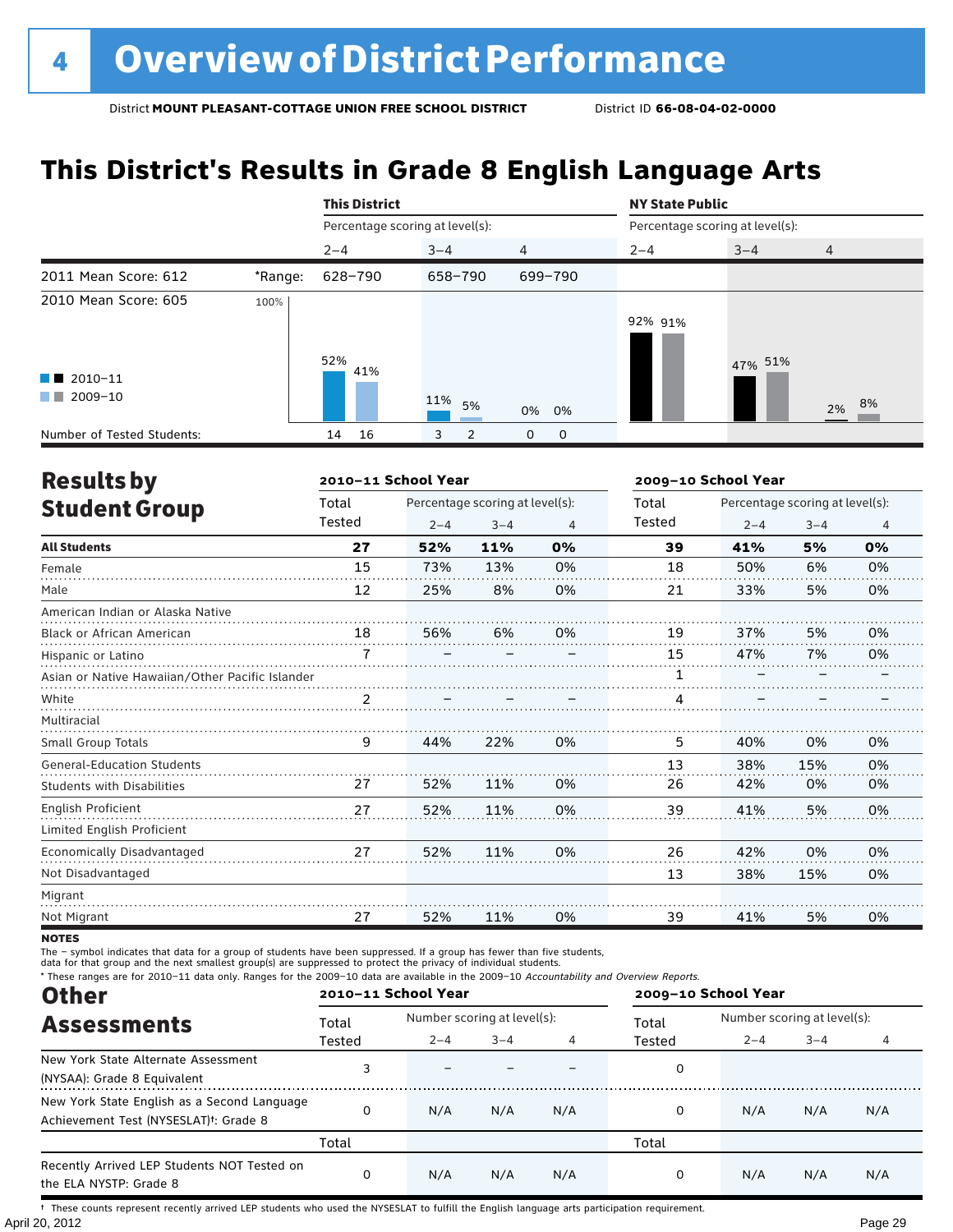# **This District's Results in Grade 8 Mathematics**

|                                              |         | <b>This District</b>            |          |                | <b>NY State Public</b>          |         |                |  |
|----------------------------------------------|---------|---------------------------------|----------|----------------|---------------------------------|---------|----------------|--|
|                                              |         | Percentage scoring at level(s): |          |                | Percentage scoring at level(s): |         |                |  |
|                                              |         | $2 - 4$                         | $3 - 4$  | $\overline{4}$ | $2 - 4$                         | $3 - 4$ | $\overline{4}$ |  |
| 2011 Mean Score: 604                         | *Range: | 639-775                         | 674-775  | 704-775        |                                 |         |                |  |
| 2010 Mean Score: 600                         | 100%    |                                 |          |                | 91% 91%                         | 60% 55% |                |  |
| $\blacksquare$ 2010-11<br>2009-10<br>a sa Ba |         | 29% 26%                         | 4%<br>0% | 0% 0%          |                                 |         | 18% 18%        |  |
| Number of Tested Students:                   |         | 10<br>8                         | 0        | 0<br>0         |                                 |         |                |  |

| <b>Results by</b>                               |               | 2010-11 School Year |                                 | 2009-10 School Year |        |                                 |         |                |
|-------------------------------------------------|---------------|---------------------|---------------------------------|---------------------|--------|---------------------------------|---------|----------------|
| <b>Student Group</b>                            | Total         |                     | Percentage scoring at level(s): |                     |        | Percentage scoring at level(s): |         |                |
|                                                 | Tested        | $2 - 4$             | $3 - 4$                         | 4                   | Tested | $2 - 4$                         | $3 - 4$ | $\overline{4}$ |
| <b>All Students</b>                             | 28            | 29%                 | 4%                              | 0%                  | 39     | 26%                             | 0%      | 0%             |
| Female                                          | 14            | 36%                 | 0%                              | 0%                  | 20     | 35%                             | 0%      | 0%             |
| Male                                            | 14            | 21%                 | 7%                              | 0%                  | 19     | 16%                             | 0%      | 0%             |
| American Indian or Alaska Native                |               |                     |                                 |                     |        |                                 |         |                |
| <b>Black or African American</b>                | 19            | 26%                 | 0%                              | 0%                  | 19     | 26%                             | 0%      | 0%             |
| Hispanic or Latino                              | 7             |                     |                                 |                     | 16     |                                 |         |                |
| Asian or Native Hawaiian/Other Pacific Islander |               |                     |                                 |                     |        |                                 |         |                |
| White                                           | $\mathcal{P}$ |                     |                                 |                     | 3      |                                 |         |                |
| Multiracial                                     |               |                     |                                 |                     |        |                                 |         |                |
| Small Group Totals                              | 9             | 33%                 | 11%                             | 0%                  | 20     | 25%                             | 0%      | 0%             |
| <b>General-Education Students</b>               |               |                     |                                 |                     | 13     | 38%                             | 0%      | 0%             |
| <b>Students with Disabilities</b>               | 28            | 29%                 | 4%                              | 0%                  | 26     | 19%                             | 0%      | 0%             |
| <b>English Proficient</b>                       | 28            | 29%                 | 4%                              | 0%                  | 39     | 26%                             | 0%      | 0%             |
| Limited English Proficient                      |               |                     |                                 |                     |        |                                 |         |                |
| <b>Economically Disadvantaged</b>               | 28            | 29%                 | 4%                              | 0%                  | 26     | 19%                             | 0%      | 0%             |
| Not Disadvantaged                               |               |                     |                                 |                     | 13     | 38%                             | 0%      | 0%             |
| Migrant                                         |               |                     |                                 |                     |        |                                 |         |                |
| Not Migrant                                     | 28            | 29%                 | 4%                              | 0%                  | 39     | 26%                             | 0%      | 0%             |

**NOTES** 

The – symbol indicates that data for a group of students have been suppressed. If a group has fewer than five students,

data for that group and the next smallest group(s) are suppressed to protect the privacy of individual students.

\* These ranges are for 2010–11 data only. Ranges for the 2009–10 data are available in the 2009–10 Accountability and Overview Reports.

| <b>Other</b><br><b>Assessments</b>                                 | 2010-11 School Year |                             |         |                          | 2009-10 School Year |                             |         |  |  |
|--------------------------------------------------------------------|---------------------|-----------------------------|---------|--------------------------|---------------------|-----------------------------|---------|--|--|
|                                                                    | Total               | Number scoring at level(s): |         |                          | Total               | Number scoring at level(s): |         |  |  |
|                                                                    | Tested              | $2 - 4$                     | $3 - 4$ |                          | Tested              | $2 - 4$                     | $3 - 4$ |  |  |
| New York State Alternate Assessment<br>(NYSAA): Grade 8 Equivalent |                     | $\overline{\phantom{0}}$    |         | $\overline{\phantom{0}}$ |                     |                             |         |  |  |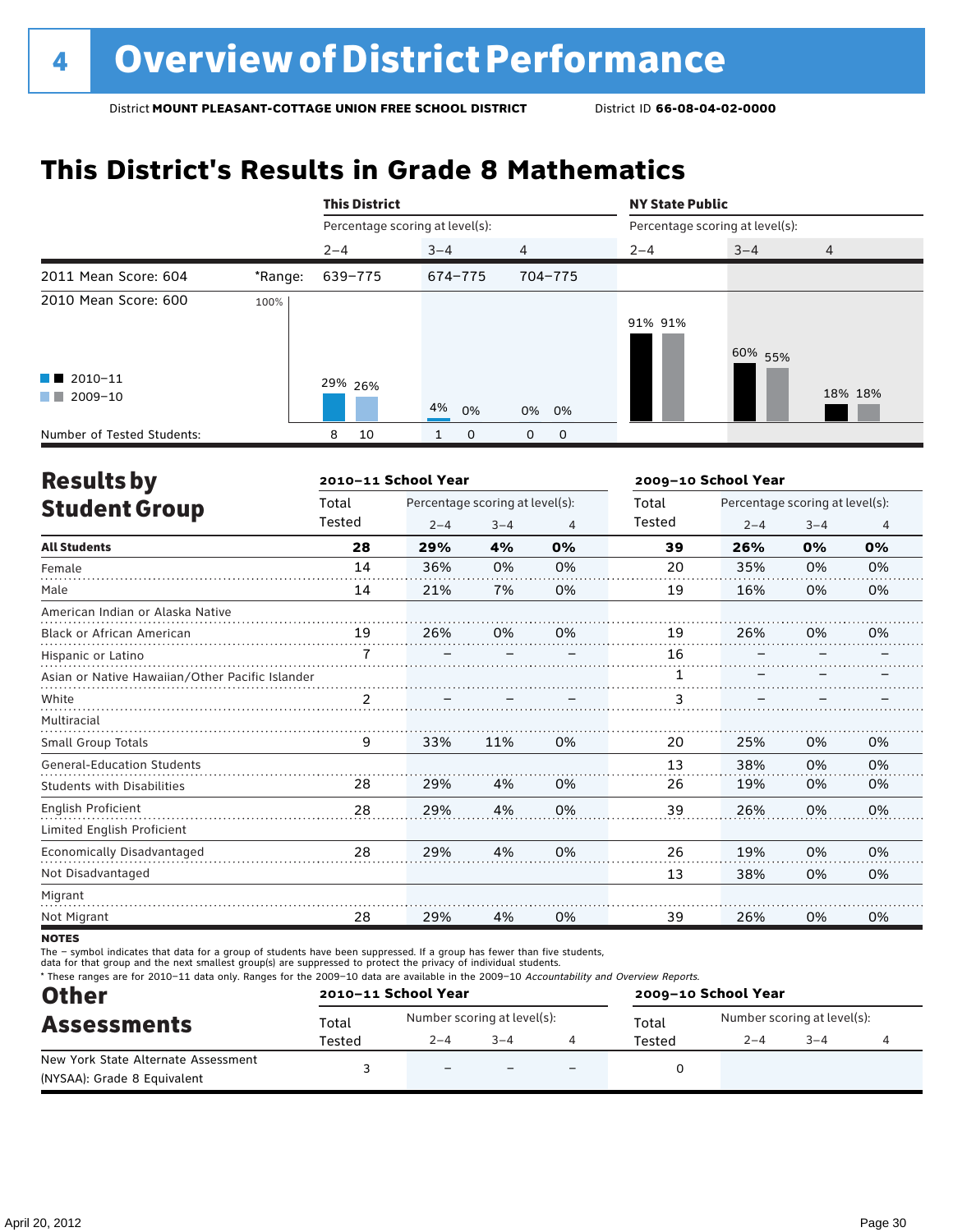# **This District's Results in Grade 8 Science**

|                                              |      | <b>This District</b> |                                 |             | <b>NY State Public</b> |                                 |                |
|----------------------------------------------|------|----------------------|---------------------------------|-------------|------------------------|---------------------------------|----------------|
|                                              |      |                      | Percentage scoring at level(s): |             |                        | Percentage scoring at level(s): |                |
|                                              |      | $2 - 4$              | $3 - 4$                         | 4           | $2 - 4$                | $3 - 4$                         | $\overline{4}$ |
|                                              |      |                      |                                 |             |                        |                                 |                |
| $\blacksquare$ 2010-11<br>2009-10<br>and the | 100% | 48%<br>35%           | 13%<br>6%                       | 4%<br>0%    | 94% 94%                | 72% 74%                         | 28% 33%        |
| Number of Tested Students:                   |      | 11<br>11             | $\overline{2}$<br>3             | $\mathbf 0$ |                        |                                 |                |

| <b>Results by</b>                               |        | 2010-11 School Year |                                 |     | 2009-10 School Year |                                 |         |                |
|-------------------------------------------------|--------|---------------------|---------------------------------|-----|---------------------|---------------------------------|---------|----------------|
| <b>Student Group</b>                            | Total  |                     | Percentage scoring at level(s): |     | Total               | Percentage scoring at level(s): |         |                |
|                                                 | Tested | $2 - 4$             | $3 - 4$                         | 4   | Tested              | $2 - 4$                         | $3 - 4$ | $\overline{4}$ |
| <b>All Students</b>                             | 23     | 48%                 | 13%                             | 4%  | 31                  | 35%                             | 6%      | 0%             |
| Female                                          | 12     | 58%                 | 8%                              | 0%  | 14                  | 43%                             | 7%      | 0%             |
| Male                                            | 11     | 36%                 | 18%                             | 9%  | 17                  | 29%                             | 6%      | 0%             |
| American Indian or Alaska Native                |        |                     |                                 |     |                     |                                 |         |                |
| Black or African American                       | 14     | 57%                 | 7%                              | 0%  | 14                  | 21%                             | 7%      | 0%             |
| Hispanic or Latino                              | 8      |                     |                                 |     | 11                  | 36%                             | 0%      | 0%             |
| Asian or Native Hawaiian/Other Pacific Islander |        |                     |                                 |     | 1                   |                                 |         |                |
| White                                           | 1      |                     |                                 |     | 5                   |                                 |         |                |
| Multiracial                                     |        |                     |                                 |     |                     |                                 |         |                |
| <b>Small Group Totals</b>                       | 9      | 33%                 | 22%                             | 11% | 6                   | 67%                             | 17%     | 0%             |
| <b>General-Education Students</b>               |        |                     |                                 |     | 11                  | 36%                             | 18%     | 0%             |
| <b>Students with Disabilities</b>               | 23     | 48%                 | 13%                             | 4%  | 20                  | 35%                             | 0%      | 0%             |
| <b>English Proficient</b>                       | 23     | 48%                 | 13%                             | 4%  | 31                  | 35%                             | 6%      | 0%             |
| Limited English Proficient                      |        |                     |                                 |     |                     |                                 |         |                |
| Economically Disadvantaged                      | 23     | 48%                 | 13%                             | 4%  | 20                  | 35%                             | 0%      | 0%             |
| Not Disadvantaged                               |        |                     |                                 |     | 11                  | 36%                             | 18%     | 0%             |
| Migrant                                         |        |                     |                                 |     |                     |                                 |         |                |
| Not Migrant                                     | 23     | 48%                 | 13%                             | 4%  | 31                  | 35%                             | 6%      | 0%             |
|                                                 |        |                     |                                 |     |                     |                                 |         |                |

**NOTES** 

The – symbol indicates that data for a group of students have been suppressed. If a group has fewer than five students,<br>data for that group and the next smallest group(s) are suppressed to protect the privacy of individual

| <b>Other</b>                        | 2010-11 School Year |                             |         |  | 2009-10 School Year |                             |     |  |  |
|-------------------------------------|---------------------|-----------------------------|---------|--|---------------------|-----------------------------|-----|--|--|
| <b>Assessments</b>                  | Total               | Number scoring at level(s): |         |  | Total               | Number scoring at level(s): |     |  |  |
|                                     | Tested              | $2 - 4$                     | $3 - 4$ |  | Tested              | $2 - 4$                     | 3–4 |  |  |
| New York State Alternate Assessment |                     |                             |         |  |                     |                             |     |  |  |
| (NYSAA): Grade 8 Equivalent         |                     |                             |         |  |                     |                             |     |  |  |
| <b>Regents Science</b>              |                     |                             |         |  |                     |                             |     |  |  |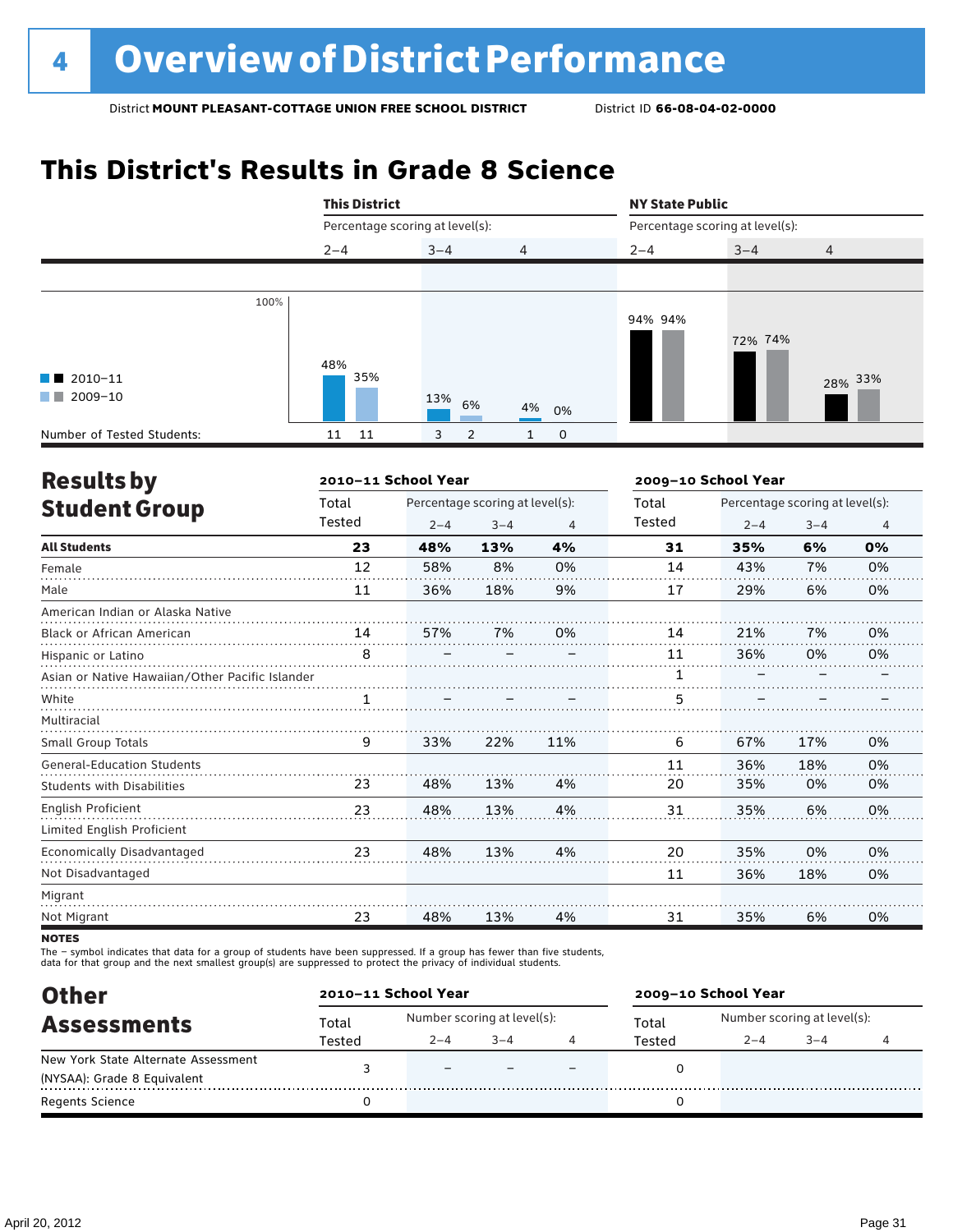# **This District's Total Cohort\* Results in Secondary-Level English after Four Years of Instruction**

|                                             | <b>This District</b>            |          |                | <b>NY State Public</b>          |         |         |  |  |  |
|---------------------------------------------|---------------------------------|----------|----------------|---------------------------------|---------|---------|--|--|--|
|                                             | Percentage scoring at level(s): |          |                | Percentage scoring at level(s): |         |         |  |  |  |
|                                             | $2 - 4$                         | $3 - 4$  | $\overline{4}$ | $2 - 4$                         | $3 - 4$ | 4       |  |  |  |
| 100%<br><b>T</b> 2007 Cohort<br>2006 Cohort | 5%<br>0%                        | 5%<br>0% | 0% 0%          | 83% 82%                         | 80% 79% | 35% 32% |  |  |  |

| <b>Results by</b>                 | 2007 Cohort |         |                                 | 2006 Cohort** |             |                                 |         |                |
|-----------------------------------|-------------|---------|---------------------------------|---------------|-------------|---------------------------------|---------|----------------|
|                                   | Number      |         | Percentage scoring at level(s): |               |             | Percentage scoring at level(s): |         |                |
| <b>Student Group</b>              | of Students | $2 - 4$ | $3 - 4$                         | 4             | of Students | $2 - 4$                         | $3 - 4$ | $\overline{4}$ |
| <b>All Students</b>               | 35          | 0%      | 0%                              | 0%            | 41          | 5%                              | 5%      | 0%             |
| Female                            | 18          | 0%      | 0%                              | 0%            | 16          | 6%                              | 6%      | 0%             |
| Male                              | 17          | 0%      | 0%                              | 0%            | 25          | 4%                              | 4%      | 0%             |
| American Indian or Alaska Native  |             |         |                                 |               |             |                                 |         |                |
| <b>Black or African American</b>  | 25          | 0%      | 0%                              | 0%            | 25          | 8%                              | 8%      | 0%             |
| Hispanic or Latino                | 10          | 0%      | 0%                              | 0%            | 15          |                                 |         |                |
| Asian or Native Hawaiian/Other    |             |         |                                 |               |             |                                 |         |                |
| Pacific Islander                  |             |         |                                 |               |             |                                 |         |                |
| White                             |             |         |                                 |               |             |                                 |         |                |
| Multiracial                       |             |         |                                 |               |             |                                 |         |                |
| Small Group Totals                |             |         |                                 |               | 16          | 0%                              | 0%      | 0%             |
| <b>General-Education Students</b> | 3           |         |                                 |               | 5           | 0%                              | 0%      | 0%             |
| <b>Students with Disabilities</b> | 32          |         |                                 |               | 36          | 6%                              | 6%      | 0%             |
| English Proficient                | 35          | 0%      | 0%                              | 0%            | 41          | 5%                              | 5%      | 0%             |
| Limited English Proficient        |             |         |                                 |               |             |                                 |         |                |
| Economically Disadvantaged        | 20          | 0%      | 0%                              | 0%            | 28          | 4%                              | 4%      | 0%             |
| Not Disadvantaged                 | 15          | 0%      | 0%                              | 0%            | 13          | 8%                              | 8%      | 0%             |
| Migrant                           |             |         |                                 |               |             |                                 |         |                |
| Not Migrant                       | 35          | 0%      | 0%                              | 0%            | 41          | 5%                              | 5%      | 0%             |
|                                   |             |         |                                 |               |             |                                 |         |                |

**NOTES** 

The – symbol indicates that data for a group of students have been suppressed. If a group has fewer than five students,

data for that group and the next smallest group(s) are suppressed to protect the privacy of individual students.

\* A total cohort consists of all students who first entered Grade 9 in a particular year, and all ungraded students with disabilities who reached their seventeenth birthday in that year, and were enrolled in the school/district for five months. Students are excluded from the cohort if they transferred to another school district, nonpublic school, or criminal justice facility, or left the U.S. and its territories or died before the report date. Statewide total cohort also includes students who were enrolled for fewer than five months.

\*\* 2006 cohort data are those reported in the 2009–10 *Accountability and Overview Report*.